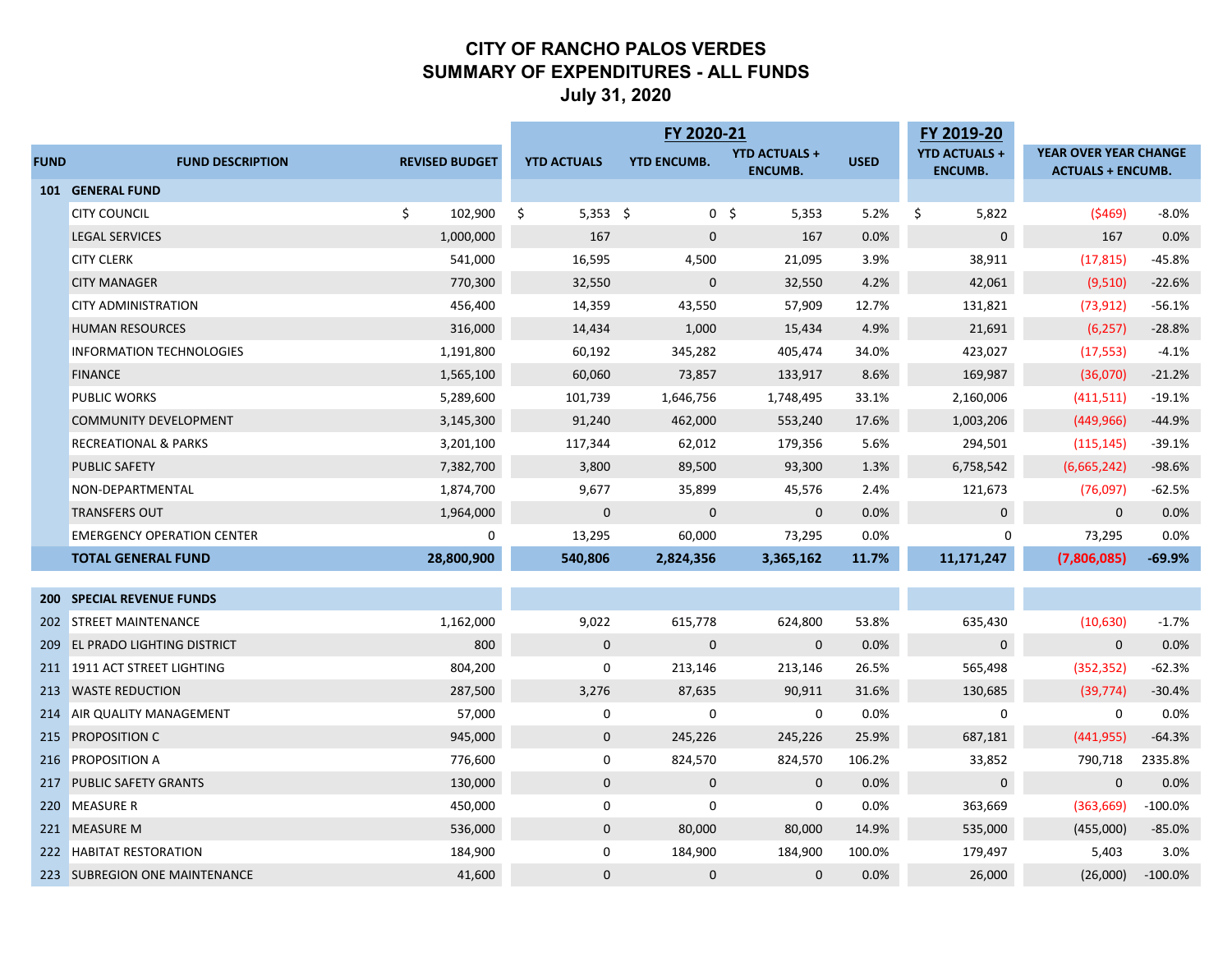#### **CITY OF RANCHO PALOS VERDES SUMMARY OF EXPENDITURES - ALL FUNDS July 31, 2020**

|                  |                                                 |                       |                    | FY 2020-21         |                                        |             | FY 2019-20                             |                                                          |           |
|------------------|-------------------------------------------------|-----------------------|--------------------|--------------------|----------------------------------------|-------------|----------------------------------------|----------------------------------------------------------|-----------|
| <b>FUND</b>      | <b>FUND DESCRIPTION</b>                         | <b>REVISED BUDGET</b> | <b>YTD ACTUALS</b> | <b>YTD ENCUMB.</b> | <b>YTD ACTUALS +</b><br><b>ENCUMB.</b> | <b>USED</b> | <b>YTD ACTUALS +</b><br><b>ENCUMB.</b> | <b>YEAR OVER YEAR CHANGE</b><br><b>ACTUALS + ENCUMB.</b> |           |
| 224              | <b>MEASURE A MAINTENANCE</b>                    | 100,000               | 0                  | 0                  | $\mathbf 0$                            | 0.0%        | $\mathbf 0$                            | $\mathbf 0$                                              | 0.0%      |
| 225              | ABALONE COVE SEWER DISTRICT                     | 146,000               | 797                | 100,000            | 100,797                                | 69.0%       | 35,728                                 | 65,069                                                   | 182.1%    |
| 227              | <b>GINSBERG CULTURAL ARTS BLDG.</b>             | $\mathbf 0$           | $\mathbf 0$        | $\mathbf 0$        | 0                                      | 0.0%        | 0                                      | 0                                                        | 0.0%      |
|                  | 228 DONOR RESTRICTED CONTRIBUTIONS              | 25,000                | $\mathbf 0$        | 13,000             | 13,000                                 | 52.0%       | 11,331                                 | 1,669                                                    | 14.7%     |
|                  | <b>TOTAL SPECIAL REVENUE FUNDS</b>              | 5,646,600             | 13,095             | 2,364,255          | 2,377,350                              | 42.1%       | 3,203,871                              | (826, 521)                                               | $-25.8%$  |
|                  |                                                 |                       |                    |                    |                                        |             |                                        |                                                          |           |
| 300 <sub>1</sub> | <b>CAPITAL PROJECTS FUNDS</b>                   |                       |                    |                    |                                        |             |                                        |                                                          |           |
| 310              | COMMUNITY DEVELOPMENT BLOCK GRANT (CDBG)        | 150,600               | $\mathbf 0$        | 30,000             | 30,000                                 | 19.9%       | 131,261                                | (101, 261)                                               | $-77.1%$  |
| 330              | <b>INFRASTRUCTURE IMPROVEMENTS</b>              | 2,521,000             | $\mathbf{0}$       | $\mathbf{0}$       | $\mathbf 0$                            | 0.0%        | 3,997,846                              | (3,997,846)                                              | $-100.0%$ |
| 331              | <b>FEDERAL GRANTS</b>                           | 0                     | 0                  | $\mathbf 0$        | 0                                      | 0.0%        | 0                                      | $\mathbf 0$                                              | 0.0%      |
|                  | 332 STATE GRANTS                                | $\mathbf 0$           | $\mathbf{0}$       | $\mathbf 0$        | $\mathbf 0$                            | 0.0%        | 563,665                                | (563, 665)                                               | $-100.0%$ |
|                  | 334 QUIMBY PARK DEVELOPMENT                     | $\mathbf 0$           | 0                  | $\mathbf 0$        | 0                                      | 0.0%        | 862,866                                | (862, 866)                                               | $-100.0%$ |
| 336              | LOW-MODERATE INCOME HOUSING                     | $\mathbf 0$           | $\mathbf{0}$       | $\mathbf{0}$       | $\mathbf 0$                            | 0.0%        | $\mathbf 0$                            | $\overline{0}$                                           | 0.0%      |
| 337              | <b>AFFORDABLE HOUSING PROJECTS</b>              | $\mathbf 0$           | $\mathbf 0$        | $\mathbf 0$        | $\mathbf 0$                            | 0.0%        | 0                                      | $\Omega$                                                 | 0.0%      |
| 338              | DEVELOPMENT IMPACT MITIGATION (EET)             | 210,000               | $\mathbf 0$        | 190,000            | 190,000                                | 90.5%       | 304,000                                | (114,000)                                                | $-37.5%$  |
|                  | 340 BICYCLE & PEDESTRIAN ACCESS                 | 0                     | 0                  | 0                  | 0                                      | 0.0%        | 0                                      | 0                                                        | 0.0%      |
|                  | <b>TOTAL CAPITAL PROJECTS FUNDS</b>             | 2,881,600             | $\mathbf 0$        | 220,000            | 220,000                                | 7.6%        | 5,859,637                              | (5,639,637)                                              | $-96.2%$  |
| 600              | <b>INTERNAL SERVICE FUND</b>                    |                       |                    |                    |                                        |             |                                        |                                                          |           |
|                  | 681 EQUIPMENT REPLACEMENT                       | 650,000               | $\mathbf 0$        | 31,400             | 31,400                                 | 4.8%        | 267,626                                | (236, 226)                                               | $-88.3%$  |
|                  | <b>TOTAL INTERNAL SERVICE FUNDS</b>             | 650,000               | $\mathbf{0}$       | 31,400             | 31,400                                 | 4.8%        | 267,626                                | (236, 226)                                               | $-88.3%$  |
|                  |                                                 |                       |                    |                    |                                        |             |                                        |                                                          |           |
|                  | <b>REDEVELOPMENT AGENCY</b>                     |                       |                    |                    |                                        |             |                                        |                                                          |           |
| 701              | <b>REDEVELOPMENT OBLIGATION</b>                 | $\mathbf 0$           | 0                  | 0                  | 0                                      | 0.0%        | 0                                      | $\mathbf 0$                                              | 0.0%      |
|                  | <b>TOTAL REDEVELOPMENT AGENCY</b>               | $\mathbf{0}$          | $\mathbf{0}$       | $\mathbf{0}$       | $\mathbf{0}$                           | 0.0%        | $\mathbf{0}$                           | $\mathbf 0$                                              | 0.0%      |
|                  |                                                 |                       |                    |                    |                                        |             |                                        |                                                          |           |
|                  | <b>IMPROVEMENT AUTHORITIES</b>                  |                       |                    |                    |                                        |             |                                        |                                                          |           |
| -285             | IA - PORTUGUESE BEND MAINTENANCE                | 90,000                | $\mathbf 0$        | 43,850             | 43,850                                 | 48.7%       | 8,450                                  | 35,400                                                   | 418.9%    |
|                  | 795 IMPROVEMENT AUTHORITY - ABALONE COVE MAINT. | 56,000                | $\mathbf{0}$       | 24,340             | 24,340                                 | 43.5%       | 9,170                                  | 15,170                                                   | 165.4%    |
|                  | <b>TOTAL IMPROVEMENT AUTHORITIES</b>            | 146,000               | $\mathbf{0}$       | 68,190             | 68,190                                 | 46.7%       | 17,620                                 | 50,570                                                   | 287.0%    |
|                  | <b>TOTAL EXPENDITURES ALL FUNDS</b>             | 38,125,100<br>S       | 553,902 \$<br>\$   | 5,508,201 \$       | 6,062,102                              | 15.9%       | 20,520,001                             | (14, 457, 898)<br>S.                                     | $-70.5%$  |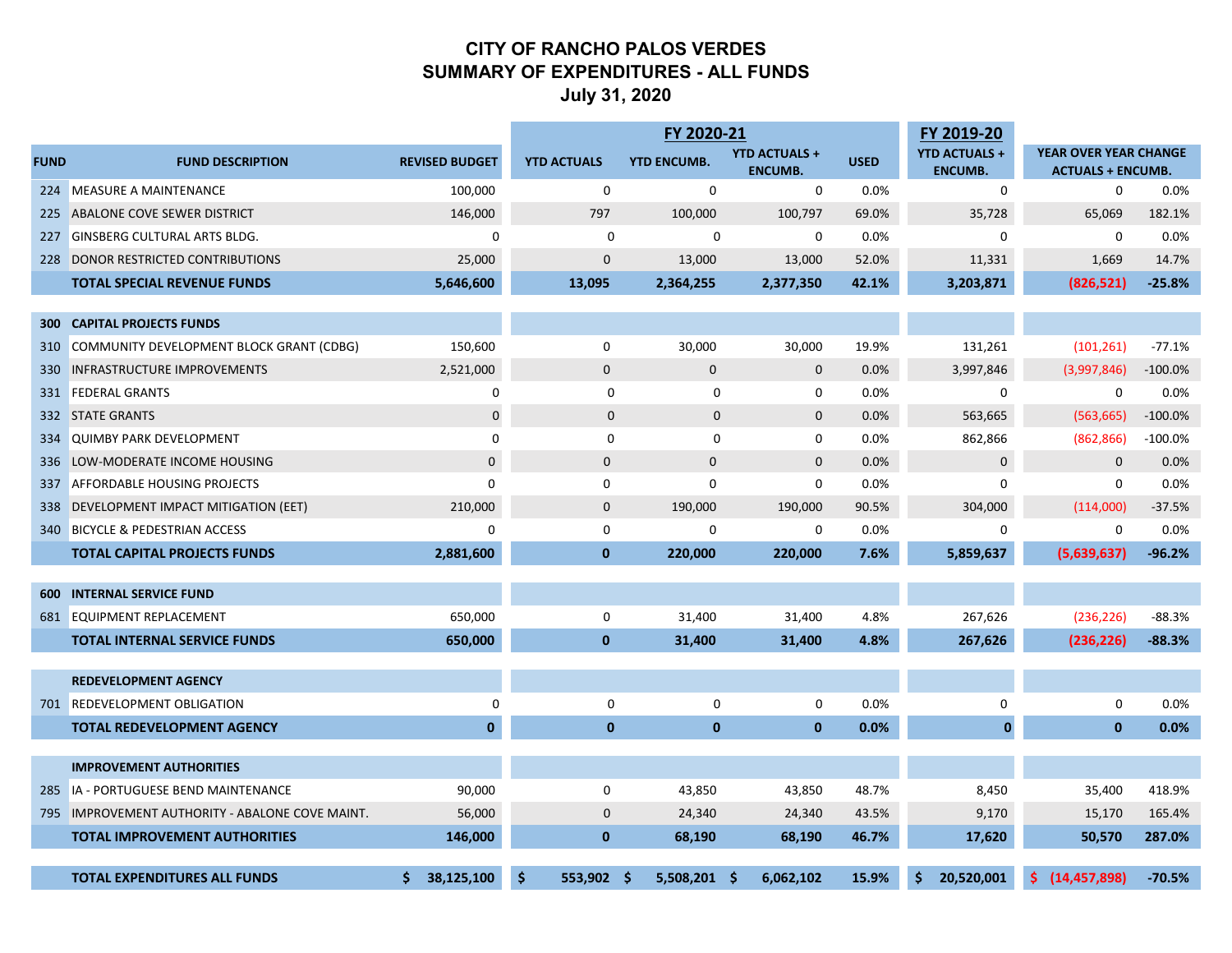|             |                   |                   |                                           |             |                       |                     |                     |                     | <b>AVAILABLE</b> |        |
|-------------|-------------------|-------------------|-------------------------------------------|-------------|-----------------------|---------------------|---------------------|---------------------|------------------|--------|
| <b>FUND</b> | <b>DEPARTMENT</b> | <b>ACCOUNT</b>    | <b>ACCOUNT DESCRIPTION</b>                | <b>TYPE</b> | <b>REVISED BUDGET</b> | <b>YTD EXPENDED</b> | <b>MTD EXPENDED</b> | <b>ENCUMBRANCES</b> | <b>BUDGET</b>    | % USED |
| 101         | 1110              | 101-400-1110-4102 | <b>PART-TIME SALARIES</b>                 | E           | 24,000                | 1,846.20            | 1,846.20            | 0.00                | 22,154           | 7.70   |
| 101         | 1110              | 101-400-1110-4201 | HEALTH/DENTAL/VISION INSURANCE            | E           | 29,900                | 2,407.11            | 2,407.11            | 0.00                | 27,493           | 8.10   |
| 101         | 1110              | 101-400-1110-4202 | FICA/MEDICARE                             | E           | 1,500                 | 131.72              | 131.72              | 0.00                | 1,368            | 8.80   |
| 101         | 1110              | 101-400-1110-4204 | <b>WORKERS' COMPENSATION</b>              | E           | 500                   | 72.10               | 72.10               | 0.00                | 428              | 14.40  |
| 101         | 1110              | 101-400-1110-4205 | <b>OTHER BENEFITS</b>                     | E           | 700                   | 54.00               | 54.00               | 0.00                | 646              | 7.70   |
| 101         | 1110              | 101-400-1110-4206 | H.S.A. CONTRIBUTION                       | E           | 6,000                 | 461.54              | 461.54              | 0.00                | 5,538            | 7.70   |
| 101         | 1110              | 101-400-1110-4310 | <b>OPERATING MATERIALS &amp; SUPPLIES</b> | E           | 5,300                 | 0.00                | 0.00                | 0.00                | 5,300            | 0.00   |
| 101         | 1110              | 101-400-1110-6001 | <b>MEETINGS &amp; CONFERENCES</b>         | E           | 35,000                | 380.53              | 380.53              | 0.00                | 34,619           | 1.10   |
| 101         | 1210              | 101-400-1210-5101 | <b>LEGAL - PROF &amp; TECH</b>            | E           | 25,000                | 0.00                | 0.00                | 0.00                | 25,000           | 0.00   |
| 101         | 1210              | 101-400-1210-5107 | <b>LEGAL SERVICES - GENERAL</b>           | E           | 570,000               | 0.00                | 0.00                | 0.00                | 570,000          | 0.00   |
| 101         | 1210              | 101-400-1210-5108 | LEGAL SERVICES - LABOR NEG.               | E           | 40,000                | 0.00                | 0.00                | 0.00                | 40,000           | 0.00   |
| 101         |                   |                   |                                           | E           |                       |                     |                     |                     |                  |        |
|             | 1210              | 101-400-1210-5109 | <b>LEGAL SERVICES - LITIGATION</b>        |             | 230,000               | 166.67              | 166.67              | 0.00                | 229,833          | 0.10   |
| 101         | 1210              | 101-400-1210-5110 | LEGAL SERVICES - CODE ENFORCE             | E           | 65,000                | 0.00                | 0.00                | 0.00                | 65,000           | 0.00   |
| 101         | 1210              | 101-400-1210-5119 | <b>LEGAL SERVICES - PRA</b>               | E           | 70,000                | 0.00                | 0.00                | 0.00                | 70,000           | 0.00   |
| 101         | 1310              | 101-400-1310-4101 | <b>FULL-TIME SALARIES</b>                 | E           | 276,500               | 10,135.35           | 10,135.35           | 0.00                | 266,365          | 3.70   |
| 101         | 1310              | 101-400-1310-4103 | <b>OVER-TIME SALARIES</b>                 | E           | 16,200                | 855.57              | 855.57              | 0.00                | 15,344           | 5.30   |
| 101         | 1310              | 101-400-1310-4201 | HEALTH/DENTAL/VISION INSURANCE            | E           | 23,400                | 1,980.66            | 1,980.66            | 0.00                | 21,419           | 8.50   |
| 101         | 1310              | 101-400-1310-4202 | FICA/MEDICARE                             | E           | 3,600                 | 145.97              | 145.97              | 0.00                | 3,454            | 4.10   |
| 101         | 1310              | 101-400-1310-4203 | <b>CALPERS RETIREMENT</b>                 | E           | 26,900                | 1,123.93            | 1,123.93            | 0.00                | 25,776           | 4.20   |
| 101         | 1310              | 101-400-1310-4204 | <b>WORKERS' COMPENSATION</b>              | E           | 5,600                 | 260.75              | 260.75              | 0.00                | 5,339            | 4.70   |
| 101         | 1310              | 101-400-1310-4205 | <b>OTHER BENEFITS</b>                     | E           | 9,300                 | 368.54              | 368.54              | 0.00                | 8,931            | 4.00   |
| 101         | 1310              | 101-400-1310-4206 | H.S.A. CONTRIBUTION                       | E           | 6,000                 | 405.07              | 405.07              | 0.00                | 5,595            | 6.80   |
| 101         | 1310              | 101-400-1310-4207 | <b>CALPERS UNFUNDED LIABILITIES</b>       | E           | 10,700                | 719.18              | 719.18              | 0.00                | 9,981            | 6.70   |
| 101         | 1310              | 101-400-1310-4310 | <b>OPERATING MATERIALS &amp; SUPPLIES</b> | E           | 1,500                 | 0.00                | 0.00                | 1,500.00            | $\mathbf 0$      | 100.00 |
| 101         | 1310              | 101-400-1310-4601 | DUES & MEMBERSHIPS                        | E           | 1,300                 | 0.00                | 0.00                | 0.00                | 1,300            | 0.00   |
| 101         | 1310              | 101-400-1310-5101 | PROFESSIONAL/TECHNICAL SERVICE            | E           | 1,500                 | 0.00                | 0.00                | 0.00                | 1,500            | 0.00   |
| 101         | 1310              | 101-400-1310-5102 | ADVERTISING                               | F           | 2,500                 | 0.00                | 0.00                | 0.00                | 2,500            | 0.00   |
| 101         | 1310              | 101-400-1310-5103 | PRINTING/BINDING                          | E           | 1,000                 | 0.00                | 0.00                | 0.00                | 1,000            | 0.00   |
| 101         | 1310              | 101-400-1310-6001 | <b>MEETINGS &amp; CONFERENCES</b>         | E           | 1,500                 | 0.00                | 0.00                | 0.00                | 1,500            | 0.00   |
| 101         | 1310              | 101-400-1310-6002 | TRAVEL/MILEAGE REIMBURSEMENT              | E           | 300                   | 0.00                | 0.00                | 0.00                | 300              | 0.00   |
| 101         | 1310              | 101-400-1310-6101 | <b>TRAINING</b>                           | E           | 2,500                 | 0.00                | 0.00                | 0.00                | 2,500            | 0.00   |
| 101         | 1310              | 101-400-1310-6102 | PUBLICATIONS/JOURNALS                     | E           | 10,500                | 0.00                | 0.00                | 2,500.00            | 8,000            | 23.80  |
| 101         | 1310              | 101-400-1310-6201 | EQUIPMENT REPLACEMENT CHARGES             | E           | 700                   | 0.00                | 0.00                | 0.00                | 700              | 0.00   |
| 101         | 1410              | 101-400-1410-4101 | <b>FULL-TIME SALARIES</b>                 | E           | 550,900               | 24,500.93           | 24,500.93           | 0.00                | 526,399          | 4.40   |
| 101         |                   |                   | AUTOMOBILE ALLOWANCES                     | E           | 10,200                | 850.00              | 850.00              | 0.00                | 9,350            | 8.30   |
| 101         | 1410<br>1410      | 101-400-1410-4106 |                                           | E           |                       |                     |                     | 0.00                |                  |        |
|             |                   | 101-400-1410-4201 | HEALTH/DENTAL/VISION INSURANCE            | E           | 42,000                | 1,635.99            | 1,635.99            |                     | 40,364           | 3.90   |
| 101         | 1410              | 101-400-1410-4202 | <b>FICA/MEDICARE</b>                      |             | 7,300                 | 339.14              | 339.14              | 0.00                | 6,961            | 4.60   |
| 101         | 1410              | 101-400-1410-4203 | <b>CALPERS RETIREMENT</b>                 | E           | 55,700                | 2,404.43            | 2,404.43            | 0.00                | 53,296           | 4.30   |
| 101         | 1410              | 101-400-1410-4204 | <b>WORKERS' COMPENSATION</b>              | E           | 11,000                | 584.50              | 584.50              | 0.00                | 10,416           | 5.30   |
| 101         | 1410              | 101-400-1410-4205 | <b>OTHER BENEFITS</b>                     | E           | 14,000                | 1,054.99            | 1,054.99            | 0.00                | 12,945           | 7.50   |
| 101         | 1410              | 101-400-1410-4206 | H.S.A. CONTRIBUTION                       | E           | 9,000                 | 178.85              | 178.85              | 0.00                | 8,821            | 2.00   |
| 101         | 1410              | 101-400-1410-4207 | CALPERS UNFUNDED LIABILITIES              | E           | 30,800                | 1,001.58            | 1,001.58            | 0.00                | 29,798           | 3.30   |
| 101         | 1410              | 101-400-1410-4310 | <b>OPERATING MATERIALS &amp; SUPPLIES</b> | E           | 5,000                 | 0.00                | 0.00                | 0.00                | 5,000            | 0.00   |
| 101         | 1410              | 101-400-1410-4311 | POSTAGE                                   | E           | 100                   | 0.00                | 0.00                | 0.00                | 100              | 0.00   |
| 101         | 1410              | 101-400-1410-4601 | DUES & MEMBERSHIPS                        | E           | 3,800                 | 0.00                | 0.00                | 0.00                | 3,800            | 0.00   |
| 101         | 1410              | 101-400-1410-5101 | PROFESSIONAL/TECHNICAL SERVICE            | E           | 5,000                 | 0.00                | 0.00                | 0.00                | 5,000            | 0.00   |
| 101         | 1410              | 101-400-1410-5103 | PRINTING/BINDING                          | E           | 600                   | 0.00                | 0.00                | 0.00                | 600              | 0.00   |
| 101         | 1410              | 101-400-1410-6001 | <b>MEETINGS &amp; CONFERENCES</b>         | E           | 20,000                | 0.00                | 0.00                | 0.00                | 20,000           | 0.00   |
| 101         | 1410              | 101-400-1410-6002 | TRAVEL/MILEAGE REIMBURSEMENT              | E           | 500                   | 0.00                | 0.00                | 0.00                | 500              | 0.00   |
| 101         | 1410              | 101-400-1410-6102 | PUBLICATIONS/JOURNALS                     | E           | 400                   | 0.00                | 0.00                | 0.00                | 400              | 0.00   |
| 101         | 1410              | 101-400-1410-6201 | EQUIPMENT REPLACEMENT CHARGES             | E           | 4,000                 | 0.00                | 0.00                | 0.00                | 4,000            | 0.00   |
| 101         | 1420              | 101-400-1420-4310 | <b>OPERATING MATERIALS &amp; SUPPLIES</b> | E           | 3,000                 | 0.00                | 0.00                | 0.00                | 3,000            | 0.00   |
| 101         | 1420              | 101-400-1420-4311 | POSTAGE                                   | E           | 8,400                 | 0.00                | 0.00                | 4,000.00            | 4,400            | 47.60  |
| 101         | 1420              | 101-400-1420-4601 | DUES & MEMBERSHIPS                        | E           | 45,800                | 5,300.00            | 5,300.00            | 0.00                | 40,500           | 11.60  |
| 101         | 1420              | 101-400-1420-5103 | PRINTING/BINDING                          | F           | 10,000                | 0.00                | 0.00                | 0.00                | 10,000           | 0.00   |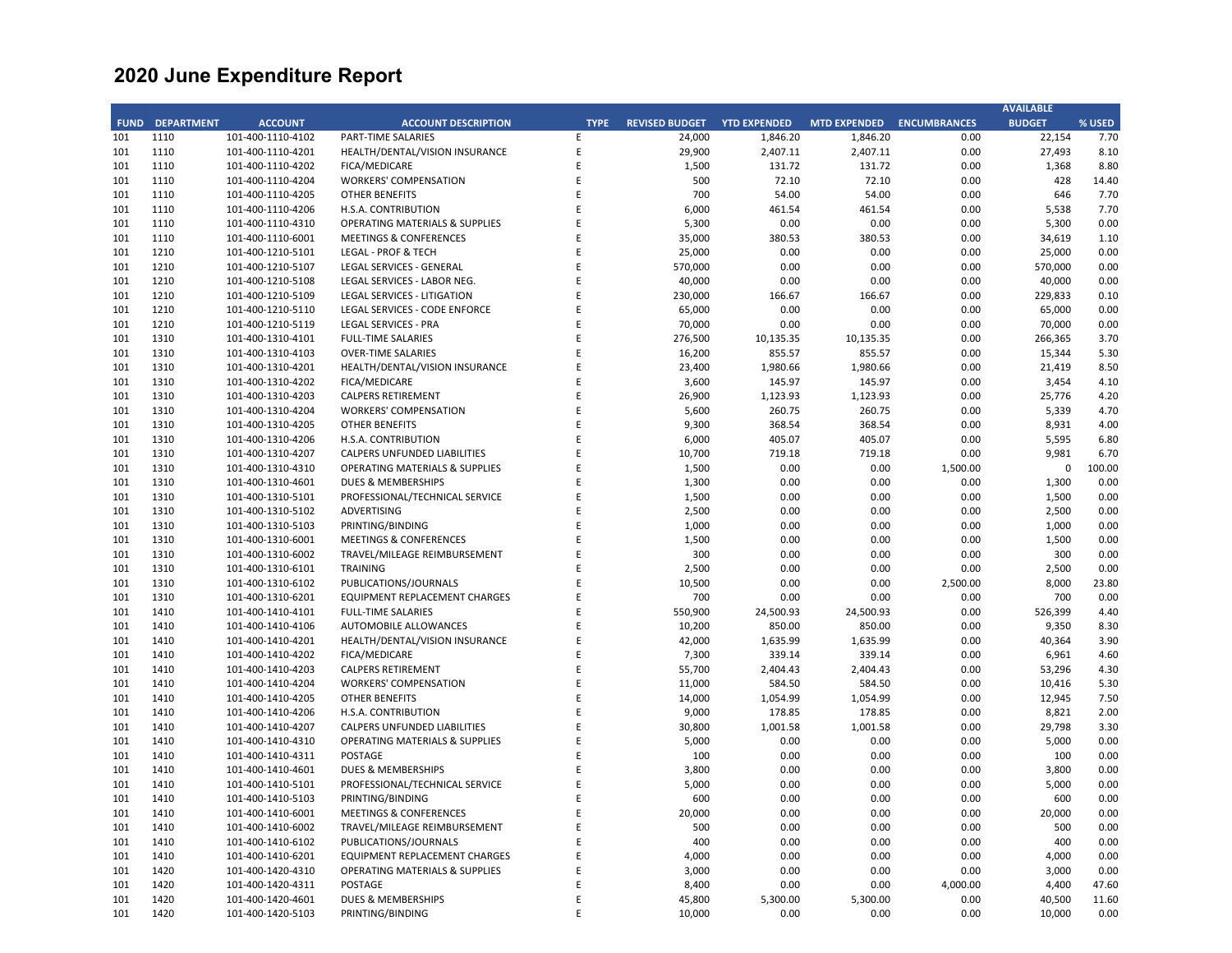|             |                   |                   |                                           |             |                       |                     |                     |                     | <b>AVAILABLE</b> |        |
|-------------|-------------------|-------------------|-------------------------------------------|-------------|-----------------------|---------------------|---------------------|---------------------|------------------|--------|
| <b>FUND</b> | <b>DEPARTMENT</b> | <b>ACCOUNT</b>    | <b>ACCOUNT DESCRIPTION</b>                | <b>TYPE</b> | <b>REVISED BUDGET</b> | <b>YTD EXPENDED</b> | <b>MTD EXPENDED</b> | <b>ENCUMBRANCES</b> | <b>BUDGET</b>    | % USED |
| 101         | 1420              | 101-400-1420-5201 | <b>REPAIR &amp; MAINTENANCE SERVICES</b>  | E           | 1,100                 | 91.32               | 91.32               | 0.00                | 1,009            | 8.30   |
| 101         | 1430              | 101-400-1430-4101 | <b>FULL-TIME SALARIES</b>                 | E           | 71,100                | 3,527.00            | 3,527.00            | 0.00                | 67,573           | 5.00   |
| 101         | 1430              | 101-400-1430-4201 | HEALTH/DENTAL/VISION INSURANCE            | E           | 7,500                 | 368.44              | 368.44              | 0.00                | 7,132            | 4.90   |
| 101         | 1430              | 101-400-1430-4202 | FICA/MEDICARE                             | E           | 1,000                 | 47.74               | 47.74               | 0.00                | 952              | 4.80   |
| 101         | 1430              | 101-400-1430-4203 | <b>CALPERS RETIREMENT</b>                 | E           | 5,500                 | 275.25              | 275.25              | 0.00                | 5,225            | 5.00   |
| 101         | 1430              | 101-400-1430-4204 | <b>WORKERS' COMPENSATION</b>              | E           | 1,400                 | 81.20               | 81.20               | 0.00                | 1,319            | 5.80   |
| 101         | 1430              | 101-400-1430-4205 | <b>OTHER BENEFITS</b>                     | E           | 400                   | 22.87               | 22.87               | 0.00                | 377              | 5.70   |
| 101         | 1430              | 101-400-1430-4206 | H.S.A. CONTRIBUTION                       | E           | 2,400                 | 0.00                | 0.00                | 0.00                | 2,400            | 0.00   |
| 101         | 1430              | 101-400-1430-4207 | <b>CALPERS UNFUNDED LIABILITIES</b>       | F           | 400                   | 14.30               | 14.30               | 0.00                | 386              | 3.60   |
| 101         | 1430              | 101-400-1430-4310 | <b>OPERATING MATERIALS &amp; SUPPLIES</b> | E           | 14,800                | 0.00                | 0.00                | 0.00                | 14,800           | 0.00   |
| 101         | 1430              |                   | DUES & MEMBERSHIPS                        | Ε           | 11,400                | 0.00                | 0.00                | 0.00                | 11,400           | 0.00   |
|             |                   | 101-400-1430-4601 |                                           | E           |                       |                     |                     |                     |                  |        |
| 101         | 1430              | 101-400-1430-5101 | PROFESSIONAL/TECHNICAL SERVICE            |             | 18,500                | 0.00                | 0.00                | 0.00                | 18,500           | 0.00   |
| 101         | 1430              | 101-400-1430-5103 | PRINTING/BINDING                          | E           | 500                   | 0.00                | 0.00                | 0.00                | 500              | 0.00   |
| 101         | 1430              | 101-400-1430-5301 | <b>TELEPHONE</b>                          | E           | 3,000                 | 0.00                | 0.00                | 0.00                | 3,000            | 0.00   |
| 101         | 1430              | 101-400-1430-6001 | <b>MEETINGS &amp; CONFERENCES</b>         | E           | 4,800                 | 0.00                | 0.00                | 0.00                | 4,800            | 0.00   |
| 101         | 1430              | 101-400-1430-6002 | TRAVEL/MILEAGE REIMBURSEMENT              | E           | 200                   | 0.00                | 0.00                | 0.00                | 200              | 0.00   |
| 101         | 1430              | 101-400-1430-6101 | <b>TRAINING</b>                           | E           | 14,500                | 0.00                | 0.00                | 0.00                | 14,500           | 0.00   |
| 101         | 1430              | 101-400-1430-6201 | EQUIPMENT REPLACEMENT CHARGES             | E           | 1,000                 | 0.00                | 0.00                | 0.00                | 1,000            | 0.00   |
| 101         | 1440              | 101-400-1440-4102 | PART-TIME SALARIES                        | E           | 108,000               | 3,168.21            | 3,168.21            | 0.00                | 104,832          | 2.90   |
| 101         | 1440              | 101-400-1440-4201 | HEALTH/DENTAL/VISION INSURANCE            | E           | 13,500                | 648.92              | 648.92              | 0.00                | 12,851           | 4.80   |
| 101         | 1440              | 101-400-1440-4202 | FICA/MEDICARE                             | E           | 4,100                 | 75.11               | 75.11               | 0.00                | 4,025            | 1.80   |
| 101         | 1440              | 101-400-1440-4203 | <b>CALPERS RETIREMENT</b>                 | E           | 4,600                 | 204.67              | 204.67              | 0.00                | 4,395            | 4.40   |
| 101         | 1440              | 101-400-1440-4204 | <b>WORKERS' COMPENSATION</b>              | E           | 2,200                 | 72.87               | 72.87               | 0.00                | 2,127            | 3.30   |
| 101         | 1440              | 101-400-1440-4207 | CALPERS UNFUNDED LIABILITIES              | E           | 300                   | 11.23               | 11.23               | 0.00                | 289              | 3.70   |
| 101         | 1440              | 101-400-1440-4310 | <b>OPERATING MATERIALS &amp; SUPPLIES</b> | E           | 6,000                 | 0.00                | 0.00                | 0.00                | 6,000            | 0.00   |
| 101         | 1440              | 101-400-1440-4601 | DUES & MEMBERSHIPS                        | E           | 700                   | 0.00                | 0.00                | 0.00                | 700              | 0.00   |
| 101         | 1440              | 101-400-1440-5101 | PROFESSIONAL/TECHNICAL SERVICE            | F           | 90,000                | 450.00              | 450.00              | 39,550.00           | 50,000           | 44.40  |
| 101         | 1440              | 101-400-1440-6201 | EQUIPMENT REPLACEMENT CHARGES             | E           | 300                   | 0.00                | 0.00                | 0.00                | 300              | 0.00   |
| 101         | 1450              | 101-400-1450-4101 | <b>FULL-TIME SALARIES</b>                 | E           | 213,800               | 10,047.27           | 10,047.27           | 0.00                | 203,753          | 4.70   |
| 101         | 1450              | 101-400-1450-4102 | PART-TIME SALARIES                        | E           | $\mathbf 0$           | 1,472.32            | 1,472.32            | 0.00                | $-1,472$         | 100.00 |
| 101         | 1450              | 101-400-1450-4104 | <b>EMPLOYEE BONUSES</b>                   | E           | $\Omega$              | 325.60              | 325.60              | 0.00                | $-326$           | 100.00 |
| 101         | 1450              | 101-400-1450-4201 | HEALTH/DENTAL/VISION INSURANCE            | E           | 10,600                | 751.11              | 751.11              | 0.00                | 9,849            | 7.10   |
| 101         | 1450              |                   | FICA/MEDICARE                             | E           |                       | 260.75              | 260.75              | 0.00                | 2,639            | 9.00   |
|             |                   | 101-400-1450-4202 |                                           | E           | 2,900                 |                     |                     |                     |                  |        |
| 101         | 1450              | 101-400-1450-4203 | <b>CALPERS RETIREMENT</b>                 |             | 18,800                | 889.53              | 889.53              | 0.00                | 17,910           | 4.70   |
| 101         | 1450              | 101-400-1450-4204 | <b>WORKERS' COMPENSATION</b>              | E           | 4,300                 | 287.89              | 287.89              | 0.00                | 4,012            | 6.70   |
| 101         | 1450              | 101-400-1450-4205 | <b>OTHER BENEFITS</b>                     | E           | 7,000                 | 334.56              | 334.56              | 0.00                | 6,665            | 4.80   |
| 101         | 1450              | 101-400-1450-4206 | H.S.A. CONTRIBUTION                       | E           | 1,500                 | 0.00                | 0.00                | 0.00                | 1,500            | 0.00   |
| 101         | 1450              | 101-400-1450-4207 | <b>CALPERS UNFUNDED LIABILITIES</b>       | E           | 1,600                 | 65.40               | 65.40               | 0.00                | 1,535            | 4.10   |
| 101         | 1450              | 101-400-1450-4310 | <b>OPERATING MATERIALS &amp; SUPPLIES</b> | E           | 4,000                 | 0.00                | 0.00                | 1,000.00            | 3,000            | 25.00  |
| 101         | 1450              | 101-400-1450-4601 | DUES & MEMBERSHIPS                        | E           | 2,000                 | 0.00                | 0.00                | 0.00                | 2,000            | 0.00   |
| 101         | 1450              | 101-400-1450-5101 | PROFESSIONAL/TECHNICAL SERVICE            | E           | 30,000                | 0.00                | 0.00                | 0.00                | 30,000           | 0.00   |
| 101         | 1450              | 101-400-1450-5103 | PRINTING/BINDING                          | E           | 500                   | 0.00                | 0.00                | 0.00                | 500              | 0.00   |
| 101         | 1450              | 101-400-1450-5117 | RECRUITMENT ACTIVITIES                    | E           | 4,000                 | 0.00                | 0.00                | 0.00                | 4,000            | 0.00   |
| 101         | 1450              | 101-400-1450-6001 | <b>MEETINGS &amp; CONFERENCES</b>         | E           | 3,000                 | 0.00                | 0.00                | 0.00                | 3,000            | 0.00   |
| 101         | 1450              | 101-400-1450-6002 | TRAVEL/MILEAGE REIMBURSEMENT              | E           | 500                   | 0.00                | 0.00                | 0.00                | 500              | 0.00   |
| 101         | 1450              | 101-400-1450-6101 | <b>TRAINING</b>                           | E           | 4,000                 | 0.00                | 0.00                | 0.00                | 4,000            | 0.00   |
| 101         | 1450              | 101-400-1450-6102 | PUBLICATIONS/JOURNALS                     | E           | 500                   | 0.00                | 0.00                | 0.00                | 500              | 0.00   |
| 101         | 1450              | 101-400-1450-6104 | RISK/SAFETY ACTIVITIES                    | E           | 6,500                 | 0.00                | 0.00                | 0.00                | 6,500            | 0.00   |
| 101         | 1450              | 101-400-1450-6201 | EQUIPMENT REPLACEMENT CHARGES             | E           | 500                   | 0.00                | 0.00                | 0.00                | 500              | 0.00   |
| 101         | 1470              | 101-400-1470-4101 | <b>FULL-TIME SALARIES</b>                 | E           | 250,600               | 12,430.61           | 12,430.61           | 0.00                | 238,169          | 5.00   |
| 101         | 1470              | 101-400-1470-4102 | <b>PART-TIME SALARIES</b>                 | E           | 24,300                | 0.00                | 0.00                | 0.00                | 24,300           | 0.00   |
| 101         | 1470              | 101-400-1470-4201 | HEALTH/DENTAL/VISION INSURANCE            | E           | 14,100                | 1,061.19            | 1,061.19            | 0.00                | 13,039           | 7.50   |
| 101         | 1470              | 101-400-1470-4202 | FICA/MEDICARE                             | E           | 3,300                 | 167.74              | 167.74              | 0.00                | 3,132            | 5.10   |
| 101         | 1470              | 101-400-1470-4203 | <b>CALPERS RETIREMENT</b>                 | E           | 19,500                | 967.50              | 967.50              | 0.00                | 18,533           | 5.00   |
| 101         | 1470              | 101-400-1470-4204 | <b>WORKERS' COMPENSATION</b>              | F           | 5,000                 | 293.81              | 293.81              | 0.00                | 4,706            | 5.90   |
|             |                   |                   |                                           |             |                       |                     |                     |                     |                  |        |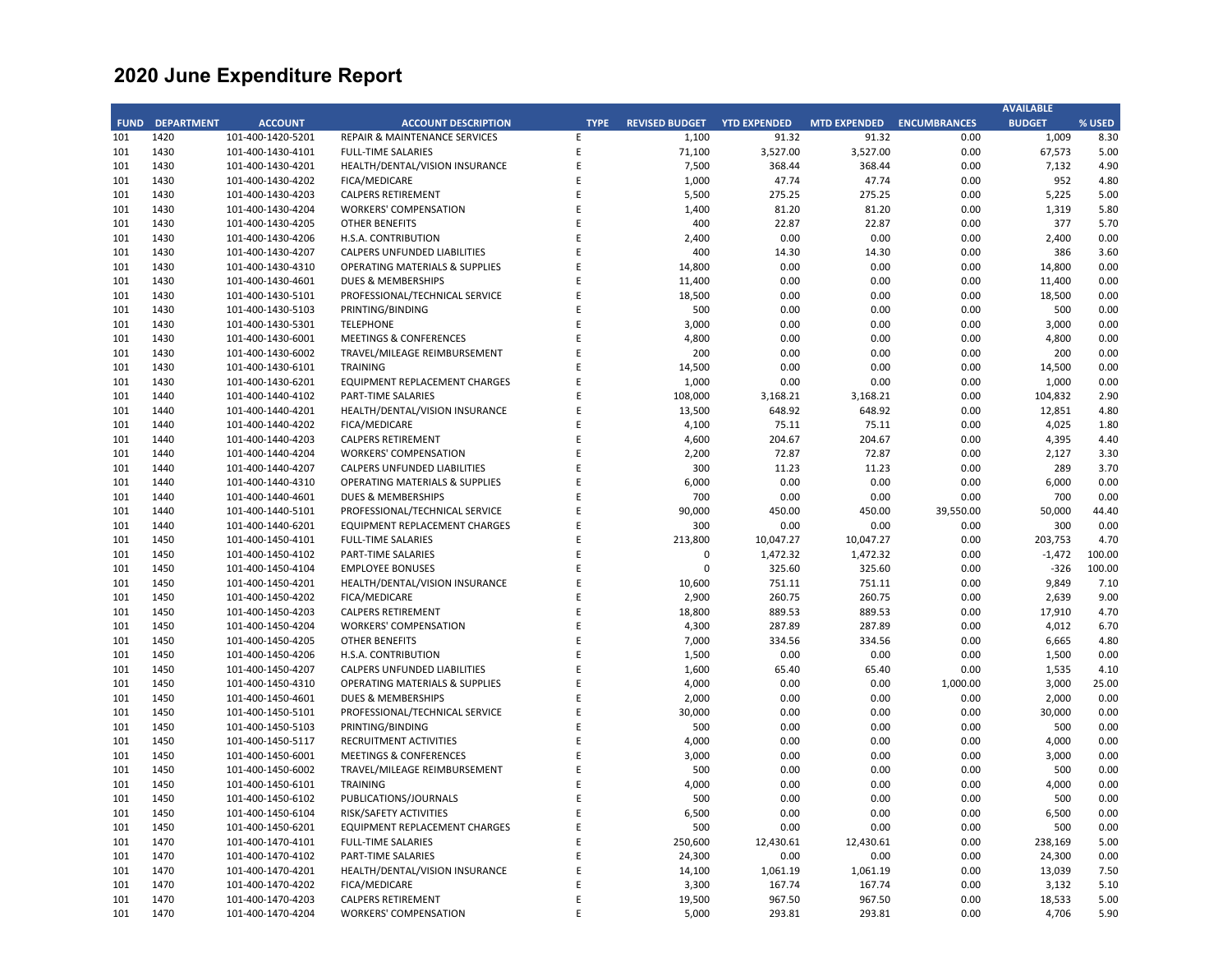|             |                   |                   |                                           |             |                       |                     |                     |                     | <b>AVAILABLE</b> |        |
|-------------|-------------------|-------------------|-------------------------------------------|-------------|-----------------------|---------------------|---------------------|---------------------|------------------|--------|
| <b>FUND</b> | <b>DEPARTMENT</b> | <b>ACCOUNT</b>    | <b>ACCOUNT DESCRIPTION</b>                | <b>TYPE</b> | <b>REVISED BUDGET</b> | <b>YTD EXPENDED</b> | <b>MTD EXPENDED</b> | <b>ENCUMBRANCES</b> | <b>BUDGET</b>    | % USED |
| 101         | 1470              | 101-400-1470-4205 | <b>OTHER BENEFITS</b>                     | E           | 7,300                 | 394.84              | 394.84              | 0.00                | 6,905            | 5.40   |
| 101         | 1470              | 101-400-1470-4206 | H.S.A. CONTRIBUTION                       | $\sf E$     | 3,000                 | 152.89              | 152.89              | 0.00                | 2,847            | 5.10   |
| 101         | 1470              | 101-400-1470-4207 | CALPERS UNFUNDED LIABILITIES              | E           | 1,300                 | 52.14               | 52.14               | 0.00                | 1,248            | 4.00   |
| 101         | 1470              | 101-400-1470-4310 | <b>OPERATING MATERIALS &amp; SUPPLIES</b> | E           | 27,500                | 0.00                | 0.00                | 5,000.00            | 22,500           | 18.20  |
| 101         | 1470              | 101-400-1470-4601 | <b>DUES &amp; MEMBERSHIPS</b>             | E           | 200                   | 0.00                | 0.00                | 0.00                | 200              | 0.00   |
| 101         | 1470              | 101-400-1470-5101 | PROFESSIONAL/TECHNICAL SERVICE            | E           | 265,000               | 15,083.25           | 15,083.25           | 192,987.55          | 56,929           | 78.50  |
| 101         | 1470              | 101-400-1470-5201 | <b>REPAIR &amp; MAINTENANCE SERVICES</b>  | E           | 388,800               | 21,552.49           | 21,552.49           | 135,194.48          | 232,053          | 40.30  |
| 101         | 1470              | 101-400-1470-6001 | <b>MEETINGS &amp; CONFERENCES</b>         | E           | 15,000                | 0.00                | 0.00                | 0.00                | 15,000           | 0.00   |
| 101         | 1470              | 101-400-1470-6002 | TRAVEL/MILEAGE REIMBURSEMENT              | E           | 400                   | 0.00                | 0.00                | 0.00                | 400              | 0.00   |
| 101         | 1470              | 101-400-1470-6101 | <b>TRAINING</b>                           | E           | 10,000                | 0.00                | 0.00                | 0.00                | 10,000           | 0.00   |
| 101         | 1470              | 101-400-1470-6102 | PUBLICATIONS/JOURNALS                     | E           | 300                   | 0.00                | 0.00                | 0.00                | 300              | 0.00   |
| 101         | 1470              | 101-400-1470-6201 | EQUIPMENT REPLACEMENT CHARGES             | E           | 45,200                | 0.00                | 0.00                | 0.00                | 45,200           | 0.00   |
| 101         | 1470              | 101-400-1470-8101 | <b>EQUIPMENT &amp; FURNITURE</b>          | E           | 1,000                 | 0.00                | 0.00                | 0.00                | 1,000            | 0.00   |
| 101         | 1480              | 101-400-1480-4310 | <b>OPERATING MATERIALS &amp; SUPPLIES</b> | E           | 7,000                 | 0.00                | 0.00                | 0.00                | 7,000            | 0.00   |
| 101         | 1480              |                   |                                           | E           | 5,000                 | 0.00                | 0.00                | 0.00                | 5,000            | 0.00   |
| 101         |                   | 101-400-1480-5101 | PROFESSIONAL/TECHNICAL SERVICE            | E           |                       |                     |                     |                     |                  |        |
|             | 1480              | 101-400-1480-5201 | <b>REPAIR &amp; MAINTENANCE SERVICES</b>  | E           | 8,000                 | 4,600.00            | 4,600.00            | 0.00                | 3,400            | 57.50  |
| 101         | 1480              | 101-400-1480-5301 | <b>TELEPHONE</b>                          |             | 90,000                | 3,435.39            | 3,435.39            | 12,100.00           | 74,465           | 17.30  |
| 101         | 2110              | 101-400-2110-4101 | <b>FULL-TIME SALARIES</b>                 | E           | 982,300               | 41,342.17           | 41,342.17           | 0.00                | 940,958          | 4.20   |
| 101         | 2110              | 101-400-2110-4102 | PART-TIME SALARIES                        | $\mathsf E$ | 69,700                | 1,929.77            | 1,929.77            | 0.00                | 67,770           | 2.80   |
| 101         | 2110              | 101-400-2110-4103 | <b>OVER-TIME SALARIES</b>                 | E           | 1,600                 | 0.00                | 0.00                | 0.00                | 1,600            | 0.00   |
| 101         | 2110              | 101-400-2110-4104 | <b>EMPLOYEE BONUSES</b>                   | E           | $\mathbf 0$           | 497.10              | 497.10              | 0.00                | $-497$           | 100.00 |
| 101         | 2110              | 101-400-2110-4106 | <b>AUTOMOBILE ALLOWANCES</b>              | E           | 1,800                 | 150.00              | 150.00              | 0.00                | 1,650            | 8.30   |
| 101         | 2110              | 101-400-2110-4201 | HEALTH/DENTAL/VISION INSURANCE            | E           | 108,400               | 5,617.81            | 5,617.81            | 0.00                | 102,782          | 5.20   |
| 101         | 2110              | 101-400-2110-4202 | FICA/MEDICARE                             | E           | 12,400                | 570.67              | 570.67              | 0.00                | 11,829           | 4.60   |
| 101         | 2110              | 101-400-2110-4203 | <b>CALPERS RETIREMENT</b>                 | E           | 91,500                | 4,283.69            | 4,283.69            | 0.00                | 87,216           | 4.70   |
| 101         | 2110              | 101-400-2110-4204 | <b>WORKERS' COMPENSATION</b>              | E           | 19,000                | 1,022.05            | 1,022.05            | 0.00                | 17,978           | 5.40   |
| 101         | 2110              | 101-400-2110-4205 | <b>OTHER BENEFITS</b>                     | E           | 28,000                | 1,344.27            | 1,344.27            | 0.00                | 26,656           | 4.80   |
| 101         | 2110              | 101-400-2110-4206 | H.S.A. CONTRIBUTION                       | E           | 32,300                | 1,510.04            | 1,510.04            | 0.00                | 30,790           | 4.70   |
| 101         | 2110              | 101-400-2110-4207 | <b>CALPERS UNFUNDED LIABILITIES</b>       | E           | 35,100                | 1,343.58            | 1,343.58            | 0.00                | 33,756           | 3.80   |
| 101         | 2110              | 101-400-2110-4310 | <b>OPERATING MATERIALS &amp; SUPPLIES</b> | E           | 6,500                 | 40.49               | 40.49               | 3,000.00            | 3,460            | 46.80  |
| 101         | 2110              | 101-400-2110-4601 | DUES & MEMBERSHIPS                        | E           | 1,500                 | 0.00                | 0.00                | 0.00                | 1,500            | 0.00   |
| 101         | 2110              | 101-400-2110-4901 | MISC. EXPENSES                            | E           | 59,600                | 208.63              | 208.63              | 3,941.37            | 55,450           | 7.00   |
| 101         | 2110              | 101-400-2110-5101 | PROFESSIONAL/TECHNICAL SERVICE            | E           | 71,000                | 0.00                | 0.00                | 64,715.00           | 6,285            | 91.10  |
| 101         | 2110              | 101-400-2110-5102 | <b>ADVERTISING</b>                        | E           | 500                   | 0.00                | 0.00                | 0.00                | 500              | 0.00   |
| 101         | 2110              | 101-400-2110-5103 | PRINTING/BINDING                          | E           | 12,000                | 0.00                | 0.00                | 0.00                | 12,000           | 0.00   |
| 101         | 2110              | 101-400-2110-5106 | <b>RENTS &amp; LEASES</b>                 | E           | 3,200                 | 199.67              | 199.67              | 2,200.33            | 800              | 75.00  |
| 101         | 2110              | 101-400-2110-6001 | <b>MEETINGS &amp; CONFERENCES</b>         | E           | 15,500                | 0.00                | 0.00                | 0.00                | 15,500           | 0.00   |
| 101         | 2110              | 101-400-2110-6002 | TRAVEL/MILEAGE REIMBURSEMENT              | E           | 500                   | 0.00                | 0.00                | 0.00                | 500              | 0.00   |
| 101         | 2110              | 101-400-2110-6101 | <b>TRAINING</b>                           | E           | 1,500                 | 0.00                | 0.00                | 0.00                | 1,500            | 0.00   |
| 101         | 2110              | 101-400-2110-6102 | PUBLICATIONS/JOURNALS                     | E           | 500                   | 0.00                | 0.00                | 0.00                | 500              | 0.00   |
| 101         | 2110              | 101-400-2110-6201 | EQUIPMENT REPLACEMENT CHARGES             | E           | 10,700                | 0.00                | 0.00                | 0.00                | 10,700           | 0.00   |
| 101         | 2999              | 101-400-2999-4104 | <b>EMPLOYEE BONUSES</b>                   | E           | 25,000                | 0.00                | 0.00                | 0.00                | 25,000           | 0.00   |
| 101         | 2999              | 101-400-2999-4105 | <b>LEAVE BUYOUT</b>                       | E           | 100,000               | 3,912.59            | 3,912.59            | 0.00                | 96,087           | 3.90   |
| 101         | 2999              | 101-400-2999-4199 | HOLDING ACCOUNT FOR SALARY                | E           | 45,600                | 0.00                | 0.00                | 0.00                | 45,600           | 0.00   |
| 101         |                   |                   |                                           | E           | $\Omega$              |                     |                     |                     |                  | 100.00 |
|             | 2999              | 101-400-2999-4201 | HEALTH/DENTAL/VISION INSURANCE            | E           |                       | 134.93              | 134.93              | 0.00                | $-135$           |        |
| 101         | 2999              | 101-400-2999-4203 | <b>CALPERS RETIREMENT</b>                 | E           | 40,000                | 0.00                | 0.00                | 0.00                | 40,000           | 0.00   |
| 101         | 2999              | 101-400-2999-4205 | <b>OTHER BENEFITS</b>                     |             | $\mathbf 0$           | 94.14               | 94.14               | 0.00                | $-94$            | 100.00 |
| 101         | 2999              | 101-400-2999-4207 | CALPERS UNFUNDED LIABILITIES              | E           | 581,700               | 20.89               | 20.89               | 0.00                | 581,679          | 0.00   |
| 101         | 2999              | 101-400-2999-4310 | <b>OPERATING MATERIALS &amp; SUPPLIES</b> | E           | 40,000                | 0.00                | 0.00                | 29,000.00           | 11,000           | 72.50  |
| 101         | 2999              | 101-400-2999-4311 | POSTAGE                                   | E           | 19,000                | 0.00                | 0.00                | 0.00                | 19,000           | 0.00   |
| 101         | 2999              | 101-400-2999-4701 | <b>INSURANCE PREMIUM</b>                  | E           | 769,600               | 5,072.00            | 5,072.00            | 0.00                | 764,528          | 0.70   |
| 101         | 2999              | 101-400-2999-4901 | MISC. EXPENSES                            | E           | 115,000               | 442.43              | 442.43              | 0.00                | 114,558          | 0.40   |
| 101         | 2999              | 101-400-2999-5101 | PROFESSIONAL/TECHNICAL SERVICE            | E           | 100,700               | 0.00                | 0.00                | 6,899.00            | 93,801           | 6.90   |
| 101         | 2999              | 101-400-2999-5201 | REPAIR & MAINTENANCE SERVICES             | E           | 3,100                 | 0.00                | 0.00                | 0.00                | 3,100            | 0.00   |
| 101         | 2999              | 101-400-2999-6001 | <b>MEETINGS &amp; CONFERENCES</b>         | F           | 5,000                 | 0.00                | 0.00                | 0.00                | 5,000            | 0.00   |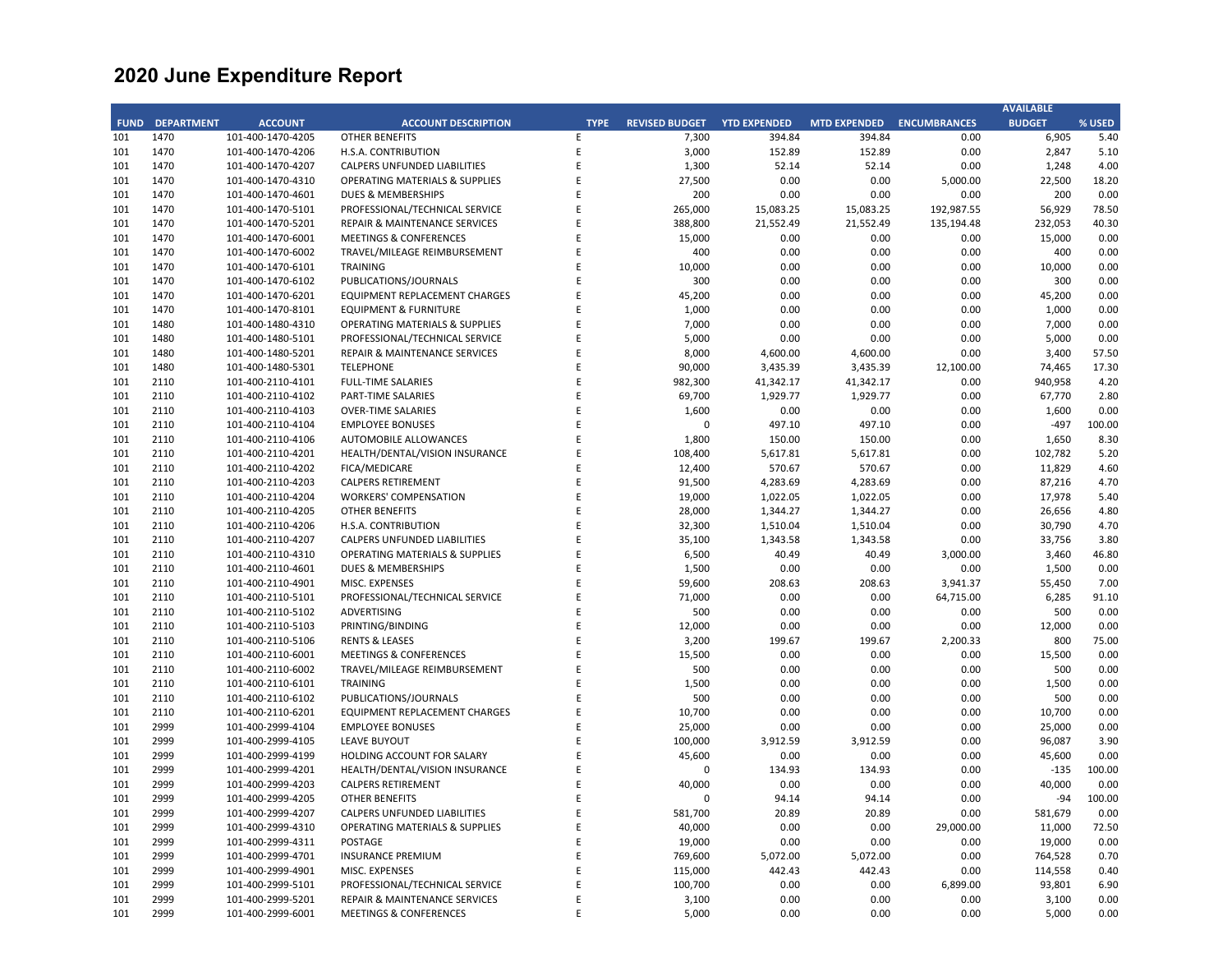|     |                        |                   |                                           |             |                       |                     |                     |                     | <b>AVAILABLE</b> |         |
|-----|------------------------|-------------------|-------------------------------------------|-------------|-----------------------|---------------------|---------------------|---------------------|------------------|---------|
|     | <b>FUND DEPARTMENT</b> | <b>ACCOUNT</b>    | <b>ACCOUNT DESCRIPTION</b>                | <b>TYPE</b> | <b>REVISED BUDGET</b> | <b>YTD EXPENDED</b> | <b>MTD EXPENDED</b> | <b>ENCUMBRANCES</b> | <b>BUDGET</b>    | % USED  |
| 101 | 2999                   | 101-400-2999-6101 | <b>TRAINING</b>                           | E.          | 5,000                 | 0.00                | 0.00                | 0.00                | 5,000            | 0.00    |
| 101 | 2999                   | 101-400-2999-8803 | LAND                                      | E           | 25,000                | 0.00                | 0.00                | 0.00                | 25,000           | 0.00    |
| 101 | 3110                   | 101-400-3110-4101 | <b>FULL-TIME SALARIES</b>                 | E           | 1,428,100             | 61,166.83           | 61,166.83           | 0.00                | 1,366,933        | 4.30    |
| 101 | 3110                   | 101-400-3110-4103 | <b>OVER-TIME SALARIES</b>                 | E           | 13,200                | 209.57              | 209.57              | 0.00                | 12,990           | 1.60    |
| 101 | 3110                   | 101-400-3110-4106 | AUTOMOBILE ALLOWANCES                     | E           | 1,800                 | 150.00              | 150.00              | 0.00                | 1,650            | 8.30    |
|     |                        |                   |                                           | E           |                       |                     |                     |                     |                  |         |
| 101 | 3110                   | 101-400-3110-4201 | HEALTH/DENTAL/VISION INSURANCE            |             | 136,700               | 7,062.81            | 7,062.81            | 0.00                | 129,637          | 5.20    |
| 101 | 3110                   | 101-400-3110-4202 | <b>FICA/MEDICARE</b>                      | E           | 18,900                | 816.71              | 816.71              | 0.00                | 18,083           | 4.30    |
| 101 | 3110                   | 101-400-3110-4203 | CALPERS RETIREMENT                        | E           | 129,100               | 5,595.00            | 5,595.00            | 0.00                | 123,505          | 4.30    |
| 101 | 3110                   | 101-400-3110-4204 | <b>WORKERS' COMPENSATION</b>              | E           | 28,600                | 1,440.64            | 1,440.64            | 0.00                | 27,159           | 5.00    |
| 101 | 3110                   | 101-400-3110-4205 | <b>OTHER BENEFITS</b>                     | E           | 39,200                | 1,970.81            | 1,970.81            | 0.00                | 37,229           | 5.00    |
| 101 | 3110                   | 101-400-3110-4206 | H.S.A. CONTRIBUTION                       | E           | 29,200                | 1,218.63            | 1,218.63            | 0.00                | 27,981           | 4.20    |
| 101 | 3110                   | 101-400-3110-4207 | <b>CALPERS UNFUNDED LIABILITIES</b>       | E           | 42,000                | 1,678.04            | 1,678.04            | 0.00                | 40,322           | 4.00    |
| 101 | 3110                   | 101-400-3110-4310 | <b>OPERATING MATERIALS &amp; SUPPLIES</b> | E           | 8,000                 | 285.47              | 285.47              | 5,919.12            | 1,795            | 77.60   |
| 101 | 3110                   | 101-400-3110-4601 | DUES & MEMBERSHIPS                        | E           | 2,000                 | 0.00                | 0.00                | 0.00                | 2,000            | 0.00    |
| 101 | 3110                   | 101-400-3110-5101 | PROFESSIONAL/TECHNICAL SERVICE            | E           | 170,000               | 0.00                | 0.00                | 145,488.00          | 24,512           | 85.60   |
| 101 | 3110                   | 101-400-3110-5102 | ADVERTISING                               | E           | 11,000                | 0.00                | 0.00                | 11,000.00           | $\mathbf 0$      | 100.00  |
| 101 | 3110                   | 101-400-3110-5103 | PRINTING/BINDING                          | E           | 10,000                | 0.00                | 0.00                | 9,000.00            | 1,000            | 90.00   |
|     |                        |                   |                                           | E           |                       |                     |                     |                     |                  |         |
| 101 | 3110                   | 101-400-3110-5106 | <b>RENTS &amp; LEASES</b>                 |             | 7,000                 | 387.94              | 387.94              | 6,612.06            | 0                | 100.00  |
| 101 | 3110                   | 101-400-3110-5301 | <b>TELEPHONE</b>                          | E           | 7,000                 | 0.00                | 0.00                | 0.00                | 7,000            | 0.00    |
| 101 | 3110                   | 101-400-3110-6001 | <b>MEETINGS &amp; CONFERENCES</b>         | E           | 3,000                 | 0.00                | 0.00                | 0.00                | 3,000            | 0.00    |
| 101 | 3110                   | 101-400-3110-6002 | TRAVEL/MILEAGE REIMBURSEMENT              | E           | 1,000                 | 0.00                | 0.00                | 0.00                | 1,000            | 0.00    |
| 101 | 3110                   | 101-400-3110-6101 | <b>TRAINING</b>                           | E           | 3,000                 | 0.00                | 0.00                | 3,000.00            | $\mathbf 0$      | 100.00  |
| 101 | 3110                   | 101-400-3110-6102 | PUBLICATIONS/JOURNALS                     | E           | 300                   | 0.00                | 0.00                | 0.00                | 300              | 0.00    |
| 101 | 3110                   | 101-400-3110-6201 | <b>EQUIPMENT REPLACEMENT CHARGES</b>      | E           | 6,400                 | 0.00                | 0.00                | 0.00                | 6,400            | 0.00    |
| 101 | 3120                   | 101-400-3120-4310 | <b>OPERATING MATERIALS &amp; SUPPLIES</b> | E           | 5,000                 | 0.00                | 0.00                | 0.00                | 5,000            | 0.00    |
| 101 | 3120                   | 101-400-3120-5101 | PROFESSIONAL/TECHNICAL SERVICE            | E           | 246,000               | 0.00                | 0.00                | 55,000.00           | 191,000          | 22.40   |
| 101 | 3120                   | 101-400-3120-5103 | PRINTING/BINDING                          | E           | 8,500                 | 0.00                | 0.00                | 8,500.00            | $\mathbf 0$      | 100.00  |
| 101 | 3120                   | 101-400-3120-5201 | REPAIR & MAINTENANCE SERVICES             | E           | 27,300                | 0.00                | 0.00                | 0.00                | 27,300           | 0.00    |
| 101 | 3120                   | 101-400-3120-5304 | <b>ELECTRICITY</b>                        | E           | 18,000                | $-250.00$           | $-250.00$           | 0.00                | 18,250           | $-1.40$ |
| 101 |                        | 101-400-3130-4310 |                                           | E           |                       |                     |                     |                     |                  |         |
|     | 3130                   |                   | <b>OPERATING MATERIALS &amp; SUPPLIES</b> |             | 1,000                 | 0.00                | 0.00                | 0.00                | 1,000            | 0.00    |
| 101 | 3130                   | 101-400-3130-5101 | PROFESSIONAL/TECHNICAL SERVICE            | E           | 320,000               | 0.00                | 0.00                | 319,900.00          | 100              | 100.00  |
| 101 | 3130                   | 101-400-3130-5118 | REIMBURSABLE SERVICES                     | E           | 0                     | 0.00                | 0.00                | 195,490.00          | $-195,490$       | 100.00  |
| 101 | 3130                   | 101-400-3130-5201 | REPAIR & MAINTENANCE SERVICES             | Ε           | 185,000               | 0.00                | 0.00                | 185,000.00          | 0                | 100.00  |
| 101 | 3140                   | 101-400-3140-4310 | <b>OPERATING MATERIALS &amp; SUPPLIES</b> | E           | 75,000                | 292.03              | 292.03              | 50,000.00           | 24,708           | 67.10   |
| 101 | 3140                   | 101-400-3140-5101 | PROFESSIONAL/TECHNICAL SERVICE            | E           | 1,500                 | 0.00                | 0.00                | 0.00                | 1,500            | 0.00    |
| 101 | 3140                   | 101-400-3140-5106 | <b>RENTS &amp; LEASES</b>                 | E           | 12,500                | 2,922.00            | 2,922.00            | 6,078.00            | 3,500            | 72.00   |
| 101 | 3140                   | 101-400-3140-5201 | REPAIR & MAINTENANCE SERVICES             | E           | 333,000               | 4,601.03            | 4,601.03            | 298,703.97          | 29,695           | 91.10   |
| 101 | 3140                   | 101-400-3140-5302 | <b>WATER</b>                              | Ε           | 15,000                | 0.00                | 0.00                | 0.00                | 15,000           | 0.00    |
| 101 | 3140                   | 101-400-3140-5303 | GAS                                       | Ε           | 2,000                 | 0.00                | 0.00                | 0.00                | 2,000            | 0.00    |
| 101 | 3140                   | 101-400-3140-5304 | <b>ELECTRICITY</b>                        | E           | 90,000                | 66.11               | 66.11               | 0.00                | 89,934           | 0.10    |
| 101 | 3150                   | 101-400-3150-4310 | <b>OPERATING MATERIALS &amp; SUPPLIES</b> | E           | 30,000                | 0.00                | 0.00                | 0.00                | 30,000           | 0.00    |
| 101 | 3150                   | 101-400-3150-4901 | MISC. EXPENSES                            | E           | 121,800               | 11,052.13           | 11,052.13           | 0.00                | 110,748          | 9.10    |
|     |                        |                   |                                           | E           |                       |                     |                     |                     |                  |         |
| 101 | 3150                   | 101-400-3150-5101 | PROFESSIONAL/TECHNICAL SERVICE            |             | 10,000                | 0.00                | 0.00                | 0.00                | 10,000           | 0.00    |
| 101 | 3150                   | 101-400-3150-5106 | <b>RENTS &amp; LEASES</b>                 | E           | 2,500                 | 0.00                | 0.00                | 0.00                | 2,500            | 0.00    |
| 101 | 3150                   | 101-400-3150-5201 | REPAIR & MAINTENANCE SERVICES             | E           | 170,000               | 0.00                | 0.00                | 25,000.00           | 145,000          | 14.70   |
| 101 | 3150                   | 101-400-3150-5304 | <b>ELECTRICITY</b>                        | E           | 500                   | 0.00                | 0.00                | 0.00                | 500              | 0.00    |
| 101 | 3160                   | 101-400-3160-5101 | PROFESSIONAL/TECHNICAL SERVICE            |             | 25,000                | 0.00                | 0.00                | 20,000.00           | 5,000            | 80.00   |
| 101 | 3160                   | 101-400-3160-5201 | REPAIR & MAINTENANCE SERVICES             | E           | 10,000                | 0.00                | 0.00                | 10,000.00           | 0                | 100.00  |
| 101 | 4120                   | 101-400-4120-4101 | <b>FULL-TIME SALARIES</b>                 | E           | 485,200               | 22,485.19           | 22,485.19           | 0.00                | 462,715          | 4.60    |
| 101 | 4120                   | 101-400-4120-4102 | PART-TIME SALARIES                        | Ε           | 11,300                | 1,369.60            | 1,369.60            | 0.00                | 9,930            | 12.10   |
| 101 | 4120                   | 101-400-4120-4103 | <b>OVER-TIME SALARIES</b>                 | Ε           | 0                     | 1,902.39            | 1,902.39            | 0.00                | $-1,902$         | 100.00  |
| 101 | 4120                   | 101-400-4120-4104 | <b>EMPLOYEE BONUSES</b>                   | E           | $\pmb{0}$             | 218.80              | 218.80              | 0.00                | $-219$           | 100.00  |
| 101 | 4120                   | 101-400-4120-4201 | HEALTH/DENTAL/VISION INSURANCE            | $\sf E$     | 55,700                | 2,911.67            | 2,911.67            | 0.00                | 52,788           | 5.20    |
| 101 | 4120                   | 101-400-4120-4202 | FICA/MEDICARE                             | Ε           | 7,200                 | 386.98              | 386.98              | 0.00                | 6,813            | 5.40    |
|     |                        |                   |                                           | E           |                       |                     |                     |                     |                  |         |
| 101 | 4120                   | 101-400-4120-4203 | CALPERS RETIREMENT                        |             | 44,600                | 1,822.02            | 1,822.02            | 0.00                | 42,778           | 4.10    |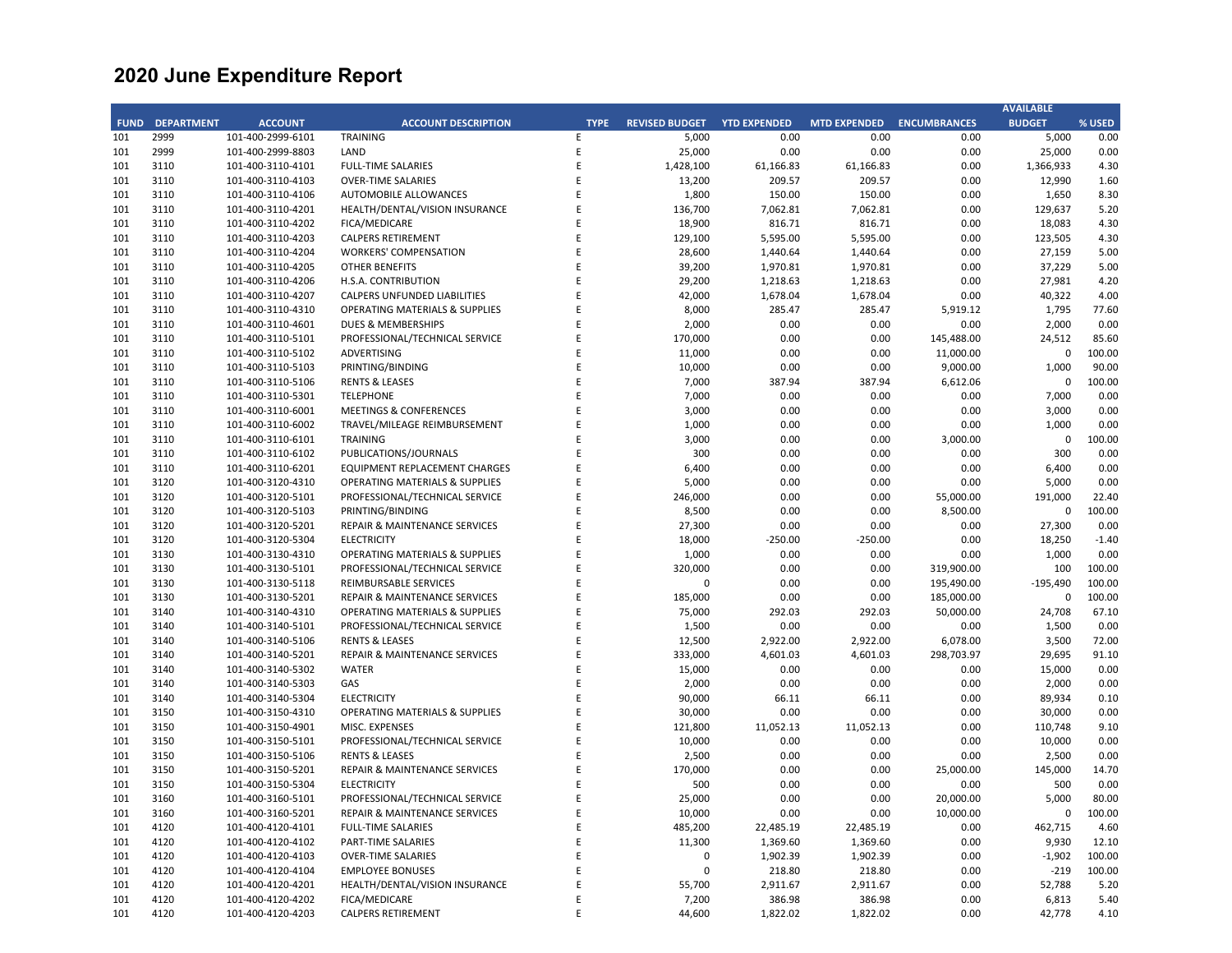|             |                   |                   |                                   |             |                       |                     |                     |                     | <b>AVAILABLE</b> |        |
|-------------|-------------------|-------------------|-----------------------------------|-------------|-----------------------|---------------------|---------------------|---------------------|------------------|--------|
| <b>FUND</b> | <b>DEPARTMENT</b> | <b>ACCOUNT</b>    | <b>ACCOUNT DESCRIPTION</b>        | <b>TYPE</b> | <b>REVISED BUDGET</b> | <b>YTD EXPENDED</b> | <b>MTD EXPENDED</b> | <b>ENCUMBRANCES</b> | <b>BUDGET</b>    | % USED |
| 101         | 4120              | 101-400-4120-4204 | <b>WORKERS' COMPENSATION</b>      | E           | 9,900                 | 598.06              | 598.06              | 0.00                | 9,302            | 6.00   |
| 101         | 4120              | 101-400-4120-4205 | <b>OTHER BENEFITS</b>             | E           | 12,200                | 526.79              | 526.79              | 0.00                | 11,673           | 4.30   |
| 101         | 4120              | 101-400-4120-4206 | H.S.A. CONTRIBUTION               | E           | 18,000                | 600.13              | 600.13              | 0.00                | 17,400           | 3.30   |
| 101         | 4120              | 101-400-4120-4207 | CALPERS UNFUNDED LIABILITIES      | E           | 14,400                | 534.98              | 534.98              | 0.00                | 13,865           | 3.70   |
| 101         | 4120              | 101-400-4120-4601 | <b>DUES &amp; MEMBERSHIPS</b>     | Ε           | 7,000                 | 0.00                | 0.00                | 0.00                | 7,000            | 0.00   |
| 101         | 4120              | 101-400-4120-5101 | PROFESSIONAL/TECHNICAL SERVICE    | E           | 140,000               | 0.00                | 0.00                | 0.00                | 140,000          | 0.00   |
| 101         | 4120              | 101-400-4120-5102 | <b>ADVERTISING</b>                | Ε           | 15,000                | 0.00                | 0.00                | 15,000.00           | $\mathbf 0$      | 100.00 |
| 101         | 4120              | 101-400-4120-6001 | <b>MEETINGS &amp; CONFERENCES</b> | E           | 10,000                | 0.00                | 0.00                | 0.00                | 10,000           | 0.00   |
| 101         | 4120              | 101-400-4120-6002 | TRAVEL/MILEAGE REIMBURSEMENT      | E           | 500                   | 0.00                | 0.00                | 0.00                | 500              | 0.00   |
| 101         | 4120              | 101-400-4120-6101 | <b>TRAINING</b>                   | E           | 7,000                 | 0.00                | 0.00                | 0.00                | 7,000            | 0.00   |
|             |                   |                   |                                   |             |                       |                     |                     |                     |                  |        |
| 101         | 4120              | 101-400-4120-6102 | PUBLICATIONS/JOURNALS             | E           | 2,000                 | 0.00                | 0.00                | 0.00                | 2,000            | 0.00   |
| 101         | 4130              | 101-400-4130-4101 | <b>FULL-TIME SALARIES</b>         | E           | 392,300               | 14,286.95           | 14,286.95           | 0.00                | 378,013          | 3.60   |
| 101         | 4130              | 101-400-4130-4102 | <b>PART-TIME SALARIES</b>         | E           | 30,700                | 1,401.31            | 1,401.31            | 0.00                | 29,299           | 4.60   |
| 101         | 4130              | 101-400-4130-4103 | <b>OVER-TIME SALARIES</b>         | E           | $\pmb{0}$             | 33.01               | 33.01               | 0.00                | $-33$            | 100.00 |
| 101         | 4130              | 101-400-4130-4201 | HEALTH/DENTAL/VISION INSURANCE    | E           | 41,200                | 2,010.43            | 2,010.43            | 0.00                | 39,190           | 4.90   |
| 101         | 4130              | 101-400-4130-4202 | FICA/MEDICARE                     | E           | 5,200                 | 212.58              | 212.58              | 0.00                | 4,987            | 4.10   |
| 101         | 4130              | 101-400-4130-4203 | <b>CALPERS RETIREMENT</b>         | E           | 30,600                | 1,228.57            | 1,228.57            | 0.00                | 29,371           | 4.00   |
| 101         | 4130              | 101-400-4130-4204 | <b>WORKERS' COMPENSATION</b>      | E           | 7,900                 | 369.48              | 369.48              | 0.00                | 7,531            | 4.70   |
| 101         | 4130              | 101-400-4130-4205 | <b>OTHER BENEFITS</b>             | E           | 10,700                | 520.22              | 520.22              | 0.00                | 10,180           | 4.90   |
| 101         | 4130              | 101-400-4130-4206 | <b>H.S.A. CONTRIBUTION</b>        | E           | 8,300                 | 302.98              | 302.98              | 0.00                | 7,997            | 3.70   |
| 101         | 4130              | 101-400-4130-4207 | CALPERS UNFUNDED LIABILITIES      | Ε           | 2,100                 | 66.89               | 66.89               | 0.00                | 2,033            | 3.20   |
| 101         | 4130              | 101-400-4130-4601 | DUES & MEMBERSHIPS                | E           | 500                   | 0.00                | 0.00                | 0.00                | 500              | 0.00   |
| 101         | 4130              | 101-400-4130-5101 | PROFESSIONAL/TECHNICAL SERVICE    | E           | 250,000               | 0.00                | 0.00                | 168,000.00          | 82,000           | 67.20  |
| 101         | 4130              | 101-400-4130-6002 | TRAVEL/MILEAGE REIMBURSEMENT      | E           | 900                   | 0.00                | 0.00                | 0.00                | 900              | 0.00   |
| 101         | 4130              | 101-400-4130-6101 | <b>TRAINING</b>                   | E           | 4,800                 | 0.00                | 0.00                | 0.00                | 4,800            | 0.00   |
| 101         | 4130              | 101-400-4130-6102 | PUBLICATIONS/JOURNALS             | E           | 2,000                 | 0.00                | 0.00                | 0.00                | 2,000            | 0.00   |
| 101         | 4140              | 101-400-4140-4101 | <b>FULL-TIME SALARIES</b>         | E           | 161,800               | 5,860.23            | 5,860.23            | 0.00                | 155,940          | 3.60   |
| 101         | 4140              | 101-400-4140-4102 | PART-TIME SALARIES                | E           | 40,900                | 0.00                | 0.00                | 0.00                | 40,900           | 0.00   |
| 101         | 4140              | 101-400-4140-4104 | <b>EMPLOYEE BONUSES</b>           | E           | $\mathbf 0$           | 245.00              | 245.00              | 0.00                | $-245$           | 100.00 |
| 101         | 4140              | 101-400-4140-4201 | HEALTH/DENTAL/VISION INSURANCE    | E           | 20,600                | 661.50              | 661.50              | 0.00                | 19,939           | 3.20   |
| 101         | 4140              | 101-400-4140-4202 | <b>FICA/MEDICARE</b>              | E           | 2,200                 | 138.44              | 138.44              | 0.00                | 2,062            | 6.30   |
| 101         |                   |                   | <b>CALPERS RETIREMENT</b>         | E           | 13,500                | 501.74              | 501.74              | 0.00                | 12,998           | 3.70   |
|             | 4140              | 101-400-4140-4203 |                                   |             |                       |                     |                     |                     |                  |        |
| 101         | 4140              | 101-400-4140-4204 | <b>WORKERS' COMPENSATION</b>      | Ε           | 3,200                 | 230.61              | 230.61              | 0.00                | 2,969            | 7.20   |
| 101         | 4140              | 101-400-4140-4205 | <b>OTHER BENEFITS</b>             | E           | 6,100                 | 249.85              | 249.85              | 0.00                | 5,850            | 4.10   |
| 101         | 4140              | 101-400-4140-4206 | H.S.A. CONTRIBUTION               | E           | 6,000                 | 1,554.16            | 1,554.16            | 0.00                | 4,446            | 25.90  |
| 101         | 4140              | 101-400-4140-4207 | CALPERS UNFUNDED LIABILITIES      | Ε           | 1,000                 | 30.07               | 30.07               | 0.00                | 970              | 3.00   |
| 101         | 4140              | 101-400-4140-4601 | <b>DUES &amp; MEMBERSHIPS</b>     | E           | 400                   | 0.00                | 0.00                | 0.00                | 400              | 0.00   |
| 101         | 4140              | 101-400-4140-5101 | PROFESSIONAL/TECHNICAL SERVICE    | E           | 35,000                | 0.00                | 0.00                | 3,000.00            | 32,000           | 8.60   |
| 101         | 4140              | 101-400-4140-6001 | <b>MEETINGS &amp; CONFERENCES</b> | Ε           | 3,500                 | 0.00                | 0.00                | 0.00                | 3,500            | 0.00   |
| 101         | 4140              | 101-400-4140-6002 | TRAVEL/MILEAGE REIMBURSEMENT      | E           | 400                   | 0.00                | 0.00                | 0.00                | 400              | 0.00   |
| 101         | 4140              | 101-400-4140-6101 | <b>TRAINING</b>                   | E           | 1,000                 | 0.00                | 0.00                | 0.00                | 1,000            | 0.00   |
| 101         | 4150              | 101-400-4150-4101 | <b>FULL-TIME SALARIES</b>         | E           | 221,400               | 10,789.74           | 10,789.74           | 0.00                | 210,610          | 4.90   |
| 101         | 4150              | 101-400-4150-4103 | <b>OVER-TIME SALARIES</b>         | E           | $\mathbf 0$           | 954.19              | 954.19              | 0.00                | $-954$           | 100.00 |
| 101         | 4150              | 101-400-4150-4201 | HEALTH/DENTAL/VISION INSURANCE    | E           | 19,100                | 1,362.56            | 1,362.56            | 0.00                | 17,737           | 7.10   |
| 101         | 4150              | 101-400-4150-4202 | <b>FICA/MEDICARE</b>              | E           | 2,900                 | 151.08              | 151.08              | 0.00                | 2,749            | 5.20   |
| 101         | 4150              | 101-400-4150-4203 | CALPERS RETIREMENT                | Ε           | 23,100                | 1,100.84            | 1,100.84            | 0.00                | 21,999           | 4.80   |
| 101         | 4150              | 101-400-4150-4204 | <b>WORKERS' COMPENSATION</b>      | Ε           | 4,400                 | 270.80              | 270.80              | 0.00                | 4,129            | 6.20   |
| 101         | 4150              | 101-400-4150-4205 | <b>OTHER BENEFITS</b>             | E           | 5,900                 | 311.40              | 311.40              | 0.00                | 5,589            | 5.30   |
| 101         | 4150              | 101-400-4150-4206 | H.S.A. CONTRIBUTION               | E           | 11,900                | 575.36              | 575.36              | 0.00                | 11,325           | 4.80   |
| 101         | 4150              | 101-400-4150-4207 | CALPERS UNFUNDED LIABILITIES      | E           | 13,000                | 506.80              | 506.80              | 0.00                | 12,493           | 3.90   |
| 101         | 4150              | 101-400-4150-4601 | <b>DUES &amp; MEMBERSHIPS</b>     | E           | 1,200                 | 0.00                | 0.00                | 0.00                | 1,200            | 0.00   |
| 101         | 4150              | 101-400-4150-5101 | PROFESSIONAL/TECHNICAL SERVICE    | E           | 50,000                | 0.00                | 0.00                | 48,000.00           | 2,000            | 96.00  |
| 101         | 4150              | 101-400-4150-6001 | <b>MEETINGS &amp; CONFERENCES</b> | Ε           | 4,500                 | 0.00                | 0.00                | 0.00                | 4,500            | 0.00   |
| 101         | 4150              |                   |                                   | E           | 400                   | 0.00                | 0.00                | 0.00                | 400              | 0.00   |
| 101         | 4150              | 101-400-4150-6002 | TRAVEL/MILEAGE REIMBURSEMENT      | E           | 1,500                 | 0.00                | 0.00                | 0.00                | 1,500            | 0.00   |
|             |                   | 101-400-4150-6101 | <b>TRAINING</b>                   |             |                       |                     |                     |                     |                  |        |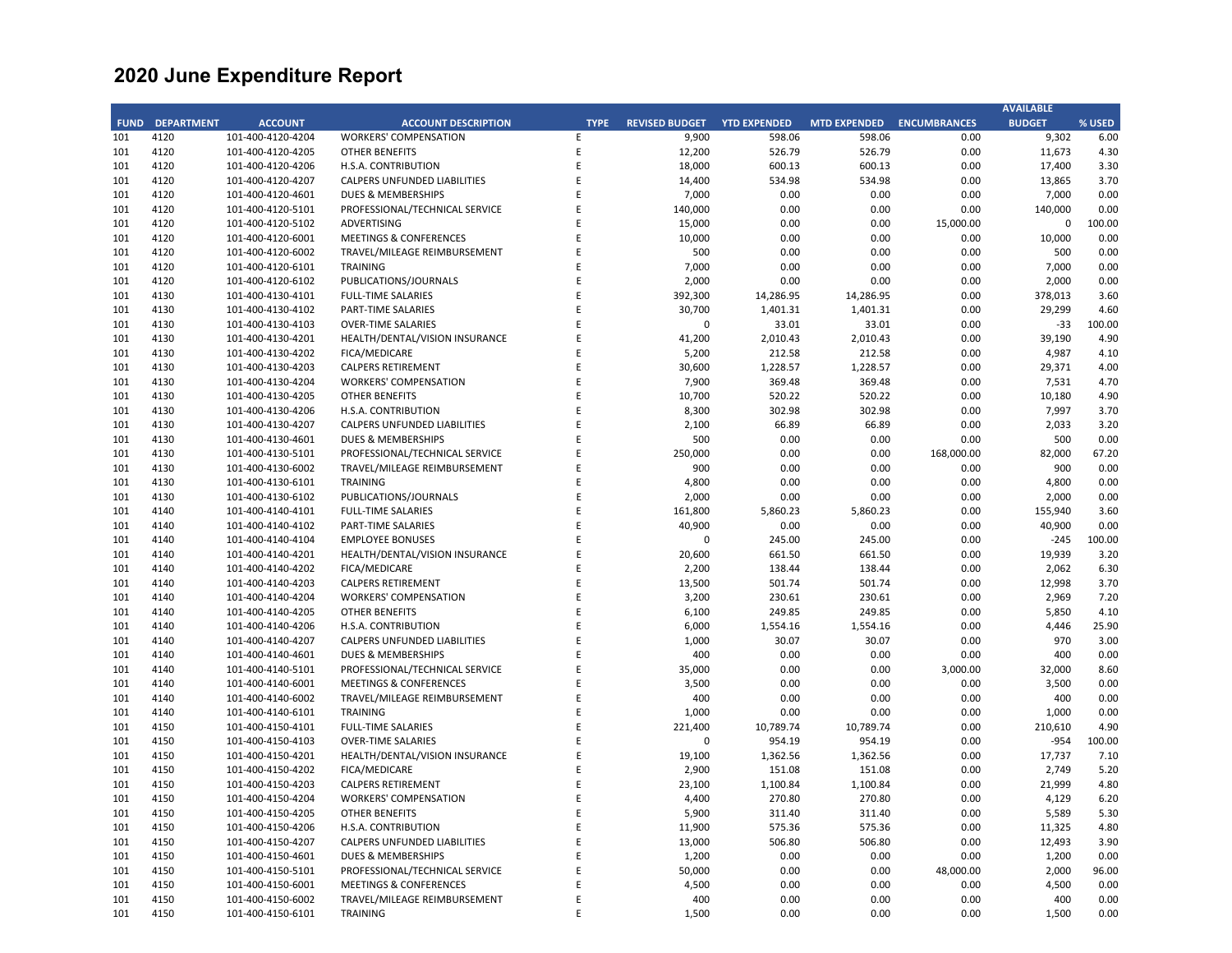|             |                   |                   |                                           |             |                       |                     |                     |                     | <b>AVAILABLE</b> |        |
|-------------|-------------------|-------------------|-------------------------------------------|-------------|-----------------------|---------------------|---------------------|---------------------|------------------|--------|
| <b>FUND</b> | <b>DEPARTMENT</b> | <b>ACCOUNT</b>    | <b>ACCOUNT DESCRIPTION</b>                | <b>TYPE</b> | <b>REVISED BUDGET</b> | <b>YTD EXPENDED</b> | <b>MTD EXPENDED</b> | <b>ENCUMBRANCES</b> | <b>BUDGET</b>    | % USED |
| 101         | 4160              | 101-400-4160-5101 | PROFESSIONAL/TECHNICAL SERVICE            | E           | 50,000                | 0.00                | 0.00                | 0.00                | 50,000           | 0.00   |
| 101         | 4170              | 101-400-4170-5101 | PROFESSIONAL/TECHNICAL SERVICE            | E           | 100,000               | 0.00                | 0.00                | 100,000.00          | $\Omega$         | 100.00 |
| 101         | 5110              | 101-400-5110-4101 | <b>FULL-TIME SALARIES</b>                 | E           | 655,600               | 28,860.48           | 28,860.48           | 0.00                | 626,740          | 4.40   |
| 101         | 5110              | 101-400-5110-4102 | <b>PART-TIME SALARIES</b>                 | E           | 97,200                | 3,569.78            | 3,569.78            | 0.00                | 93,630           | 3.70   |
| 101         | 5110              | 101-400-5110-4104 | <b>EMPLOYEE BONUSES</b>                   | E           | 0                     | 420.03              | 420.03              | 0.00                | $-420$           | 100.00 |
| 101         | 5110              | 101-400-5110-4106 | <b>AUTOMOBILE ALLOWANCES</b>              | E           | 1,800                 | 150.00              | 150.00              | 0.00                | 1,650            | 8.30   |
|             |                   |                   |                                           |             |                       |                     |                     |                     |                  |        |
| 101         | 5110              | 101-400-5110-4201 | HEALTH/DENTAL/VISION INSURANCE            | E           | 38,300                | 3,201.75            | 3,201.75            | 0.00                | 35,098           | 8.40   |
| 101         | 5110              | 101-400-5110-4202 | FICA/MEDICARE                             | E           | 7,100                 | 444.13              | 444.13              | 0.00                | 6,656            | 6.30   |
| 101         | 5110              | 101-400-5110-4203 | <b>CALPERS RETIREMENT</b>                 | E           | 55,400                | 3,245.26            | 3,245.26            | 0.00                | 52,155           | 5.90   |
| 101         | 5110              | 101-400-5110-4204 | <b>WORKERS' COMPENSATION</b>              | E           | 10,900                | 770.21              | 770.21              | 0.00                | 10,130           | 7.10   |
| 101         | 5110              | 101-400-5110-4205 | <b>OTHER BENEFITS</b>                     | E           | 15,100                | 845.82              | 845.82              | 0.00                | 14,254           | 5.60   |
| 101         | 5110              | 101-400-5110-4206 | H.S.A. CONTRIBUTION                       | E           | 5,400                 | 297.12              | 297.12              | 0.00                | 5,103            | 5.50   |
| 101         | 5110              | 101-400-5110-4207 | <b>CALPERS UNFUNDED LIABILITIES</b>       | E           | 26,800                | 1,229.09            | 1,229.09            | 0.00                | 25,571           | 4.60   |
| 101         | 5110              | 101-400-5110-4310 | <b>OPERATING MATERIALS &amp; SUPPLIES</b> | E           | 18,000                | 29.99               | 29.99               | 4,000.00            | 13,970           | 22.40  |
| 101         | 5110              | 101-400-5110-4601 | DUES & MEMBERSHIPS                        | E           | 3,000                 | 0.00                | 0.00                | 0.00                | 3,000            | 0.00   |
| 101         | 5110              | 101-400-5110-5101 | PROFESSIONAL/TECHNICAL SERVICE            | E           | 30,000                | 10,000.00           | 10,000.00           | 0.00                | 20,000           | 33.30  |
| 101         | 5110              | 101-400-5110-5102 | ADVERTISING                               | F           | 5,000                 | 0.00                | 0.00                | 0.00                | 5,000            | 0.00   |
| 101         | 5110              | 101-400-5110-5103 | PRINTING/BINDING                          | E           | 20,000                | 0.00                | 0.00                | 0.00                | 20,000           | 0.00   |
|             |                   |                   |                                           | E           | 17,000                |                     |                     |                     | 17,000           |        |
| 101         | 5110              | 101-400-5110-5104 | <b>MERCHANT FEES</b>                      |             |                       | 0.00                | 0.00                | 0.00                |                  | 0.00   |
| 101         | 5110              | 101-400-5110-5201 | <b>REPAIR &amp; MAINTENANCE SERVICES</b>  | E           | 1,500                 | 0.00                | 0.00                | 0.00                | 1,500            | 0.00   |
| 101         | 5110              | 101-400-5110-5301 | <b>TELEPHONE</b>                          | E           | 4,200                 | 0.00                | 0.00                | 0.00                | 4,200            | 0.00   |
| 101         | 5110              | 101-400-5110-6001 | <b>MEETINGS &amp; CONFERENCES</b>         | E           | 15,500                | 0.00                | 0.00                | 0.00                | 15,500           | 0.00   |
| 101         | 5110              | 101-400-5110-6002 | TRAVEL/MILEAGE REIMBURSEMENT              | E           | 3,000                 | 0.00                | 0.00                | 0.00                | 3,000            | 0.00   |
| 101         | 5110              | 101-400-5110-6101 | <b>TRAINING</b>                           | E           | 1,000                 | 0.00                | 0.00                | 0.00                | 1,000            | 0.00   |
| 101         | 5110              | 101-400-5110-6102 | PUBLICATIONS/JOURNALS                     | E           | 1,100                 | 544.46              | 544.46              | 455.54              | 100              | 90.90  |
| 101         | 5110              | 101-400-5110-6201 | EQUIPMENT REPLACEMENT CHARGES             | E           | 15,100                | 0.00                | 0.00                | 0.00                | 15,100           | 0.00   |
| 101         | 5120              | 101-400-5120-4102 | PART-TIME SALARIES                        | F           | $\Omega$              | 605.80              | 605.80              | 0.00                | $-606$           | 100.00 |
| 101         | 5120              | 101-400-5120-4103 | <b>OVER-TIME SALARIES</b>                 | E           | $\mathbf 0$           | 182.12              | 182.12              | 0.00                | $-182$           | 100.00 |
| 101         | 5120              | 101-400-5120-4202 | FICA/MEDICARE                             | E           | $\Omega$              | 43.53               | 43.53               | 0.00                | $-44$            | 100.00 |
| 101         | 5120              | 101-400-5120-4203 | <b>CALPERS RETIREMENT</b>                 | E           | $\Omega$              | 35.96               | 35.96               | 0.00                | $-36$            | 100.00 |
| 101         | 5120              | 101-400-5120-4204 | <b>WORKERS' COMPENSATION</b>              | E           | $\Omega$              | 18.13               | 18.13               | 0.00                | $-18$            | 100.00 |
| 101         | 5120              | 101-400-5120-4207 | CALPERS UNFUNDED LIABILITIES              | E           | $\overline{0}$        | 0.76                | 0.76                | 0.00                | $-1$             | 100.00 |
| 101         | 5120              | 101-400-5120-4310 | <b>OPERATING MATERIALS &amp; SUPPLIES</b> | E           | 1,000                 | 0.00                | 0.00                | 500.00              | 500              | 50.00  |
| 101         | 5130              | 101-400-5130-4101 | <b>FULL-TIME SALARIES</b>                 | E           | 31,700                | 1,572.91            | 1,572.91            | 0.00                | 30,127           | 5.00   |
| 101         | 5130              |                   |                                           | E           | 133,400               | 4,542.95            | 4,542.95            | 0.00                | 128,857          | 3.40   |
| 101         | 5130              | 101-400-5130-4102 | PART-TIME SALARIES                        | E           | $\mathbf 0$           |                     | 866.71              | 0.00                | $-867$           | 100.00 |
|             |                   | 101-400-5130-4103 | <b>OVER-TIME SALARIES</b>                 |             |                       | 866.71              |                     |                     |                  |        |
| 101         | 5130              | 101-400-5130-4201 | HEALTH/DENTAL/VISION INSURANCE            | E           | 5,100                 | 378.92              | 378.92              | 0.00                | 4.721            | 7.40   |
| 101         | 5130              | 101-400-5130-4202 | FICA/MEDICARE                             | E           | 400                   | 178.49              | 178.49              | 0.00                | 222              | 44.60  |
| 101         | 5130              | 101-400-5130-4203 | <b>CALPERS RETIREMENT</b>                 | E           | 2,800                 | 425.08              | 425.08              | 0.00                | 2,375            | 15.20  |
| 101         | 5130              | 101-400-5130-4204 | <b>WORKERS' COMPENSATION</b>              | E           | 600                   | 160.67              | 160.67              | 0.00                | 439              | 26.80  |
| 101         | 5130              | 101-400-5130-4205 | <b>OTHER BENEFITS</b>                     | F           | 1,100                 | 60.50               | 60.50               | 0.00                | 1,040            | 5.50   |
| 101         | 5130              | 101-400-5130-4207 | CALPERS UNFUNDED LIABILITIES              | E           | 200                   | 55.85               | 55.85               | 0.00                | 144              | 27.90  |
| 101         | 5130              | 101-400-5130-4310 | <b>OPERATING MATERIALS &amp; SUPPLIES</b> | E           | 6,500                 | 6.55                | 6.55                | 1,500.00            | 4,993            | 23.20  |
| 101         | 5140              | 101-400-5140-4101 | <b>FULL-TIME SALARIES</b>                 | E           | 18,100                | 898.81              | 898.81              | 0.00                | 17,201           | 5.00   |
| 101         | 5140              | 101-400-5140-4102 | PART-TIME SALARIES                        | E           | 59,800                | 2,782.82            | 2,782.82            | 0.00                | 57,017           | 4.70   |
| 101         | 5140              | 101-400-5140-4103 | <b>OVER-TIME SALARIES</b>                 | E           | $\Omega$              | 403.69              | 403.69              | 0.00                | $-404$           | 100.00 |
| 101         | 5140              | 101-400-5140-4201 | HEALTH/DENTAL/VISION INSURANCE            | E           | 2,900                 | 216.52              | 216.52              | 0.00                | 2,683            | 7.50   |
| 101         | 5140              | 101-400-5140-4202 | FICA/MEDICARE                             | E           | 200                   | 205.62              | 205.62              | 0.00                | -6               | 102.80 |
| 101         | 5140              | 101-400-5140-4203 | <b>CALPERS RETIREMENT</b>                 | E           | 1,600                 | 143.13              | 143.13              | 0.00                | 1,457            | 8.90   |
| 101         | 5140              | 101-400-5140-4204 | <b>WORKERS' COMPENSATION</b>              | E           | 400                   | 94.00               | 94.00               | 0.00                | 306              | 23.50  |
| 101         | 5140              | 101-400-5140-4205 | <b>OTHER BENEFITS</b>                     | E           | 600                   | 34.57               | 34.57               | 0.00                | 565              | 5.80   |
|             |                   |                   |                                           |             |                       |                     |                     |                     |                  |        |
| 101         | 5140              | 101-400-5140-4207 | CALPERS UNFUNDED LIABILITIES              | E           | 100                   | 7.93                | 7.93                | 0.00                | 92               | 7.90   |
| 101         | 5140              | 101-400-5140-4310 | <b>OPERATING MATERIALS &amp; SUPPLIES</b> | E           | 3,000                 | 0.00                | 0.00                | 400.00              | 2,600            | 13.30  |
| 101         | 5150              | 101-400-5150-4101 | <b>FULL-TIME SALARIES</b>                 | E           | 18,800                | 913.63              | 913.63              | 0.00                | 17,886           | 4.90   |
| 101         | 5150              | 101-400-5150-4102 | <b>PART-TIME SALARIES</b>                 | F           | 40,200                | 1,955.71            | 1,955.71            | 0.00                | 38,244           | 4.90   |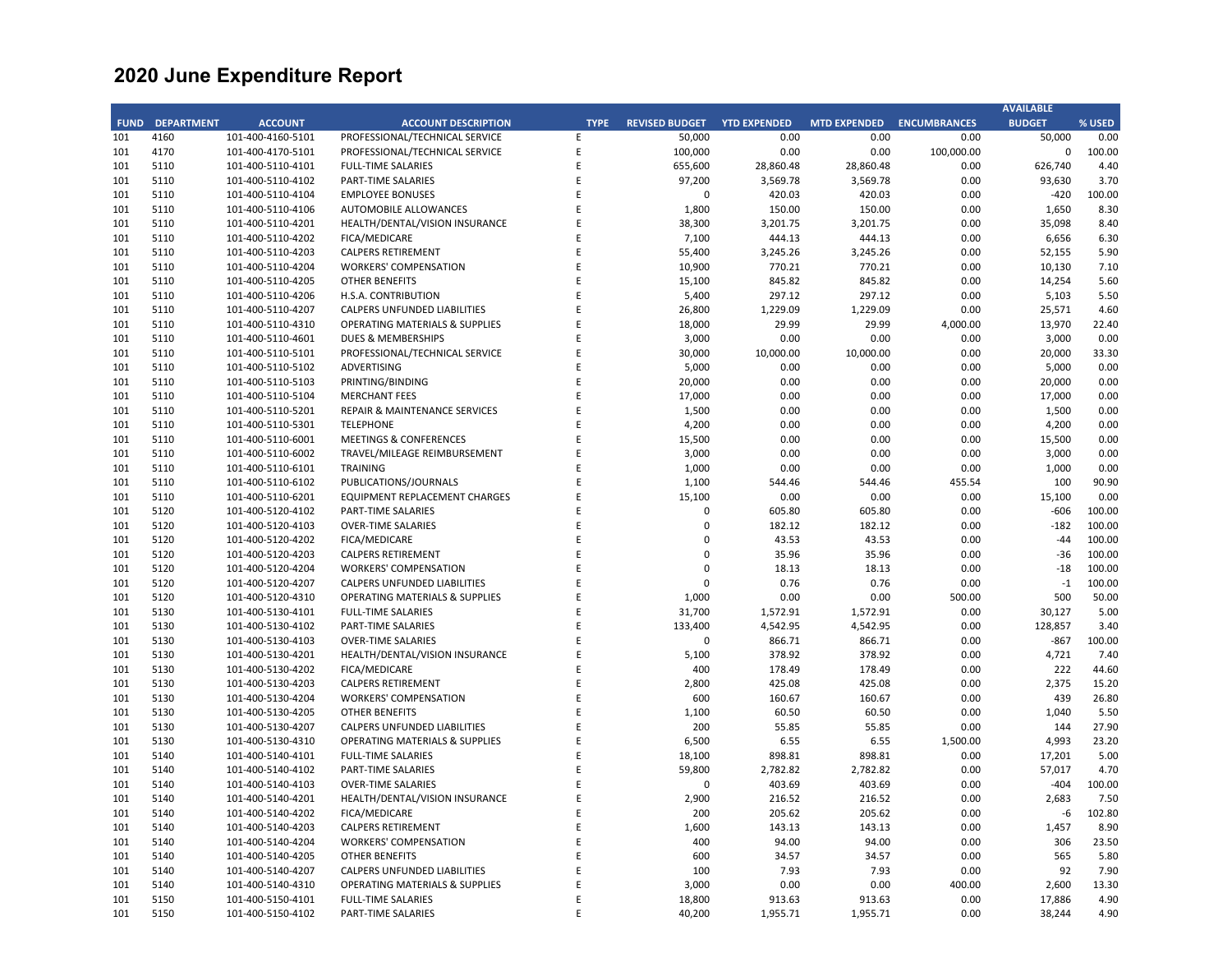|             |                   |                   |                                           |             |                       |                     |                     |                     | <b>AVAILABLE</b> |         |
|-------------|-------------------|-------------------|-------------------------------------------|-------------|-----------------------|---------------------|---------------------|---------------------|------------------|---------|
| <b>FUND</b> | <b>DEPARTMENT</b> | <b>ACCOUNT</b>    | <b>ACCOUNT DESCRIPTION</b>                | <b>TYPE</b> | <b>REVISED BUDGET</b> | <b>YTD EXPENDED</b> | <b>MTD EXPENDED</b> | <b>ENCUMBRANCES</b> | <b>BUDGET</b>    | % USED  |
| 101         | 5150              | 101-400-5150-4103 | <b>OVER-TIME SALARIES</b>                 | E           | $\mathbf 0$           | 172.00              | 172.00              | 0.00                | $-172$           | 100.00  |
| 101         | 5150              | 101-400-5150-4201 | HEALTH/DENTAL/VISION INSURANCE            | E           | 1,400                 | 121.75              | 121.75              | 0.00                | 1,278            | 8.70    |
| 101         | 5150              | 101-400-5150-4202 | FICA/MEDICARE                             | E           | 100                   | 89.61               | 89.61               | 0.00                | 10               | 89.60   |
| 101         | 5150              | 101-400-5150-4203 | <b>CALPERS RETIREMENT</b>                 | E           | 1,200                 | 225.22              | 225.22              | 0.00                | 975              | 18.80   |
| 101         | 5150              | 101-400-5150-4204 | <b>WORKERS' COMPENSATION</b>              | E           | 200                   | 69.97               | 69.97               | 0.00                | 130              | 35.00   |
| 101         | 5150              |                   | <b>OTHER BENEFITS</b>                     | E           | 300                   |                     |                     |                     | 272              | 9.40    |
|             |                   | 101-400-5150-4205 |                                           |             |                       | 28.31               | 28.31               | 0.00                |                  |         |
| 101         | 5150              | 101-400-5150-4206 | H.S.A. CONTRIBUTION                       | E           | 400                   | 37.50               | 37.50               | 0.00                | 363              | 9.40    |
| 101         | 5150              | 101-400-5150-4207 | CALPERS UNFUNDED LIABILITIES              | E           | 1,000                 | 79.67               | 79.67               | 0.00                | 920              | 8.00    |
| 101         | 5150              | 101-400-5150-4310 | <b>OPERATING MATERIALS &amp; SUPPLIES</b> | E           | 4,000                 | 163.94              | 163.94              | 736.06              | 3,100            | 22.50   |
| 101         | 5160              | 101-400-5160-4102 | <b>PART-TIME SALARIES</b>                 | E           | 101,500               | 5,959.54            | 5,959.54            | 0.00                | 95,540           | 5.90    |
| 101         | 5160              | 101-400-5160-4103 | <b>OVER-TIME SALARIES</b>                 | Ε           | $\mathbf 0$           | 1,015.15            | 1,015.15            | 0.00                | $-1,015$         | 100.00  |
| 101         | 5160              | 101-400-5160-4202 | <b>FICA/MEDICARE</b>                      | E           | 4,700                 | 167.92              | 167.92              | 0.00                | 4,532            | 3.60    |
| 101         | 5160              | 101-400-5160-4203 | <b>CALPERS RETIREMENT</b>                 | F           | 7,000                 | 420.49              | 420.49              | 0.00                | 6,580            | 6.00    |
| 101         | 5160              | 101-400-5160-4204 | <b>WORKERS' COMPENSATION</b>              | E           | 2,600                 | 160.43              | 160.43              | 0.00                | 2,440            | 6.20    |
| 101         | 5160              | 101-400-5160-4207 | <b>CALPERS UNFUNDED LIABILITIES</b>       | E           | 10,500                | 54.22               | 54.22               | 0.00                | 10,446           | 0.50    |
| 101         | 5160              | 101-400-5160-4310 | <b>OPERATING MATERIALS &amp; SUPPLIES</b> | E           | 5,000                 | 0.00                | 0.00                | 500.00              | 4,500            | 10.00   |
| 101         | 5160              | 101-400-5160-5201 | REPAIR & MAINTENANCE SERVICES             | E           | 24,000                | 0.00                | 0.00                | 20,000.00           | 4,000            | 83.30   |
| 101         | 5170              | 101-400-5170-4101 | <b>FULL-TIME SALARIES</b>                 | E           | 53,000                | 2,551.49            | 2,551.49            | 0.00                | 50,449           | 4.80    |
| 101         | 5170              | 101-400-5170-4102 | PART-TIME SALARIES                        | E           | 38,500                | 732.44              | 732.44              | 0.00                | 37,768           | 1.90    |
| 101         | 5170              | 101-400-5170-4103 | <b>OVER-TIME SALARIES</b>                 | E           | $\Omega$              | 245.16              | 245.16              | 0.00                | $-245$           | 100.00  |
|             |                   |                   |                                           |             |                       |                     |                     |                     |                  |         |
| 101         | 5170              | 101-400-5170-4201 | HEALTH/DENTAL/VISION INSURANCE            | E           | 4,800                 | 377.62              | 377.62              | 0.00                | 4,422            | 7.90    |
| 101         | 5170              | 101-400-5170-4202 | FICA/MEDICARE                             | E           | 500                   | 46.32               | 46.32               | 0.00                | 454              | 9.30    |
| 101         | 5170              | 101-400-5170-4203 | <b>CALPERS RETIREMENT</b>                 | E           | 4,000                 | 337.96              | 337.96              | 0.00                | 3,662            | 8.40    |
| 101         | 5170              | 101-400-5170-4204 | <b>WORKERS' COMPENSATION</b>              | E           | 800                   | 81.31               | 81.31               | 0.00                | 719              | 10.20   |
| 101         | 5170              | 101-400-5170-4205 | <b>OTHER BENEFITS</b>                     | Ε           | 1,300                 | 86.50               | 86.50               | 0.00                | 1,214            | 6.70    |
| 101         | 5170              | 101-400-5170-4206 | H.S.A. CONTRIBUTION                       | E           | 1,200                 | 83.07               | 83.07               | 0.00                | 1,117            | 6.90    |
| 101         | 5170              | 101-400-5170-4207 | <b>CALPERS UNFUNDED LIABILITIES</b>       | F           | 1,600                 | 133.67              | 133.67              | 0.00                | 1,466            | 8.40    |
| 101         | 5170              | 101-400-5170-4310 | <b>OPERATING MATERIALS &amp; SUPPLIES</b> | E           | 20,000                | 234.87              | 234.87              | 500.00              | 19,265           | 3.70    |
| 101         | 5170              | 101-400-5170-5101 | PROFESSIONAL/TECHNICAL SERVICE            | E           | 68,000                | 0.00                | 0.00                | 0.00                | 68,000           | 0.00    |
| 101         | 5170              | 101-400-5170-5102 | ADVERTISING                               | E           | 1,000                 | 0.00                | 0.00                | 0.00                | 1,000            | 0.00    |
| 101         | 5170              | 101-400-5170-5103 | PRINTING/BINDING                          | E           | 5,000                 | 367.92              | 367.92              | 3,632.08            | 1,000            | 80.00   |
| 101         | 5170              | 101-400-5170-5106 | <b>RENTS &amp; LEASES</b>                 | E           | 10,000                | 0.00                | 0.00                | 0.00                | 10,000           | 0.00    |
| 101         | 5180              | 101-400-5180-4101 | <b>FULL-TIME SALARIES</b>                 | E           | 235,000               | 7,791.08            | 7,791.08            | 0.00                | 227,209          | 3.30    |
| 101         | 5180              | 101-400-5180-4102 | <b>PART-TIME SALARIES</b>                 | E           | 168,100               | 5,370.57            | 5,370.57            | 0.00                | 162,729          | 3.20    |
| 101         | 5180              | 101-400-5180-4103 | <b>OVER-TIME SALARIES</b>                 | E           | 0                     | 830.94              | 830.94              | 0.00                | $-831$           | 100.00  |
| 101         | 5180              | 101-400-5180-4201 | HEALTH/DENTAL/VISION INSURANCE            | E           | 21,200                | 1,262.85            | 1,262.85            | 0.00                | 19,937           | 6.00    |
| 101         | 5180              | 101-400-5180-4202 | <b>FICA/MEDICARE</b>                      | E           | 2,700                 | 284.63              | 284.63              | 0.00                | 2,415            | 10.50   |
|             |                   |                   |                                           | E           |                       |                     |                     |                     |                  |         |
| 101         | 5180              | 101-400-5180-4203 | <b>CALPERS RETIREMENT</b>                 |             | 18,600                | 1,181.03            | 1,181.03            | 0.00                | 17,419           | 6.30    |
| 101         | 5180              | 101-400-5180-4204 | <b>WORKERS' COMPENSATION</b>              | E           | 4,100                 | 322.13              | 322.13              | 0.00                | 3,778            | 7.90    |
| 101         | 5180              | 101-400-5180-4205 | <b>OTHER BENEFITS</b>                     | E           | 5,200                 | 217.91              | 217.91              | 0.00                | 4,982            | 4.20    |
| 101         | 5180              | 101-400-5180-4206 | H.S.A. CONTRIBUTION                       | F           | 1,400                 | 0.00                | 0.00                | 0.00                | 1,400            | 0.00    |
| 101         | 5180              | 101-400-5180-4207 | CALPERS UNFUNDED LIABILITIES              | E           | 4,700                 | 288.13              | 288.13              | 0.00                | 4,412            | 6.10    |
| 101         | 5180              | 101-400-5180-4310 | <b>OPERATING MATERIALS &amp; SUPPLIES</b> | E           | 24,000                | $-1,990.75$         | $-1,990.75$         | 9,000.00            | 16,991           | 29.20   |
| 101         | 5180              | 101-400-5180-4312 | <b>INVENTORY</b>                          | E           | 63,000                | $-97.00$            | $-97.00$            | 0.00                | 63,097           | $-0.20$ |
| 101         | 5180              | 101-400-5180-5103 | PRINTING/BINDING                          | E           | 400                   | 0.00                | 0.00                | 0.00                | 400              | 0.00    |
| 101         | 5180              | 101-400-5180-6001 | <b>MEETINGS &amp; CONFERENCES</b>         | E           | 2,000                 | 0.00                | 0.00                | 0.00                | 2,000            | 0.00    |
| 101         | 5190              | 101-400-5190-4102 | <b>PART-TIME SALARIES</b>                 | E           | 53,200                | 763.84              | 763.84              | 0.00                | 52,436           | 1.40    |
| 101         | 5190              | 101-400-5190-4202 | FICA/MEDICARE                             | E           | 900                   | 10.19               | 10.19               | 0.00                | 890              | 1.10    |
| 101         | 5190              | 101-400-5190-4203 | <b>CALPERS RETIREMENT</b>                 | E           | 4,900                 | 96.04               | 96.04               | 0.00                | 4,804            | 2.00    |
| 101         | 5190              | 101-400-5190-4204 | <b>WORKERS' COMPENSATION</b>              | E           | 1,400                 | 17.57               | 17.57               | 0.00                | 1,382            | 1.30    |
| 101         | 5190              | 101-400-5190-4207 | <b>CALPERS UNFUNDED LIABILITIES</b>       | E           | 2,300                 | 55.35               | 55.35               | 0.00                | 2,245            | 2.40    |
| 101         | 5190              | 101-400-5190-4310 | <b>OPERATING MATERIALS &amp; SUPPLIES</b> | E           | 8,000                 | 0.00                | 0.00                | 100.00              | 7,900            | 1.30    |
| 101         | 5190              | 101-400-5190-6001 | <b>MEETINGS &amp; CONFERENCES</b>         | E           | 1,000                 | 0.00                | 0.00                | 0.00                | 1,000            | 0.00    |
| 101         | 5210              | 101-400-5210-4101 | <b>FULL-TIME SALARIES</b>                 | E           | 15,800                | 779.56              | 779.56              | 0.00                | 15,020           | 4.90    |
| 101         | 5210              | 101-400-5210-4201 | HEALTH/DENTAL/VISION INSURANCE            | F           | 2,000                 | 152.40              | 152.40              | 0.00                | 1,848            | 7.60    |
|             |                   |                   |                                           |             |                       |                     |                     |                     |                  |         |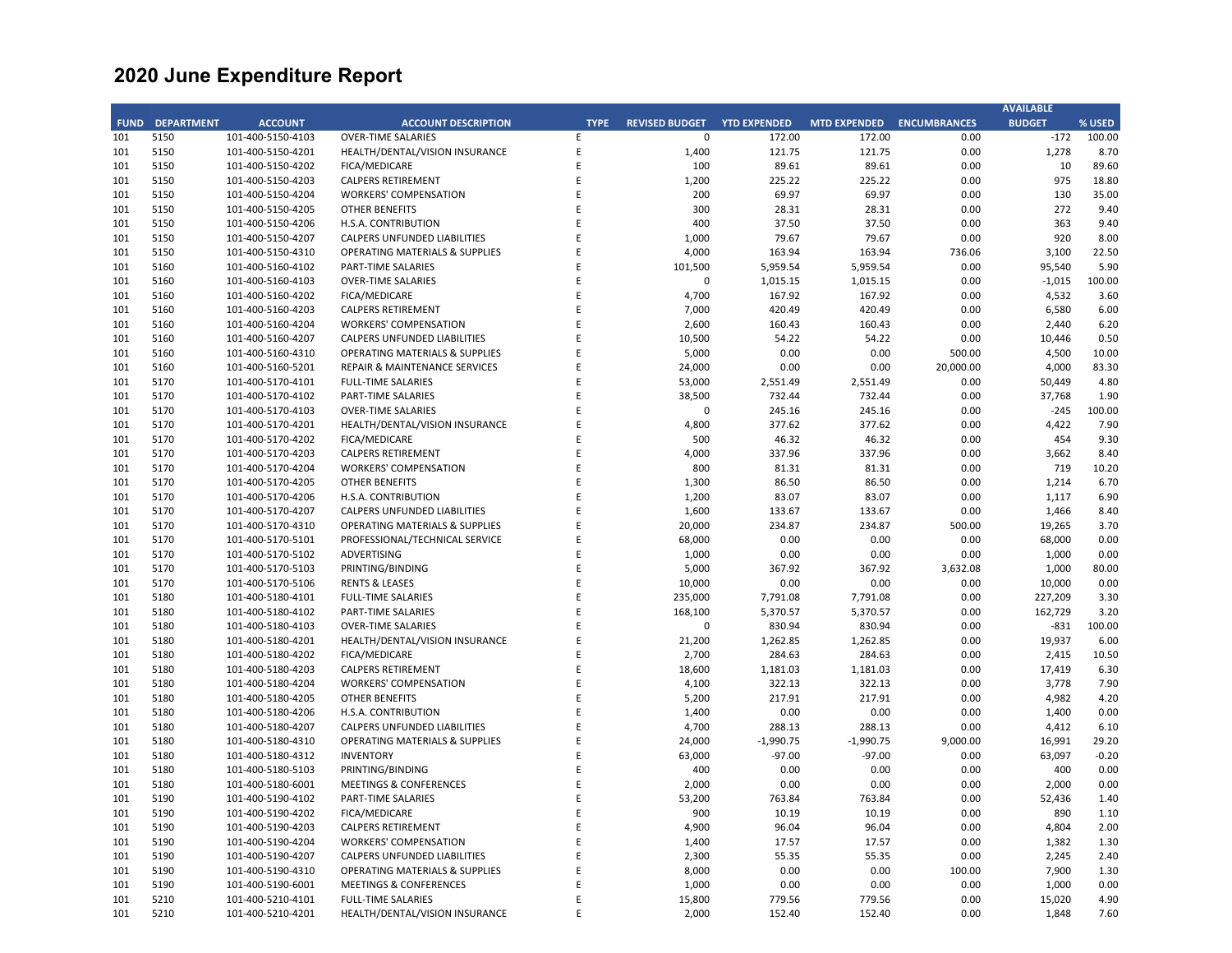|             |                   |                   |                                           |             |                       |                     |                     |                     | <b>AVAILABLE</b> |         |
|-------------|-------------------|-------------------|-------------------------------------------|-------------|-----------------------|---------------------|---------------------|---------------------|------------------|---------|
| <b>FUND</b> | <b>DEPARTMENT</b> | <b>ACCOUNT</b>    | <b>ACCOUNT DESCRIPTION</b>                | <b>TYPE</b> | <b>REVISED BUDGET</b> | <b>YTD EXPENDED</b> | <b>MTD EXPENDED</b> | <b>ENCUMBRANCES</b> | <b>BUDGET</b>    | % USED  |
| 101         | 5210              | 101-400-5210-4202 | <b>FICA/MEDICARE</b>                      | E           | 200                   | 9.88                | 9.88                | 0.00                | 190              | 4.90    |
| 101         | 5210              | 101-400-5210-4203 | <b>CALPERS RETIREMENT</b>                 | E           | 1,200                 | 71.76               | 71.76               | 0.00                | 1,128            | 6.00    |
| 101         | 5210              | 101-400-5210-4204 | <b>WORKERS' COMPENSATION</b>              | E           | 300                   | 18.03               | 18.03               | 0.00                | 282              | 6.00    |
| 101         | 5210              | 101-400-5210-4205 | <b>OTHER BENEFITS</b>                     | E           | 500                   | 32.12               | 32.12               | 0.00                | 468              | 6.40    |
| 101         | 5210              | 101-400-5210-4206 | H.S.A. CONTRIBUTION                       | E           | 700                   | 38.08               | 38.08               | 0.00                | 662              | 5.40    |
| 101         | 5210              |                   |                                           | E           | 300                   |                     | 17.47               | 0.00                |                  |         |
|             |                   | 101-400-5210-4207 | CALPERS UNFUNDED LIABILITIES              |             |                       | 17.47               |                     |                     | 283              | 5.80    |
| 101         | 6110              | 101-400-6110-5101 | PROFESSIONAL/TECHNICAL SERVICE            | E           | 7,091,900             | 0.00                | 0.00                | 0.00                | 7,091,900        | 0.00    |
| 101         | 6120              | 101-400-6120-4101 | <b>FULL-TIME SALARIES</b>                 | E           | 68,600                | 3,149.39            | 3,149.39            | 0.00                | 65,451           | 4.60    |
| 101         | 6120              | 101-400-6120-4103 | <b>OVER-TIME SALARIES</b>                 | E           | 1,000                 | 193.48              | 193.48              | 0.00                | 807              | 19.30   |
| 101         | 6120              | 101-400-6120-4201 | HEALTH/DENTAL/VISION INSURANCE            | E           | 5,200                 | 472.69              | 472.69              | 0.00                | 4,727            | 9.10    |
| 101         | 6120              | 101-400-6120-4202 | FICA/MEDICARE                             | E           | 900                   | 45.43               | 45.43               | 0.00                | 855              | 5.00    |
| 101         | 6120              | 101-400-6120-4203 | <b>CALPERS RETIREMENT</b>                 | E           | 5,400                 | 246.45              | 246.45              | 0.00                | 5,154            | 4.60    |
| 101         | 6120              | 101-400-6120-4204 | <b>WORKERS' COMPENSATION</b>              | F           | 1,400                 | 76.95               | 76.95               | 0.00                | 1,323            | 5.50    |
| 101         | 6120              | 101-400-6120-4205 | <b>OTHER BENEFITS</b>                     | E           | 1,100                 | 80.98               | 80.98               | 0.00                | 1,019            | 7.40    |
| 101         | 6120              | 101-400-6120-4207 | <b>CALPERS UNFUNDED LIABILITIES</b>       | E           | 400                   | 14.82               | 14.82               | 0.00                | 385              | 3.70    |
| 101         | 6120              | 101-400-6120-4310 | <b>OPERATING MATERIALS &amp; SUPPLIES</b> | E           | 6,000                 | 0.00                | 0.00                | 0.00                | 6,000            | 0.00    |
| 101         | 6120              | 101-400-6120-4601 | <b>DUES &amp; MEMBERSHIPS</b>             | F           | 1,500                 | 0.00                | 0.00                | 0.00                | 1,500            | 0.00    |
| 101         | 6120              | 101-400-6120-5101 | PROFESSIONAL/TECHNICAL SERVICE            | E           | 39,400                | 0.00                | 0.00                | 3,500.00            | 35,900           | 8.90    |
| 101         | 6120              | 101-400-6120-5103 | PRINTING/BINDING                          | E           | 3,000                 | 0.00                | 0.00                | 0.00                | 3,000            | 0.00    |
| 101         | 6120              | 101-400-6120-5111 | <b>PUBLIC SAFETY - TRAFFIC</b>            | E           | 16,000                | 0.00                | 0.00                | 0.00                | 16,000           | 0.00    |
|             |                   |                   |                                           |             |                       |                     |                     |                     |                  |         |
| 101         | 6120              | 101-400-6120-5112 | PUBLIC SAFETY - COASTAL                   | E           | 15,500                | 0.00                | 0.00                | 0.00                | 15,500           | 0.00    |
| 101         | 6120              | 101-400-6120-5113 | PUBLIC SAFETY- WESTERN                    | E           | 8,000                 | 0.00                | 0.00                | 0.00                | 8,000            | 0.00    |
| 101         | 6120              | 101-400-6120-5114 | PUBLIC SAFETY - SUMMER                    | E           | 5,000                 | 0.00                | 0.00                | 0.00                | 5,000            | 0.00    |
| 101         | 6120              | 101-400-6120-5115 | PUBLIC SAFETY - SUPPLEMENTAL              | E           | 86,000                | 0.00                | 0.00                | 86,000.00           | $\mathbf 0$      | 100.00  |
| 101         | 6120              | 101-400-6120-5301 | <b>TELEPHONE</b>                          | Ε           | 23,400                | $-480.00$           | $-480.00$           | 0.00                | 23,880           | $-2.10$ |
| 101         | 6120              | 101-400-6120-6001 | <b>MEETINGS &amp; CONFERENCES</b>         | E           | 1,000                 | 0.00                | 0.00                | 0.00                | 1,000            | 0.00    |
| 101         | 6120              | 101-400-6120-6002 | TRAVEL/MILEAGE REIMBURSEMENT              | F           | 300                   | 0.00                | 0.00                | 0.00                | 300              | 0.00    |
| 101         | 6120              | 101-400-6120-6201 | EQUIPMENT REPLACEMENT CHARGES             | E           | 1,700                 | 0.00                | 0.00                | 0.00                | 1,700            | 0.00    |
| 101         | 9101              | 101-400-9101-4103 | <b>OVER-TIME SALARIES</b>                 | E           | $\Omega$              | 757.74              | 757.74              | 0.00                | $-758$           | 100.00  |
| 101         | 9101              | 101-400-9101-4201 | HEALTH/DENTAL/VISION INSURANCE            | E           | $\Omega$              | 154.24              | 154.24              | 0.00                | $-154$           | 100.00  |
| 101         | 9101              | 101-400-9101-4202 | FICA/MEDICARE                             | F           | $\Omega$              | 10.71               | 10.71               | 0.00                | $-11$            | 100.00  |
| 101         | 9101              | 101-400-9101-4204 | <b>WORKERS' COMPENSATION</b>              | E           | $\Omega$              | 17.43               | 17.43               | 0.00                | $-17$            | 100.00  |
| 101         | 9101              | 101-400-9101-4205 | <b>OTHER BENEFITS</b>                     | E           | $\Omega$              | 17.79               | 17.79               | 0.00                | $-18$            | 100.00  |
| 101         | 9101              | 101-400-9101-4310 | <b>OPERATING MATERIALS &amp; SUPPLIES</b> | E           | $\Omega$              | 12,292.42           | 12,292.42           | 60,000.00           | $-72,292$        | 100.00  |
| 101         | 9101              | 101-400-9101-5301 | <b>TELEPHONE</b>                          | E           | $\Omega$              | 44.97               | 44.97               | 0.00                | $-45$            | 100.00  |
| 101         | 0000              | 101-400-0000-9223 | TRANSFER - SUBREGION 1 MAINT              | E           | 10,000                | 0.00                | 0.00                | 0.00                | 10,000           | 0.00    |
| 101         | 0000              | 101-400-0000-9285 | <b>TRANSFER - IA PORTUGUESE BEND</b>      | E           | 20,000                | 0.00                | 0.00                | 0.00                | 20,000           | 0.00    |
|             |                   |                   |                                           |             |                       |                     |                     |                     |                  |         |
| 101         | 0000              | 101-400-0000-9330 | TRANSFER - INFRASTRUCTURE                 | E           | 1,934,000             | 0.00                | 0.00                | 0.00                | 1,934,000        | 0.00    |
| 101         | 1311              | 101-400-1311-4311 | <b>POSTAGE</b>                            | E           | 1,500                 | 0.00                | 0.00                | 0.00                | 1,500            | 0.00    |
| 101         | 1311              | 101-400-1311-5101 | PROFESSIONAL/TECHNICAL SERVICE            | E           | 135,000               | 0.00                | 0.00                | 0.00                | 135,000          | 0.00    |
| 101         | 1311              | 101-400-1311-5102 | <b>ADVERTISING</b>                        | E           | 3,000                 | 600.00              | 600.00              | 500.00              | 1,900            | 36.70   |
| 101         | 3240              | 101-400-3240-4310 | <b>OPERATING MATERIALS &amp; SUPPLIES</b> | E           | 5,000                 | 0.00                | 0.00                | 0.00                | 5,000            | 0.00    |
| 101         | 3240              | 101-400-3240-4313 | <b>FUELS/GASOLINE</b>                     | E           | 20,000                | 261.76              | 261.76              | 0.00                | 19,738           | 1.30    |
| 101         | 3240              | 101-400-3240-5201 | REPAIR & MAINTENANCE SERVICES             | E           | 18,000                | 0.00                | 0.00                | 10,000.00           | 8,000            | 55.60   |
| 101         | 3240              | 101-400-3240-5305 | <b>WIRELESS</b>                           | E           | 4,000                 | 0.00                | 0.00                | 0.00                | 4,000            | 0.00    |
| 101         | 3151              | 101-400-3151-4310 | <b>OPERATING MATERIALS &amp; SUPPLIES</b> | E           | 23,000                | 0.00                | 0.00                | 0.00                | 23,000           | 0.00    |
| 101         | 3151              | 101-400-3151-5106 | <b>RENTS &amp; LEASES</b>                 | E           | 28,000                | 0.00                | 0.00                | 28,000.00           | $\mathbf 0$      | 100.00  |
| 101         | 3151              | 101-400-3151-5201 | <b>REPAIR &amp; MAINTENANCE SERVICES</b>  | E           | 450,000               | $-6,688.75$         | $-6,688.75$         | 37,750.00           | 418,939          | 6.90    |
| 101         | 3151              | 101-400-3151-5302 | <b>WATER</b>                              | E           | 200,000               | 0.00                | 0.00                | 0.00                | 200,000          | 0.00    |
| 101         | 3151              | 101-400-3151-5303 | GAS                                       | E           | 500                   | 0.00                | 0.00                | 0.00                | 500              | 0.00    |
| 101         | 3151              | 101-400-3151-5304 | <b>ELECTRICITY</b>                        | E           | 500                   | 0.00                | 0.00                | 0.00                | 500              | 0.00    |
| 101         | 3180              | 101-400-3180-5302 | <b>WATER</b>                              | E           | 175,000               | 0.00                | 0.00                | 0.00                | 175,000          | 0.00    |
| 101         | 3180              | 101-400-3180-5304 | <b>ELECTRICITY</b>                        | E           | 6,000                 | 0.00                | 0.00                | 0.00                | 6,000            | 0.00    |
| 101         | 3230              | 101-400-3230-5101 | PROFESSIONAL/TECH SERVICES                | E           | 50,000                | 0.00                | 0.00                | 0.00                | 50,000           | 0.00    |
| 101         | 3230              | 101-400-3230-5201 | <b>REPAIR &amp; MAINTENANCE SERVICES</b>  | F           | 504,500               | 7,500.00            | 7,500.00            | 216,315.00          | 280,685          | 44.40   |
|             |                   |                   |                                           |             |                       |                     |                     |                     |                  |         |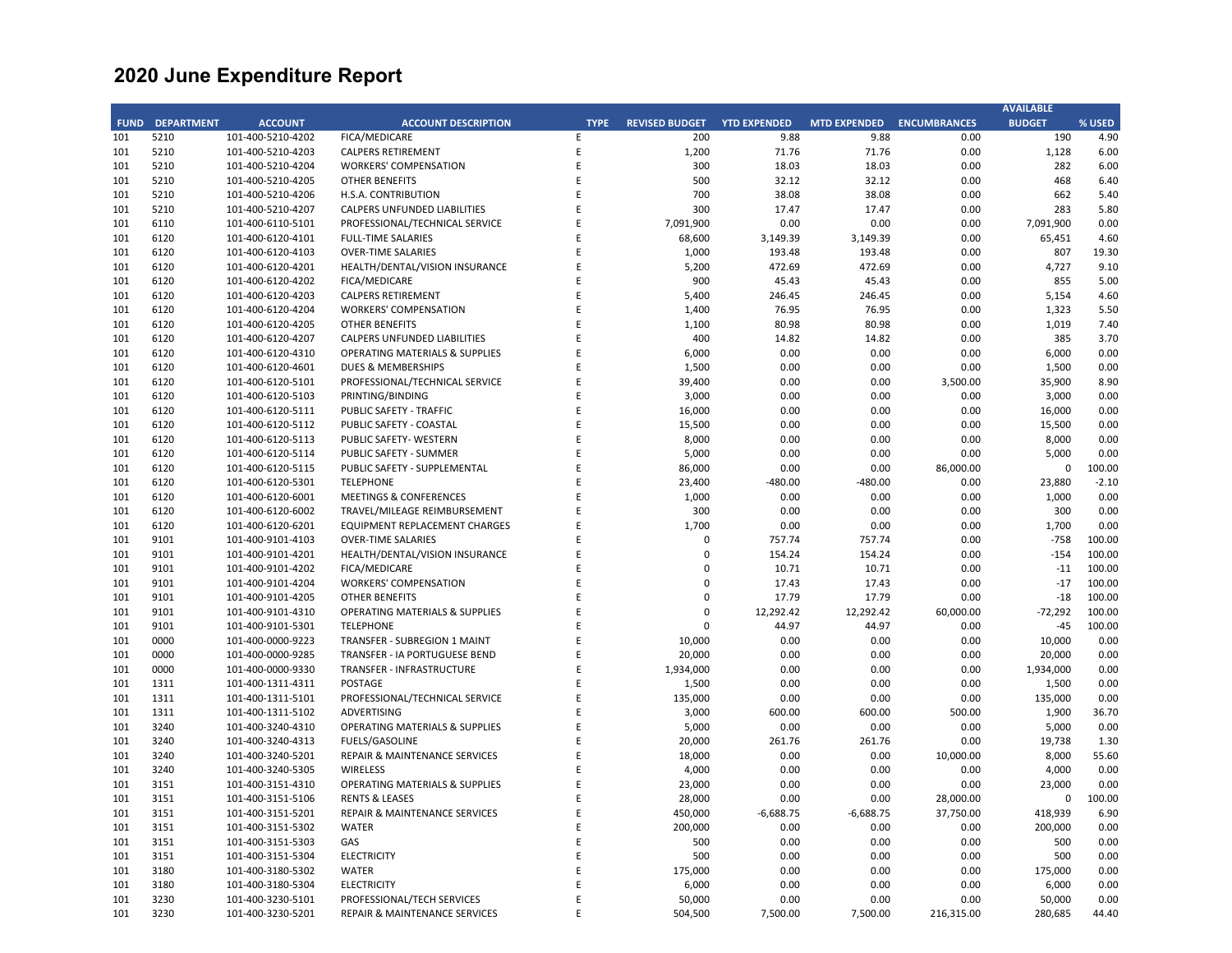|             |                   |                   |                                           |             |                       |                     |                           |            | <b>AVAILABLE</b> |        |
|-------------|-------------------|-------------------|-------------------------------------------|-------------|-----------------------|---------------------|---------------------------|------------|------------------|--------|
| <b>FUND</b> | <b>DEPARTMENT</b> | <b>ACCOUNT</b>    | <b>ACCOUNT DESCRIPTION</b>                | <b>TYPE</b> | <b>REVISED BUDGET</b> | <b>YTD EXPENDED</b> | MTD EXPENDED ENCUMBRANCES |            | <b>BUDGET</b>    | % USED |
| 101         | 4110              | 101-400-4110-4101 | <b>FULL-TIME SALARIES</b>                 | E           | 436,300               | 7,755.51            | 7,755.51                  | 0.00       | 428,544          | 1.80   |
| 101         | 4110              | 101-400-4110-4103 | <b>OVER-TIME SALARIES</b>                 | E           | 16,900                | 874.71              | 874.71                    | 0.00       | 16,025           | 5.20   |
| 101         | 4110              | 101-400-4110-4104 | <b>EMPLOYEE BONUSES</b>                   | E           | $\mathbf 0$           | 243.20              | 243.20                    | 0.00       | $-243$           | 100.00 |
| 101         | 4110              | 101-400-4110-4106 | <b>AUTOMOBILE ALLOWANCES</b>              | E           | 1,800                 | 150.00              | 150.00                    | 0.00       | 1,650            | 8.30   |
| 101         | 4110              | 101-400-4110-4201 | HEALTH/DENTAL/VISION INSURANCE            | E           | 27,700                | 693.64              | 693.64                    | 0.00       | 27,006           | 2.50   |
| 101         |                   |                   |                                           | E           |                       |                     |                           |            |                  |        |
|             | 4110              | 101-400-4110-4202 | <b>FICA/MEDICARE</b>                      |             | 4,700                 | 119.82              | 119.82                    | 0.00       | 4,580            | 2.50   |
| 101         | 4110              | 101-400-4110-4203 | <b>CALPERS RETIREMENT</b>                 | E           | 31,700                | 794.63              | 794.63                    | 0.00       | 30,905           | 2.50   |
| 101         | 4110              | 101-400-4110-4204 | <b>WORKERS' COMPENSATION</b>              | E           | 7,100                 | 210.30              | 210.30                    | 0.00       | 6,890            | 3.00   |
| 101         | 4110              | 101-400-4110-4205 | <b>OTHER BENEFITS</b>                     | E           | 8,100                 | 222.04              | 222.04                    | 0.00       | 7,878            | 2.70   |
| 101         | 4110              | 101-400-4110-4206 | H.S.A. CONTRIBUTION                       | E           | 11,300                | 286.89              | 286.89                    | 0.00       | 11,013           | 2.50   |
| 101         | 4110              | 101-400-4110-4207 | CALPERS UNFUNDED LIABILITIES              | Ε           | 10,600                | 455.94              | 455.94                    | 0.00       | 10,144           | 4.30   |
| 101         | 4110              | 101-400-4110-4310 | <b>OPERATING MATERIALS &amp; SUPPLIES</b> | E           | 12,000                | 150.00              | 150.00                    | 8,000.00   | 3,850            | 67.90  |
| 101         | 4110              | 101-400-4110-4311 | <b>POSTAGE</b>                            | E           | 5,000                 | 0.00                | 0.00                      | 0.00       | 5,000            | 0.00   |
| 101         | 4110              | 101-400-4110-5103 | PRINTING/BINDING                          | E           | 9,000                 | 0.00                | 0.00                      | 5,000.00   | 4,000            | 55.60  |
| 101         | 4110              | 101-400-4110-5106 | <b>RENTS &amp; LEASES</b>                 | E           | 6,000                 | 0.00                | 0.00                      | 6,000.00   | 0                | 100.00 |
| 101         | 4110              | 101-400-4110-5301 | <b>TELEPHONE</b>                          | E           | 8,000                 | 0.00                | 0.00                      | 0.00       | 8,000            | 0.00   |
| 101         | 4110              | 101-400-4110-6201 | EQUIPMENT REPLACEMENT CHARGES             | E           | 8,000                 | 0.00                | 0.00                      | 0.00       | 8,000            | 0.00   |
| 101         | 4180              | 101-400-4180-5101 | PROFESSIONAL/TECHNICAL SERVICE            | E           | 109,000               | 0.00                | 0.00                      | 109,000.00 | $\mathbf 0$      | 100.00 |
| 101         | 5121              | 101-400-5121-4102 | PART-TIME SALARIES                        | $\mathsf E$ | 51,800                | 2,111.77            | 2,111.77                  | 0.00       | 49,688           | 4.10   |
| 101         | 5121              | 101-400-5121-4202 | <b>FICA/MEDICARE</b>                      | E           | 1,400                 |                     | 33.54                     | 0.00       | 1,366            | 2.40   |
|             |                   |                   |                                           |             |                       | 33.54               |                           |            |                  |        |
| 101         | 5121              | 101-400-5121-4203 | <b>CALPERS RETIREMENT</b>                 | E           | 3,500                 | 166.12              | 166.12                    | 0.00       | 3,334            | 4.70   |
| 101         | 5121              | 101-400-5121-4204 | <b>WORKERS' COMPENSATION</b>              | E           | 1,200                 | 48.57               | 48.57                     | 0.00       | 1,151            | 4.00   |
| 101         | 5121              | 101-400-5121-4207 | <b>CALPERS UNFUNDED LIABILITIES</b>       | E           | 0                     | 8.81                | 8.81                      | 0.00       | -9               | 100.00 |
| 101         | 5121              | 101-400-5121-4310 | <b>OPERATING MATERIALS &amp; SUPPLIES</b> | E           | 5,000                 | 0.00                | 0.00                      | 1,000.00   | 4,000            | 20.00  |
| 101         | 5121              | 101-400-5121-5106 | <b>RENTS &amp; LEASES</b>                 | E           | 5,000                 | 180.69              | 180.69                    | 0.00       | 4,819            | 3.60   |
| 101         | 5122              | 101-400-5122-4101 | <b>FULL-TIME SALARIES</b>                 | E           | 65,000                | 0.00                | 0.00                      | 0.00       | 65,000           | 0.00   |
| 101         | 5122              | 101-400-5122-4102 | PART-TIME SALARIES                        | F           | 97,700                | 1,321.09            | 1,321.09                  | 0.00       | 96,379           | 1.40   |
| 101         | 5122              | 101-400-5122-4103 | <b>OVER-TIME SALARIES</b>                 | E           | $\mathbf 0$           | 1,183.06            | 1,183.06                  | 0.00       | $-1,183$         | 100.00 |
| 101         | 5122              | 101-400-5122-4201 | HEALTH/DENTAL/VISION INSURANCE            | E           | 10,000                | 0.00                | 0.00                      | 0.00       | 10,000           | 0.00   |
| 101         | 5122              | 101-400-5122-4202 | FICA/MEDICARE                             | E           | 800                   | 47.78               | 47.78                     | 0.00       | 752              | 6.00   |
| 101         | 5122              | 101-400-5122-4203 | CALPERS RETIREMENT                        | E           | 8,100                 | 90.16               | 90.16                     | 0.00       | 8,010            | 1.10   |
| 101         | 5122              | 101-400-5122-4204 | <b>WORKERS' COMPENSATION</b>              | E           | 1,300                 | 57.61               | 57.61                     | 0.00       | 1,242            | 4.40   |
| 101         | 5122              | 101-400-5122-4205 | <b>OTHER BENEFITS</b>                     | E           | 2,200                 | 0.00                | 0.00                      | 0.00       | 2,200            | 0.00   |
| 101         | 5122              | 101-400-5122-4206 | H.S.A. CONTRIBUTION                       | E           | 6,000                 | 0.00                | 0.00                      | 0.00       | 6,000            | 0.00   |
| 101         | 5122              | 101-400-5122-4207 | CALPERS UNFUNDED LIABILITIES              | E           | 6,800                 | 10.59               | 10.59                     | 0.00       | 6,789            | 0.20   |
| 101         | 5122              | 101-400-5122-4310 | <b>OPERATING MATERIALS &amp; SUPPLIES</b> | E           | 29,000                | 0.00                | 0.00                      | 1,000.00   | 28,000           | 3.40   |
| 101         | 5122              | 101-400-5122-5101 | PROFESSIONAL/TECHNICAL SERVICE            | E           | 4,200                 | 0.00                | 0.00                      | 16,088.00  | $-11,888$        | 383.00 |
| 101         | 5122              | 101-400-5122-5103 | PRINTING/BINDING                          | E           | 1,000                 | 0.00                | 0.00                      | 0.00       | 1,000            | 0.00   |
| 101         | 5171              | 101-400-5171-4102 | PART-TIME SALARIES                        | E           | 3,600                 | 0.00                | 0.00                      | 0.00       | 3,600            | 0.00   |
| 101         | 5171              | 101-400-5171-4202 | <b>FICA/MEDICARE</b>                      | E           | 200                   | 0.00                | 0.00                      | 0.00       | 200              | 0.00   |
|             | 5171              |                   |                                           | E           | 500                   |                     |                           |            | 500              |        |
| 101         |                   | 101-400-5171-4203 | <b>CALPERS RETIREMENT</b>                 |             |                       | 0.00                | 0.00                      | 0.00       |                  | 0.00   |
| 101         | 5171              | 101-400-5171-4204 | <b>WORKERS' COMPENSATION</b>              | E           | 100                   | 0.00                | 0.00                      | 0.00       | 100              | 0.00   |
| 101         | 5171              | 101-400-5171-4310 | OPERATING MATERIALS & SUPPLIES            | E           | 500                   | 0.00                | 0.00                      | 100.00     | 400              | 20.00  |
| 101         | 5172              | 101-400-5172-4310 | <b>OPERATING MATERIALS &amp; SUPPLIES</b> | E           | 7,000                 | 0.00                | 0.00                      | 500.00     | 6,500            | 7.10   |
| 101         | 5131              | 101-400-5131-5101 | PROFESSIONAL/TECHNICAL SERVICE            | E           | 50,000                | 0.00                | 0.00                      | 0.00       | 50,000           | 0.00   |
| 101         | 5999              | 101-400-5999-4102 | PART-TIME SALARIES                        | E           | 97,700                | 0.00                | 0.00                      | 0.00       | 97,700           | 0.00   |
| 101         | 5999              | 101-400-5999-4103 | <b>OVER-TIME SALARIES</b>                 | E           | 40,000                | 0.00                | 0.00                      | 0.00       | 40,000           | 0.00   |
| 101         | 5123              | 101-400-5123-4101 | <b>FULL-TIME SALARIES</b>                 | E           | 202,700               | 6,169.88            | 6,169.88                  | 0.00       | 196,530          | 3.00   |
| 101         | 5123              | 101-400-5123-4102 | PART-TIME SALARIES                        | E           | $\Omega$              | 225.30              | 225.30                    | 0.00       | $-225$           | 100.00 |
| 101         | 5123              | 101-400-5123-4103 | <b>OVER-TIME SALARIES</b>                 | E           | 5,000                 | 878.97              | 878.97                    | 0.00       | 4,121            | 17.60  |
| 101         | 5123              | 101-400-5123-4201 | HEALTH/DENTAL/VISION INSURANCE            | E           | 42,400                | 1,546.14            | 1,546.14                  | 0.00       | 40,854           | 3.60   |
| 101         | 5123              | 101-400-5123-4202 | <b>FICA/MEDICARE</b>                      | E           | 2,700                 | 93.96               | 93.96                     | 0.00       | 2,606            | 3.50   |
| 101         | 5123              | 101-400-5123-4203 | <b>CALPERS RETIREMENT</b>                 | E           | 15,900                | 504.89              | 504.89                    | 0.00       | 15,395           | 3.20   |
| 101         | 5123              | 101-400-5123-4204 | <b>WORKERS' COMPENSATION</b>              | E           | 4,100                 | 167.44              | 167.44                    | 0.00       | 3,933            | 4.10   |
| 101         | 5123              | 101-400-5123-4205 | OTHER BENEFITS                            | F           | 5,400                 | 166.33              | 166.33                    | 0.00       | 5,234            | 3.10   |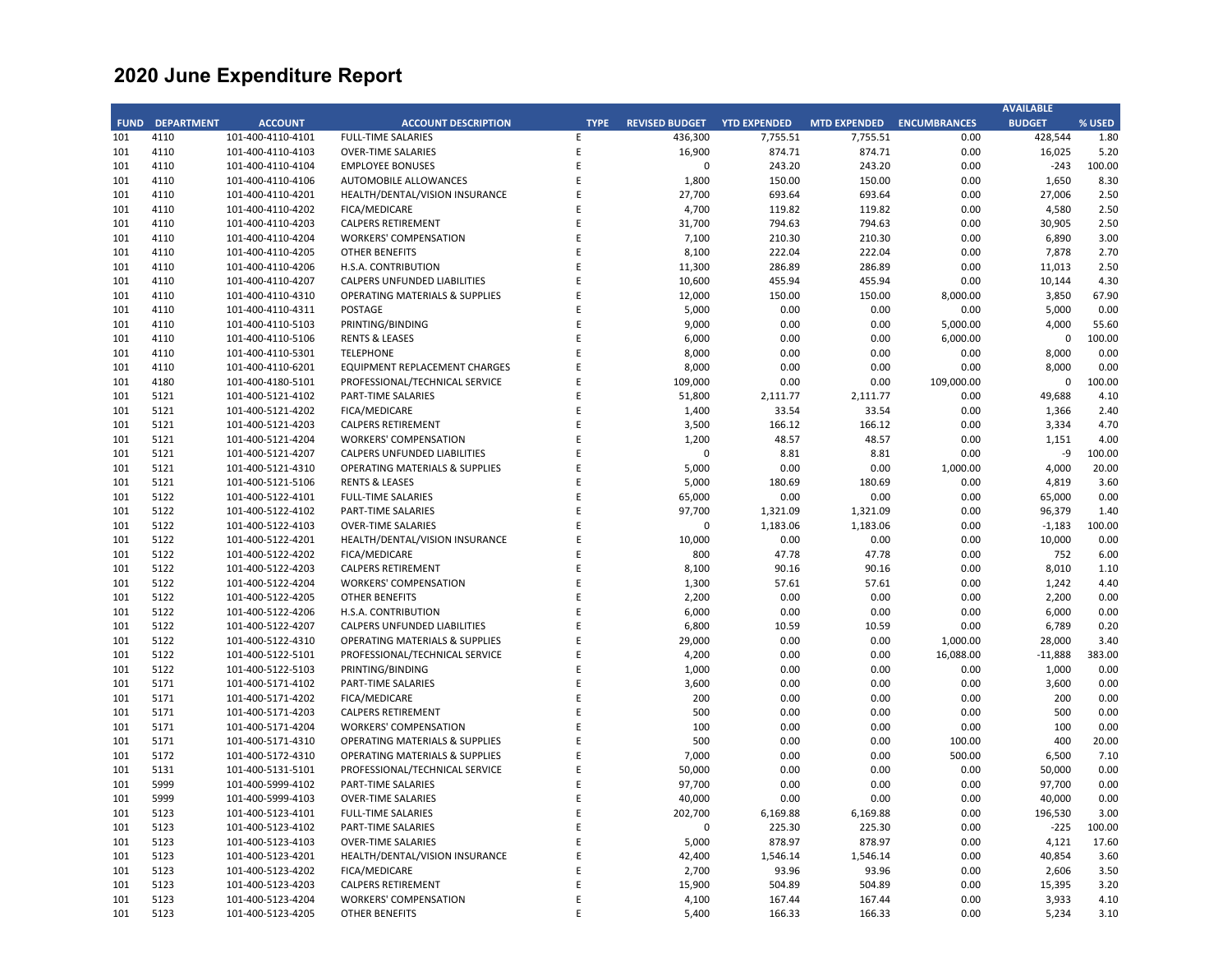| <b>BUDGET</b><br><b>ENCUMBRANCES</b> |                                                                                                                                                                                                                                                                                                                                                                                             |
|--------------------------------------|---------------------------------------------------------------------------------------------------------------------------------------------------------------------------------------------------------------------------------------------------------------------------------------------------------------------------------------------------------------------------------------------|
|                                      | % USED                                                                                                                                                                                                                                                                                                                                                                                      |
| 0.00<br>5,834                        | 2.80                                                                                                                                                                                                                                                                                                                                                                                        |
| 1,073<br>0.00                        | 2.40                                                                                                                                                                                                                                                                                                                                                                                        |
| 2,000.00<br>20,829                   | 9.40                                                                                                                                                                                                                                                                                                                                                                                        |
| 15,000.00<br>$\Omega$                | 100.00                                                                                                                                                                                                                                                                                                                                                                                      |
| 235,000.00<br>$\Omega$               | 100.00                                                                                                                                                                                                                                                                                                                                                                                      |
| 14,978.02<br>76,000                  | 24.00                                                                                                                                                                                                                                                                                                                                                                                       |
| 0.00<br>5,000                        | 0.00                                                                                                                                                                                                                                                                                                                                                                                        |
| 350,800.00<br>386,200                | 47.60                                                                                                                                                                                                                                                                                                                                                                                       |
| 0.00<br>20,000                       | 0.00                                                                                                                                                                                                                                                                                                                                                                                        |
| 0.00<br>50,000                       | 0.00                                                                                                                                                                                                                                                                                                                                                                                        |
| 0.00<br>500                          | 0.00                                                                                                                                                                                                                                                                                                                                                                                        |
| 0.00<br>300                          | 0.00                                                                                                                                                                                                                                                                                                                                                                                        |
| 125                                  | 99.90                                                                                                                                                                                                                                                                                                                                                                                       |
| 150,975.00                           |                                                                                                                                                                                                                                                                                                                                                                                             |
| 230,000<br>0.00                      | 0.00                                                                                                                                                                                                                                                                                                                                                                                        |
| 0.00<br>81,100                       | 0.00                                                                                                                                                                                                                                                                                                                                                                                        |
| 0.00<br>25,000                       | 0.00                                                                                                                                                                                                                                                                                                                                                                                        |
| 62,171.26<br>$\mathbf{1}$            | 100.00                                                                                                                                                                                                                                                                                                                                                                                      |
| 0.00<br>$\mathbf 0$                  | 0.00                                                                                                                                                                                                                                                                                                                                                                                        |
|                                      | 0.00                                                                                                                                                                                                                                                                                                                                                                                        |
| 0.00<br>54,535                       | 3.30                                                                                                                                                                                                                                                                                                                                                                                        |
| 0.00<br>6,107                        | 4.60                                                                                                                                                                                                                                                                                                                                                                                        |
| 0.00<br>677                          | 3.30                                                                                                                                                                                                                                                                                                                                                                                        |
| 0.00<br>6,868                        | 3.30                                                                                                                                                                                                                                                                                                                                                                                        |
| 0.00<br>1,057                        | 3.90                                                                                                                                                                                                                                                                                                                                                                                        |
| 0.00<br>1,256                        | 3.40                                                                                                                                                                                                                                                                                                                                                                                        |
| 2,800<br>0.00                        | 3.40                                                                                                                                                                                                                                                                                                                                                                                        |
|                                      | 3.00                                                                                                                                                                                                                                                                                                                                                                                        |
|                                      | 0.00                                                                                                                                                                                                                                                                                                                                                                                        |
|                                      | 88.90                                                                                                                                                                                                                                                                                                                                                                                       |
|                                      | 0.00                                                                                                                                                                                                                                                                                                                                                                                        |
|                                      | 3.70                                                                                                                                                                                                                                                                                                                                                                                        |
|                                      | 11.60                                                                                                                                                                                                                                                                                                                                                                                       |
|                                      | 0.00                                                                                                                                                                                                                                                                                                                                                                                        |
|                                      | 27.20                                                                                                                                                                                                                                                                                                                                                                                       |
|                                      | 78.40                                                                                                                                                                                                                                                                                                                                                                                       |
|                                      | 0.00                                                                                                                                                                                                                                                                                                                                                                                        |
|                                      |                                                                                                                                                                                                                                                                                                                                                                                             |
|                                      | 0.00                                                                                                                                                                                                                                                                                                                                                                                        |
|                                      | 0.00                                                                                                                                                                                                                                                                                                                                                                                        |
|                                      | 0.00                                                                                                                                                                                                                                                                                                                                                                                        |
|                                      | 0.00                                                                                                                                                                                                                                                                                                                                                                                        |
|                                      | 0.00                                                                                                                                                                                                                                                                                                                                                                                        |
|                                      | 100.00                                                                                                                                                                                                                                                                                                                                                                                      |
| 49,774                               | 82.00                                                                                                                                                                                                                                                                                                                                                                                       |
| 0.00<br>2,000                        | 0.00                                                                                                                                                                                                                                                                                                                                                                                        |
| 824,570.00<br>$-49,970$              | 106.50                                                                                                                                                                                                                                                                                                                                                                                      |
| 0.00<br>130,000                      | 0.00                                                                                                                                                                                                                                                                                                                                                                                        |
| 250,000<br>0.00                      | 0.00                                                                                                                                                                                                                                                                                                                                                                                        |
| 0.00<br>200,000                      | 0.00                                                                                                                                                                                                                                                                                                                                                                                        |
| 80,000.00<br>455,000                 | 15.00                                                                                                                                                                                                                                                                                                                                                                                       |
| 0.00<br>1,000                        | 0.00                                                                                                                                                                                                                                                                                                                                                                                        |
| 164,600.00<br>$\mathbf 0$            | 100.00                                                                                                                                                                                                                                                                                                                                                                                      |
| $\Omega$                             | 100.00                                                                                                                                                                                                                                                                                                                                                                                      |
|                                      | 0.00                                                                                                                                                                                                                                                                                                                                                                                        |
|                                      | 0.00                                                                                                                                                                                                                                                                                                                                                                                        |
| 0.00<br>600                          | 0.00                                                                                                                                                                                                                                                                                                                                                                                        |
|                                      | 0.00<br>254,828<br>0.00<br>5,723<br>0.00<br>5,000<br>8,000.00<br>1,000<br>800<br>0.00<br>0.00<br>13,000<br>4,630.74<br>35,369<br>0.00<br>26,000<br>2,500.00<br>6,700<br>72,504.00<br>19,996<br>800<br>0.00<br>0.00<br>300<br>8,600<br>0.00<br>0.00<br>50,000<br>7,000<br>0.00<br>0.00<br>650,000<br>19,200.00<br>$\mathbf 0$<br>226,026.00<br>20,300.00<br>0.00<br>26,000<br>0.00<br>15,000 |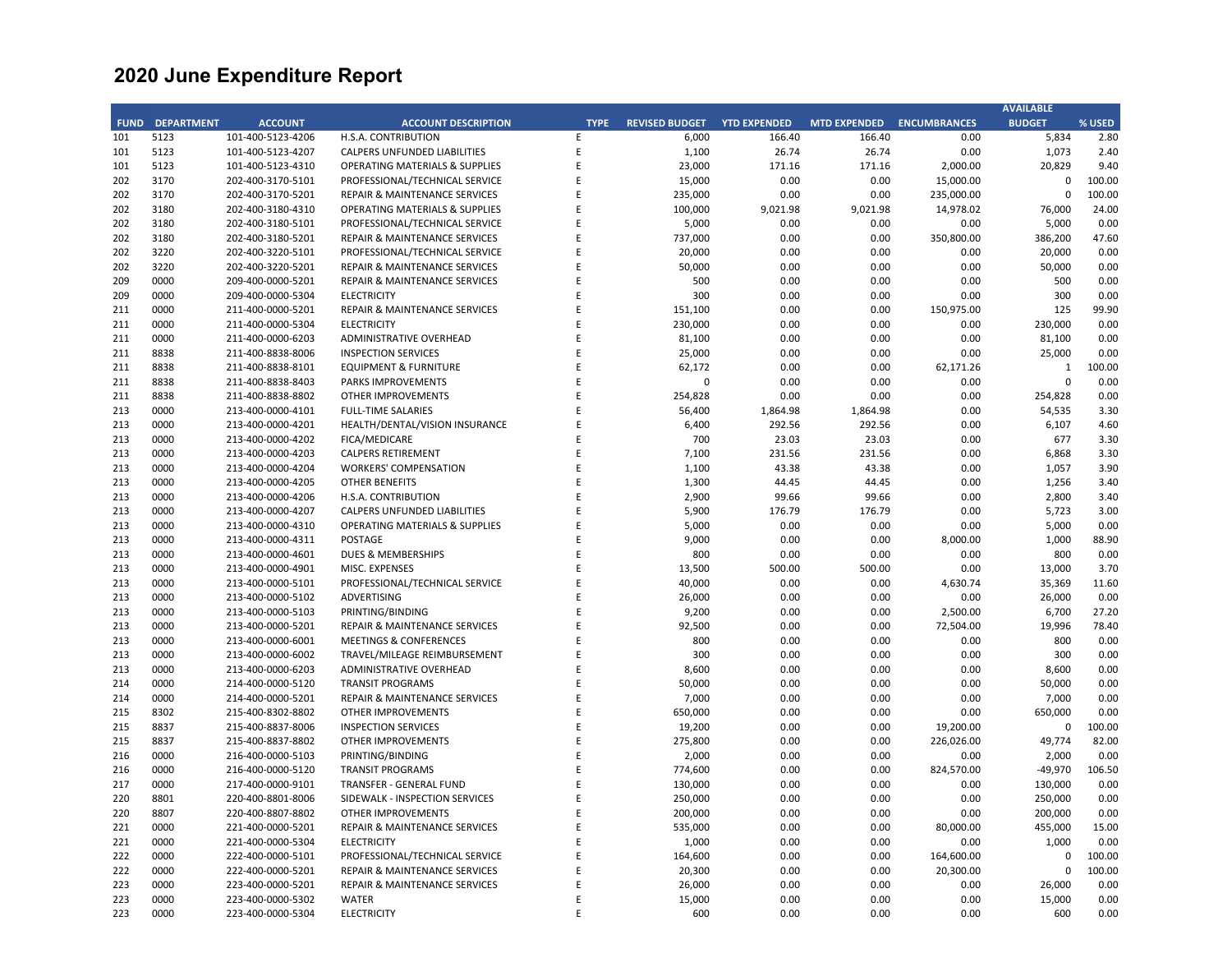|             |                   |                   |                                           |             |                       |                     |                     |                     | <b>AVAILABLE</b> |        |
|-------------|-------------------|-------------------|-------------------------------------------|-------------|-----------------------|---------------------|---------------------|---------------------|------------------|--------|
| <b>FUND</b> | <b>DEPARTMENT</b> | <b>ACCOUNT</b>    | <b>ACCOUNT DESCRIPTION</b>                | <b>TYPE</b> | <b>REVISED BUDGET</b> | <b>YTD EXPENDED</b> | <b>MTD EXPENDED</b> | <b>ENCUMBRANCES</b> | <b>BUDGET</b>    | % USED |
| 224         | 0000              | 224-400-0000-9101 | <b>TRANSFER - GENERAL FUND</b>            | E           | 100,000               | 0.00                | 0.00                | 0.00                | 100,000          | 0.00   |
| 225         | 0000              | 225-400-0000-4101 | <b>FULL-TIME SALARIES</b>                 | E           | 10,700                | 492.98              | 492.98              | 0.00                | 10,207           | 4.60   |
| 225         | 0000              | 225-400-0000-4201 | HEALTH/DENTAL/VISION INSURANCE            | E           | 700                   | 47.83               | 47.83               | 0.00                | 652              | 6.80   |
| 225         | 0000              | 225-400-0000-4202 | FICA/MEDICARE                             | E           | 100                   | 6.36                | 6.36                | 0.00                | 94               | 6.40   |
| 225         | 0000              | 225-400-0000-4203 | <b>CALPERS RETIREMENT</b>                 | E           | 1,300                 | 61.15               | 61.15               | 0.00                | 1,239            | 4.70   |
| 225         | 0000              | 225-400-0000-4204 | <b>WORKERS' COMPENSATION</b>              | E           | 200                   | 11.49               | 11.49               | 0.00                | 189              | 5.70   |
| 225         | 0000              | 225-400-0000-4205 | <b>OTHER BENEFITS</b>                     | F           | 200                   | 9.72                | 9.72                | 0.00                | 190              | 4.90   |
| 225         | 0000              | 225-400-0000-4206 | H.S.A. CONTRIBUTION                       | E           | 400                   | 0.00                | 0.00                | 0.00                | 400              | 0.00   |
| 225         | 0000              | 225-400-0000-4207 | CALPERS UNFUNDED LIABILITIES              | E           | 1,100                 | 42.56               | 42.56               | 0.00                | 1,057            | 3.90   |
| 225         | 0000              | 225-400-0000-5101 | PROFESSIONAL/TECHNICAL SERVICE            | E           | 26,800                | 112.75              | 112.75              | 10,000.00           | 16,687           | 37.70  |
| 225         | 0000              | 225-400-0000-5102 | <b>ADVERTISING</b>                        | E           | 500                   | 0.00                | 0.00                | 0.00                | 500              | 0.00   |
| 225         | 0000              | 225-400-0000-5201 | REPAIR & MAINTENANCE SERVICES             | E           | 100,000               | 0.00                | 0.00                | 90,000.00           | 10,000           | 90.00  |
| 225         | 0000              | 225-400-0000-5304 | <b>ELECTRICITY</b>                        | E           | 4,000                 | 12.15               | 12.15               | 0.00                | 3,988            | 0.30   |
| 228         | 5411              | 228-400-5411-4310 | <b>OPERATING MATERIALS &amp; SUPPLIES</b> | E           | 3,000                 | 0.00                | 0.00                | 3,000.00            | $\Omega$         | 100.00 |
| 228         | 5413              | 228-400-5413-5201 | REPAIR & MAINTENANCE SERVICES             | E           | 10,000                | 0.00                | 0.00                | 10,000.00           | $\Omega$         | 100.00 |
| 228         | 0000              | 228-400-0000-4310 | <b>OPERATING MATERIALS &amp; SUPPLIES</b> | E           | 2,000                 | 0.00                | 0.00                | 0.00                | 2,000            | 0.00   |
| 228         | 0000              | 228-400-0000-5201 | REPAIR & MAINTENANCE SERVICES             | E           | 10,000                | 0.00                | 0.00                | 0.00                | 10,000           | 0.00   |
| 285         | 0000              | 285-400-0000-5101 | PROFESSIONAL/TECHNICAL SERVICE            | E           | 48,500                | 0.00                | 0.00                | 35,600.00           | 12,900           | 73.40  |
| 285         | 0000              | 285-400-0000-5201 | REPAIR & MAINTENANCE SERVICES             | E           | 37,500                | 0.00                | 0.00                | 8,250.00            | 29,250           | 22.00  |
| 285         | 0000              | 285-400-0000-5304 | <b>ELECTRICITY</b>                        | E           | 4,000                 | 0.00                | 0.00                | 0.00                | 4,000            | 0.00   |
| 310         | 8810              | 310-400-8810-8001 | ADA IMPROV - PROF/TECH                    | E           | 30,000                | 0.00                | 0.00                | 30,000.00           | $\mathbf 0$      | 100.00 |
| 310         | 8810              | 310-400-8810-8802 | <b>OTHER IMPROVEMENTS</b>                 | E           | 120,600               | 0.00                | 0.00                | 0.00                | 120,600          | 0.00   |
| 330         | 8503              | 330-400-8503-8001 | PROFESSIONAL/TECH SERVICES                | E           | 151,000               | 0.00                | 0.00                | 0.00                | 151,000          | 0.00   |
| 330         | 8707              | 330-400-8707-8001 | PROFESSIONAL/TECH SERVICES                | E           | 350,000               | 0.00                | 0.00                | 0.00                | 350,000          | 0.00   |
| 330         | 8504              | 330-400-8504-8004 | ADA - ARCHITECTURE DESIGN                 | E           | 150,000               | 0.00                | 0.00                | 0.00                | 150,000          | 0.00   |
| 330         | 8404              | 330-400-8404-8006 | <b>INSPECTION SERVICES</b>                | F           | 25,000                | 0.00                | 0.00                | 0.00                | 25,000           | 0.00   |
| 330         | 8404              | 330-400-8404-8802 | <b>COASTAL BLUFF - OTHER IMPROVE</b>      | F           | 175,000               | 0.00                | 0.00                | 0.00                | 175,000          | 0.00   |
| 330         | 8301              | 330-400-8301-8802 | <b>PVDS - OTHER IMPROVE</b>               | E           | 1,200,000             | 0.00                | 0.00                | 0.00                | 1,200,000        | 0.00   |
| 330         | 8702              | 330-400-8702-8004 | ARCHITECTURE DESIGN SERVICES              | E           | 20,000                | 0.00                | 0.00                | 0.00                | 20,000           | 0.00   |
| 330         | 8004              | 330-400-8004-8006 | <b>INSPECTION SERVICES</b>                | E           | 5,000                 | 0.00                | 0.00                | 0.00                | 5,000            | 0.00   |
| 330         | 8004              | 330-400-8004-8802 | <b>OTHER IMPROVEMENTS</b>                 | F           | 45,000                | 0.00                | 0.00                | 0.00                | 45,000           | 0.00   |
| 330         | 8421              | 330-400-8421-8001 | PROFESSIONAL/TECH SERVICES                | E           | 50,000                | 0.00                | 0.00                | 0.00                | 50,000           | 0.00   |
| 330         | 8840              | 330-400-8840-8005 | <b>ENGINEERING DESIGN SERVICES</b>        | E           | 150,000               | 0.00                | 0.00                | 0.00                | 150,000          | 0.00   |
| 330         | 8422              | 330-400-8422-8802 | <b>OTHER IMPROVEMENTS</b>                 | E           | 100,000               | 0.00                | 0.00                | 0.00                | 100,000          | 0.00   |
| 330         | 8423              | 330-400-8423-8802 | <b>OTHER IMPROVEMENTS</b>                 | F           | 100,000               | 0.00                | 0.00                | 0.00                | 100,000          | 0.00   |
| 338         | 3170              | 338-400-3170-5201 | <b>REPAIR &amp; MAINTENANCE SERVICES</b>  | E           | 210,000               | 0.00                | 0.00                | 190,000.00          | 20,000           | 90.50  |
| 681         | 0000              | 681-400-0000-4401 | <b>COMPUTERS</b>                          | E           | 100,000               | 0.00                | 0.00                | 0.00                | 100,000          | 0.00   |
| 681         | 0000              | 681-400-0000-8101 | <b>EQUIPMENT &amp; FURNITURE</b>          | E           | 350,000               | 0.00                | 0.00                | 31,400.00           | 318,600          | 9.00   |
| 681         | 0000              | 681-400-0000-8201 | <b>VEHICLES</b>                           | E           | 200,000               | 0.00                | 0.00                | 0.00                | 200,000          | 0.00   |
| 795         | 0000              | 795-400-0000-5101 | PROFESSIONAL/TECHNICAL SERVICE            | E           | 26,500                | 0.00                | 0.00                | 19,340.00           | 7,160            | 73.00  |
| 795         | 0000              | 795-400-0000-5201 | <b>REPAIR &amp; MAINTENANCE SERVICES</b>  | E           | 18,500                | 0.00                | 0.00                | 5,000.00            | 13,500           | 27.00  |
| 795         | 0000              | 795-400-0000-5304 | <b>ELECTRICITY</b>                        | E           | 11,000                | 0.00                | 0.00                | 0.00                | 11,000           | 0.00   |
|             |                   |                   | <b>Revenue Total</b>                      |             | $\mathbf 0$           | 0.00                | 0.00                | 0.00                | $\mathbf 0$      | 0.00   |
|             |                   |                   | <b>Expense Total</b>                      |             | 38,125,100            | 553,901.68          | 553,901.68          | 5,508,200.58        | 32,062,998       | 15.90  |
|             |                   |                   | <b>Grand Total</b>                        |             | 38,125,100            | 553,901.68          | 553,901.68          | 5,508,200.58        | 32,062,998       | 15.90  |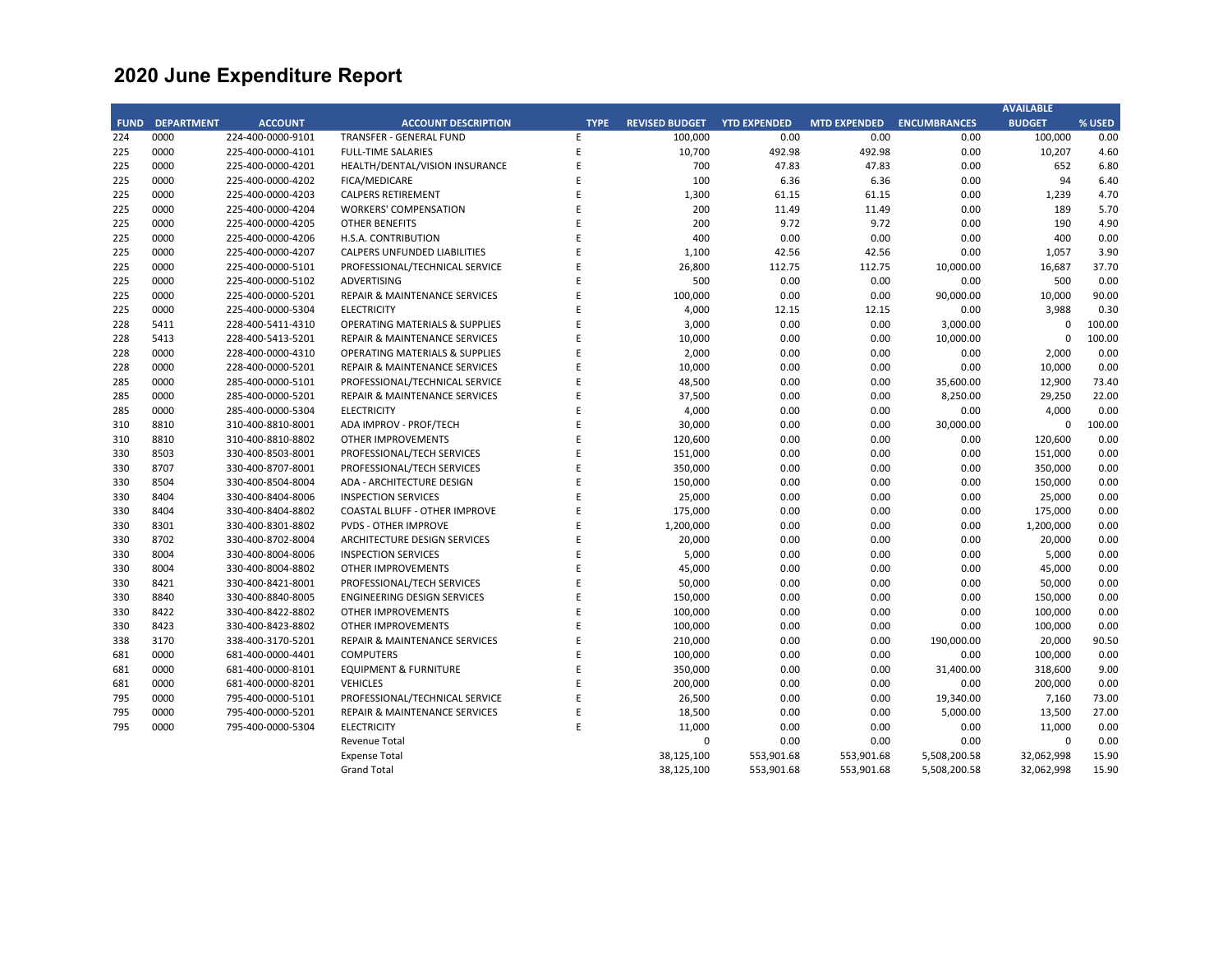|     |                        |                   |                                           |             |                             |           |                           |          | <b>AVAILABLE</b> |        |
|-----|------------------------|-------------------|-------------------------------------------|-------------|-----------------------------|-----------|---------------------------|----------|------------------|--------|
|     | <b>FUND DEPARTMENT</b> | <b>ACCOUNT</b>    | <b>ACCOUNT DESCRIPTION</b>                | <b>TYPE</b> | REVISED BUDGET YTD EXPENDED |           | MTD EXPENDED ENCUMBRANCES |          | <b>BUDGET</b>    | % USED |
| 101 | 1110                   | 101-400-1110-4102 | PART-TIME SALARIES                        | E           | 24,000                      | 1,846.20  | 1,846.20                  | 0.00     | 22,154           | 7.70   |
| 101 | 1110                   | 101-400-1110-4201 | HEALTH/DENTAL/VISION INSURANCE            | E           | 47,400                      | 3,044.04  | 3,044.04                  | 0.00     | 44,356           | 6.40   |
| 101 | 1110                   | 101-400-1110-4202 | FICA/MEDICARE                             | E           | 500                         | 122.11    | 122.11                    | 0.00     | 378              | 24.40  |
| 101 | 1110                   | 101-400-1110-4204 | <b>WORKERS' COMPENSATION</b>              | F           | 500                         | 63.68     | 63.68                     | 0.00     | 436              | 12.70  |
| 101 | 1110                   | 101-400-1110-4205 | <b>OTHER BENEFITS</b>                     | E           | 1,500                       | 53.60     | 53.60                     | 0.00     | 1,446            | 3.60   |
| 101 | 1110                   | 101-400-1110-4206 | H.S.A. CONTRIBUTION                       | F           | 9,000                       | 692.32    | 692.32                    | 0.00     | 8,308            | 7.70   |
| 101 | 1110                   | 101-400-1110-4310 | <b>OPERATING MATERIALS &amp; SUPPLIES</b> | E           | 5,300                       | 0.00      | 0.00                      | 0.00     | 5,300            | 0.00   |
| 101 | 1110                   | 101-400-1110-6001 | <b>MEETINGS &amp; CONFERENCES</b>         | F           | 35,000                      | 0.00      | 0.00                      | 0.00     | 35,000           | 0.00   |
| 101 | 1210                   | 101-400-1210-5101 | LEGAL - PROF & TECH                       | E           | 20,000                      | 0.00      | 0.00                      | 0.00     | 20,000           | 0.00   |
| 101 | 1210                   | 101-400-1210-5107 | LEGAL SERVICES - GENERAL                  | F           | 700,000                     | 0.00      | 0.00                      | 0.00     | 700,000          | 0.00   |
| 101 | 1210                   | 101-400-1210-5108 | LEGAL SERVICES - LABOR NEG.               | E           | 40,000                      | 0.00      | 0.00                      | 0.00     | 40,000           | 0.00   |
| 101 | 1210                   | 101-400-1210-5109 | LEGAL SERVICES - LITIGATION               |             | 55,000                      | 0.00      | 0.00                      | 0.00     | 55,000           | 0.00   |
| 101 | 1210                   | 101-400-1210-5110 | LEGAL SERVICES - CODE ENFORCE             | E           | 60,000                      | 0.00      | 0.00                      | 0.00     | 60,000           | 0.00   |
| 101 | 1210                   | 101-400-1210-5119 | <b>LEGAL SERVICES - PRA</b>               | E           | 50,000                      | 0.00      | 0.00                      | 0.00     | 50,000           | 0.00   |
| 101 | 1310                   | 101-400-1310-4101 | <b>FULL-TIME SALARIES</b>                 | E           | 195,000                     | 23,746.91 | 23,746.91                 | 0.00     | 171,253          | 12.20  |
| 101 | 1310                   | 101-400-1310-4103 | <b>OVER-TIME SALARIES</b>                 | E           | 12,600                      | 534.74    | 534.74                    | 0.00     | 12,065           | 4.20   |
| 101 | 1310                   | 101-400-1310-4201 | HEALTH/DENTAL/VISION INSURANCE            | E           | 32,300                      | 3,221.41  | 3,221.41                  | 0.00     | 29,079           | 10.00  |
| 101 | 1310                   | 101-400-1310-4202 | FICA/MEDICARE                             | F           | 3,100                       | 316.04    | 316.04                    | 0.00     | 2,784            | 10.20  |
| 101 | 1310                   | 101-400-1310-4203 | <b>CALPERS RETIREMENT</b>                 | F           | 16,500                      | 2,239.01  | 2,239.01                  | 0.00     | 14,261           | 13.60  |
| 101 | 1310                   | 101-400-1310-4204 | <b>WORKERS' COMPENSATION</b>              | F           | 4,000                       | 566.70    | 566.70                    | 0.00     | 3,433            | 14.20  |
| 101 | 1310                   | 101-400-1310-4205 | <b>OTHER BENEFITS</b>                     | F           | 6,200                       | 688.84    | 688.84                    | 0.00     | 5,511            | 11.10  |
| 101 | 1310                   | 101-400-1310-4206 | H.S.A. CONTRIBUTION                       | F           | 9,000                       | 1,081.45  | 1,081.45                  | 0.00     | 7,919            | 12.00  |
| 101 | 1310                   | 101-400-1310-4207 | <b>CALPERS UNFUNDED LIABILITIES</b>       | F           | 28,600                      | 0.00      | 0.00                      | 0.00     | 28,600           | 0.00   |
| 101 | 1310                   | 101-400-1310-4310 | <b>OPERATING MATERIALS &amp; SUPPLIES</b> |             | 2,500                       | 0.00      | 0.00                      | 547.50   | 1,953            | 21.90  |
| 101 | 1310                   | 101-400-1310-4601 | <b>DUES &amp; MEMBERSHIPS</b>             | E           | 1,300                       | 0.00      | 0.00                      | 0.00     | 1,300            | 0.00   |
| 101 | 1310                   | 101-400-1310-5101 | PROFESSIONAL/TECHNICAL SERVICE            | F           | 3,000                       | 0.00      | 0.00                      | 0.00     | 3,000            | 0.00   |
| 101 | 1310                   | 101-400-1310-5102 | <b>ADVERTISING</b>                        | F           | 3,000                       | 0.00      | 0.00                      | 0.00     | 3,000            | 0.00   |
| 101 | 1310                   | 101-400-1310-5103 | PRINTING/BINDING                          | F           | 1,000                       | 0.00      | 0.00                      | 0.00     | 1,000            | 0.00   |
| 101 | 1310                   | 101-400-1310-6001 | <b>MEETINGS &amp; CONFERENCES</b>         | E           | 3,000                       | 0.00      | 0.00                      | 0.00     | 3,000            | 0.00   |
| 101 | 1310                   | 101-400-1310-6002 | TRAVEL/MILEAGE REIMBURSEMENT              | F           | 600                         | 0.00      | 0.00                      | 0.00     | 600              | 0.00   |
| 101 | 1310                   | 101-400-1310-6101 | <b>TRAINING</b>                           | F           | 5,000                       | 1,550.00  | 1,550.00                  | 0.00     | 3,450            | 31.00  |
| 101 | 1310                   | 101-400-1310-6102 | PUBLICATIONS/JOURNALS                     | F           | 30,500                      | 0.00      | 0.00                      | 3,000.00 | 27,500           | 9.80   |
| 101 | 1310                   | 101-400-1310-6201 | <b>EQUIPMENT REPLACEMENT CHARGES</b>      | E           | 900                         | 0.00      | 0.00                      | 0.00     | 900              | 0.00   |
| 101 | 1410                   | 101-400-1410-4101 | <b>FULL-TIME SALARIES</b>                 | F           | 552,200                     | 29,329.82 | 29,329.82                 | 0.00     | 522,870          | 5.30   |
| 101 | 1410                   | 101-400-1410-4103 | <b>OVER-TIME SALARIES</b>                 | F           | 600                         | 0.00      | 0.00                      | 0.00     | 600              | 0.00   |
| 101 | 1410                   | 101-400-1410-4106 | <b>AUTOMOBILE ALLOWANCES</b>              | F           | 10,200                      | 850.00    | 850.00                    | 0.00     | 9,350            | 8.30   |
| 101 | 1410                   | 101-400-1410-4201 | HEALTH/DENTAL/VISION INSURANCE            | E           | 35,200                      | 3,279.64  | 3,279.64                  | 0.00     | 31,920           | 9.30   |
| 101 | 1410                   | 101-400-1410-4202 | FICA/MEDICARE                             | F           | 8,300                       | 424.65    | 424.65                    | 0.00     | 7,875            | 5.10   |
| 101 | 1410                   | 101-400-1410-4203 | <b>CALPERS RETIREMENT</b>                 | E           | 45,100                      | 2,456.63  | 2,456.63                  | 0.00     | 42,643           | 5.40   |
| 101 | 1410                   | 101-400-1410-4204 | <b>WORKERS' COMPENSATION</b>              | F           | 11,000                      | 737.32    | 737.32                    | 0.00     | 10,263           | 6.70   |
| 101 | 1410                   | 101-400-1410-4205 | <b>OTHER BENEFITS</b>                     | E           | 23,800                      | 1,088.93  | 1,088.93                  | 0.00     | 22,711           | 4.60   |
| 101 | 1410                   | 101-400-1410-4206 | H.S.A. CONTRIBUTION                       | F           | 17,100                      | 277.21    | 277.21                    | 0.00     | 16,823           | 1.60   |
| 101 | 1410                   | 101-400-1410-4207 | <b>CALPERS UNFUNDED LIABILITIES</b>       | E           | 12,300                      | 0.00      | 0.00                      | 0.00     | 12,300           | 0.00   |
| 101 | 1410                   | 101-400-1410-4310 | <b>OPERATING MATERIALS &amp; SUPPLIES</b> | F           | 10,000                      | 16.43     | 16.43                     | 3,000.00 | 6,984            | 30.20  |
| 101 | 1410                   | 101-400-1410-4311 | POSTAGE                                   | E           | 100                         | 0.00      | 0.00                      | 0.00     | 100              | 0.00   |
| 101 | 1410                   | 101-400-1410-4601 | <b>DUES &amp; MEMBERSHIPS</b>             |             | 3,800                       | 0.00      | 0.00                      | 0.00     | 3,800            | 0.00   |
| 101 | 1410                   | 101-400-1410-5101 | PROFESSIONAL/TECHNICAL SERVICE            | E           | 25,000                      | 0.00      | 0.00                      | 0.00     | 25,000           | 0.00   |
| 101 | 1410                   | 101-400-1410-5103 | PRINTING/BINDING                          | F           | 600                         | 0.00      | 0.00                      | 600.00   | 0                | 100.00 |
| 101 | 1410                   | 101-400-1410-6001 | <b>MEETINGS &amp; CONFERENCES</b>         | E           | 18,000                      | 0.00      | 0.00                      | 0.00     | 18,000           | 0.00   |
| 101 | 1410                   | 101-400-1410-6002 | TRAVEL/MILEAGE REIMBURSEMENT              | F           | 500                         | 0.00      | 0.00                      | 0.00     | 500              | 0.00   |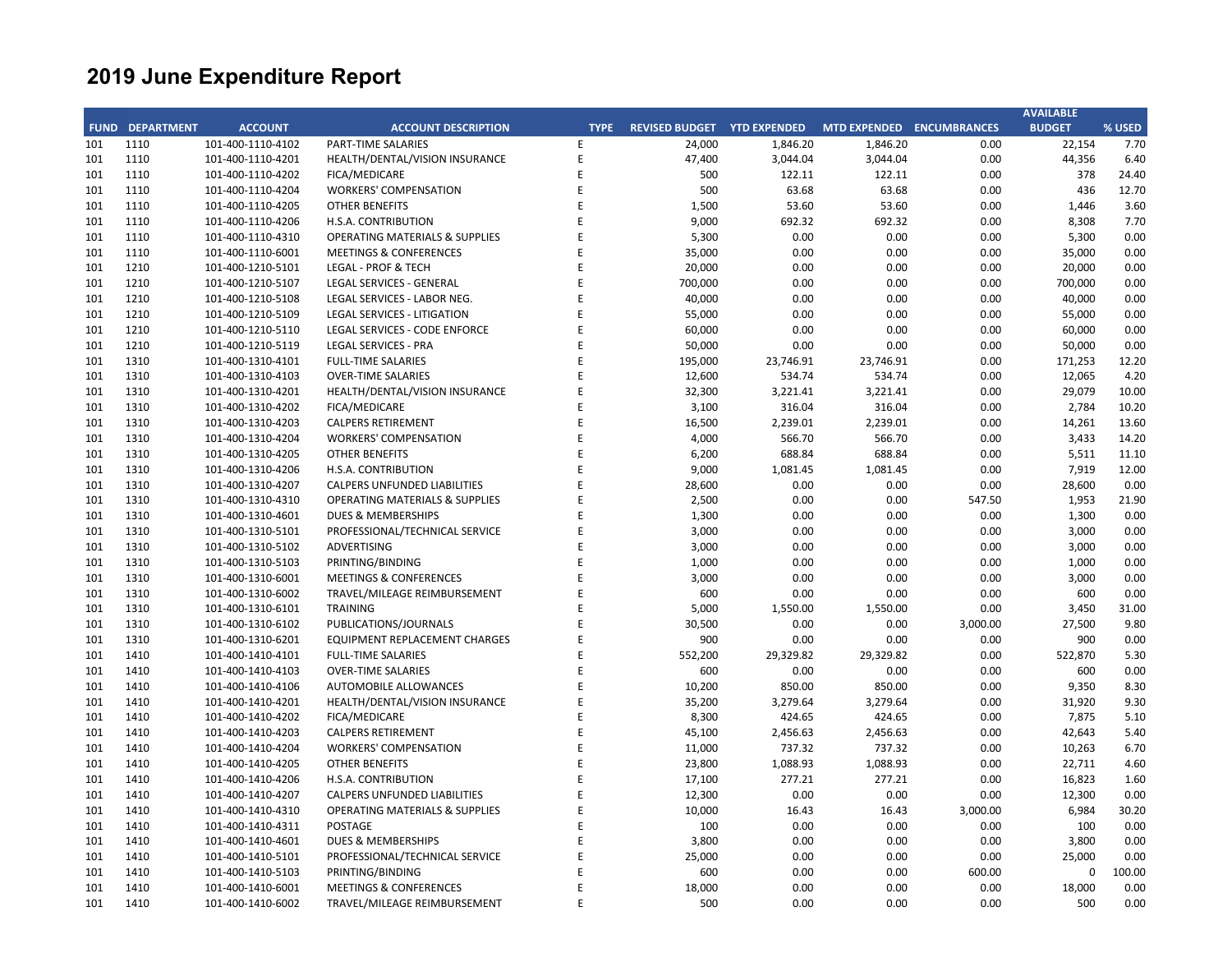|             |                   |                                        |                                                 |             |                             |           |                     |                     | <b>AVAILABLE</b> |        |
|-------------|-------------------|----------------------------------------|-------------------------------------------------|-------------|-----------------------------|-----------|---------------------|---------------------|------------------|--------|
| <b>FUND</b> | <b>DEPARTMENT</b> | <b>ACCOUNT</b>                         | <b>ACCOUNT DESCRIPTION</b>                      | <b>TYPE</b> | REVISED BUDGET YTD EXPENDED |           | <b>MTD EXPENDED</b> | <b>ENCUMBRANCES</b> | <b>BUDGET</b>    | % USED |
| 101         | 1410              | 101-400-1410-6102                      | PUBLICATIONS/JOURNALS                           | E           | 400                         | 0.00      | 0.00                | 0.00                | 400              | 0.00   |
| 101         | 1410              | 101-400-1410-6201                      | EQUIPMENT REPLACEMENT CHARGES                   | E           | 3,800                       | 0.00      | 0.00                | 0.00                | 3,800            | 0.00   |
| 101         | 1420              | 101-400-1420-4310                      | <b>OPERATING MATERIALS &amp; SUPPLIES</b>       | E           | 4,800                       | 0.00      | 0.00                | 0.00                | 4,800            | 0.00   |
| 101         | 1420              | 101-400-1420-4311                      | <b>POSTAGE</b>                                  | E           | 8,400                       | 0.00      | 0.00                | 4,000.00            | 4,400            | 47.60  |
| 101         | 1420              | 101-400-1420-4601                      | <b>DUES &amp; MEMBERSHIPS</b>                   | F           | 45,800                      | 22,841.11 | 22,841.11           | 0.00                | 22,959           | 49.90  |
| 101         | 1420              | 101-400-1420-5103                      | PRINTING/BINDING                                | E           | 15,000                      | 0.00      | 0.00                | 0.00                | 15,000           | 0.00   |
| 101         | 1420              | 101-400-1420-5201                      | REPAIR & MAINTENANCE SERVICES                   | F           | 1,100                       | 88.66     | 88.66               | 0.00                | 1,011            | 8.10   |
| 101         | 1430              | 101-400-1430-4101                      | <b>FULL-TIME SALARIES</b>                       | E           | 79,700                      | 0.00      | 0.00                | 0.00                | 79,700           | 0.00   |
| 101         | 1430              | 101-400-1430-4201                      | HEALTH/DENTAL/VISION INSURANCE                  | F           | 7,800                       | 0.00      | 0.00                | 0.00                | 7,800            | 0.00   |
| 101         | 1430              | 101-400-1430-4202                      | FICA/MEDICARE                                   |             | 1,200                       | 0.00      | 0.00                | 0.00                | 1,200            | 0.00   |
| 101         | 1430              | 101-400-1430-4203                      | <b>CALPERS RETIREMENT</b>                       | F           | 6,500                       | 0.00      | 0.00                | 0.00                | 6,500            | 0.00   |
| 101         | 1430              | 101-400-1430-4204                      | <b>WORKERS' COMPENSATION</b>                    | E           | 1,600                       | 0.00      | 0.00                | 0.00                | 1,600            | 0.00   |
| 101         | 1430              | 101-400-1430-4205                      | <b>OTHER BENEFITS</b>                           | F           | 2,600                       | 0.00      | 0.00                | 0.00                | 2,600            | 0.00   |
| 101         | 1430              | 101-400-1430-4206                      | H.S.A. CONTRIBUTION                             | E           | 2,400                       | 0.00      | 0.00                | 0.00                | 2,400            | 0.00   |
| 101         | 1430              | 101-400-1430-4207                      | <b>CALPERS UNFUNDED LIABILITIES</b>             | F           | 100                         | 0.00      | 0.00                | 0.00                | 100              | 0.00   |
| 101         | 1430              | 101-400-1430-4310                      | <b>OPERATING MATERIALS &amp; SUPPLIES</b>       | E           | 14,800                      | 0.00      | 0.00                | 0.00                | 14,800           | 0.00   |
| 101         | 1430              | 101-400-1430-4601                      | <b>DUES &amp; MEMBERSHIPS</b>                   | F           | 11,400                      | 0.00      | 0.00                | 0.00                | 11,400           | 0.00   |
| 101         | 1430              | 101-400-1430-5101                      | PROFESSIONAL/TECHNICAL SERVICE                  | F           | 18,500                      | 0.00      | 0.00                | 0.00                | 18,500           | 0.00   |
| 101         | 1430              | 101-400-1430-5103                      | PRINTING/BINDING                                | F           | 500                         | 0.00      | 0.00                | 0.00                | 500              | 0.00   |
| 101         | 1430              | 101-400-1430-5301                      | <b>TELEPHONE</b>                                | F           | 3,000                       | 0.00      | 0.00                | 0.00                | 3,000            | 0.00   |
| 101         | 1430              | 101-400-1430-6001                      | <b>MEETINGS &amp; CONFERENCES</b>               | E           | 4,800                       | 0.00      | 0.00                | 0.00                | 4,800            | 0.00   |
| 101         | 1430              | 101-400-1430-6002                      | TRAVEL/MILEAGE REIMBURSEMENT                    | F           | 200                         | 0.00      | 0.00                | 0.00                | 200              | 0.00   |
| 101         | 1430              | 101-400-1430-6101                      | <b>TRAINING</b>                                 | E           | 9,500                       | 0.00      | 0.00                | 0.00                | 9,500            | 0.00   |
| 101         | 1430              | 101-400-1430-6201                      | EQUIPMENT REPLACEMENT CHARGES                   | F           | 1,100                       | 0.00      | 0.00                | 0.00                | 1,100            | 0.00   |
| 101         | 1440              | 101-400-1440-4102                      | <b>PART-TIME SALARIES</b>                       | E           | 61,500                      | 3,395.65  | 3,395.65            | 0.00                | 58,104           | 5.50   |
| 101         | 1440              | 101-400-1440-4103                      | <b>OVER-TIME SALARIES</b>                       | F           | $\mathbf 0$                 | 364.67    | 364.67              | 0.00                | $-365$           | 100.00 |
| 101         | 1440              | 101-400-1440-4201                      | HEALTH/DENTAL/VISION INSURANCE                  | E           | 13,500                      | 755.88    | 755.88              | 0.00                | 12,744           | 5.60   |
| 101         | 1440              | 101-400-1440-4202                      | FICA/MEDICARE                                   | F           | 900                         | 47.64     | 47.64               | 0.00                | 852              | 5.30   |
| 101         | 1440              | 101-400-1440-4203                      | <b>CALPERS RETIREMENT</b>                       | E           | 4,200                       | 240.86    | 240.86              | 0.00                | 3,959            | 5.70   |
| 101         | 1440              | 101-400-1440-4204                      | <b>WORKERS' COMPENSATION</b>                    | F           | 1,300                       | 86.49     | 86.49               | 0.00                | 1,214            | 6.70   |
| 101         | 1440              | 101-400-1440-4310                      | <b>OPERATING MATERIALS &amp; SUPPLIES</b>       | F           | 20,000                      | 0.00      | 0.00                | 0.00                | 20,000           | 0.00   |
| 101         | 1440              | 101-400-1440-4601                      | <b>DUES &amp; MEMBERSHIPS</b>                   | E           | 700                         | 0.00      | 0.00                | 0.00                | 700              | 0.00   |
| 101         | 1440              | 101-400-1440-5101                      | PROFESSIONAL/TECHNICAL SERVICE                  | F           | 150,000                     | 0.00      | 0.00                | 100,000.00          | 50,000           | 66.70  |
| 101         | 1440              | 101-400-1440-6201                      | EQUIPMENT REPLACEMENT CHARGES                   | E           | 400                         | 0.00      | 0.00                | 0.00                | 400              | 0.00   |
| 101         | 1450              | 101-400-1450-4101                      | <b>FULL-TIME SALARIES</b>                       | F           | 243,200                     | 10,431.00 | 10,431.00           | 0.00                | 232,769          | 4.30   |
| 101         | 1450              | 101-400-1450-4103                      | <b>OVER-TIME SALARIES</b>                       | E           | 600                         | 0.00      | 0.00                | 0.00                | 600              | 0.00   |
|             | 1450              |                                        |                                                 |             | 30,800                      | 3,048.28  | 3,048.28            | 0.00                | 27,752           | 9.90   |
| 101<br>101  | 1450              | 101-400-1450-4201<br>101-400-1450-4202 | HEALTH/DENTAL/VISION INSURANCE<br>FICA/MEDICARE | E           | 3,700                       | 162.86    | 162.86              | 0.00                | 3,537            | 4.40   |
|             |                   |                                        |                                                 | F           |                             |           |                     |                     |                  |        |
| 101         | 1450<br>1450      | 101-400-1450-4203                      | <b>CALPERS RETIREMENT</b>                       | E           | 20,900                      | 970.02    | 970.02              | 0.00                | 19,930           | 4.60   |
| 101         |                   | 101-400-1450-4204                      | <b>WORKERS' COMPENSATION</b>                    | F           | 4,700                       | 281.50    | 281.50              | 0.00                | 4,419            | 6.00   |
| 101         | 1450              | 101-400-1450-4205                      | <b>OTHER BENEFITS</b>                           | E           | 8,800                       | 311.90    | 311.90              | 0.00                | 8,488            | 3.50   |
| 101         | 1450              | 101-400-1450-4206                      | H.S.A. CONTRIBUTION                             | F           | 4,500                       | 0.00      | 0.00                | 0.00                | 4,500            | 0.00   |
| 101         | 1450              | 101-400-1450-4207                      | <b>CALPERS UNFUNDED LIABILITIES</b>             | F           | 11,900                      | 0.00      | 0.00                | 0.00                | 11,900           | 0.00   |
| 101         | 1450              | 101-400-1450-4310                      | <b>OPERATING MATERIALS &amp; SUPPLIES</b>       | E           | 5,326                       | 0.00      | 0.00                | 1,000.00            | 4,326            | 18.80  |
| 101         | 1450              | 101-400-1450-4601                      | <b>DUES &amp; MEMBERSHIPS</b>                   |             | 1,300                       | 0.00      | 0.00                | 0.00                | 1,300            | 0.00   |
| 101         | 1450              | 101-400-1450-5101                      | PROFESSIONAL/TECHNICAL SERVICE                  |             | 30,000                      | 135.50    | 135.50              | 0.00                | 29,865           | 0.50   |
| 101         | 1450              | 101-400-1450-5103                      | PRINTING/BINDING                                | E           | 1,000                       | 0.00      | 0.00                | 0.00                | 1,000            | 0.00   |
| 101         | 1450              | 101-400-1450-5117                      | RECRUITMENT ACTIVITIES                          | F           | 7,000                       | 0.00      | 0.00                | 0.00                | 7,000            | 0.00   |
| 101         | 1450              | 101-400-1450-6001                      | <b>MEETINGS &amp; CONFERENCES</b>               | E           | 4,500                       | 0.00      | 0.00                | 0.00                | 4,500            | 0.00   |
| 101         | 1450              | 101-400-1450-6002                      | TRAVEL/MILEAGE REIMBURSEMENT                    | F           | 500                         | 0.00      | 0.00                | 0.00                | 500              | 0.00   |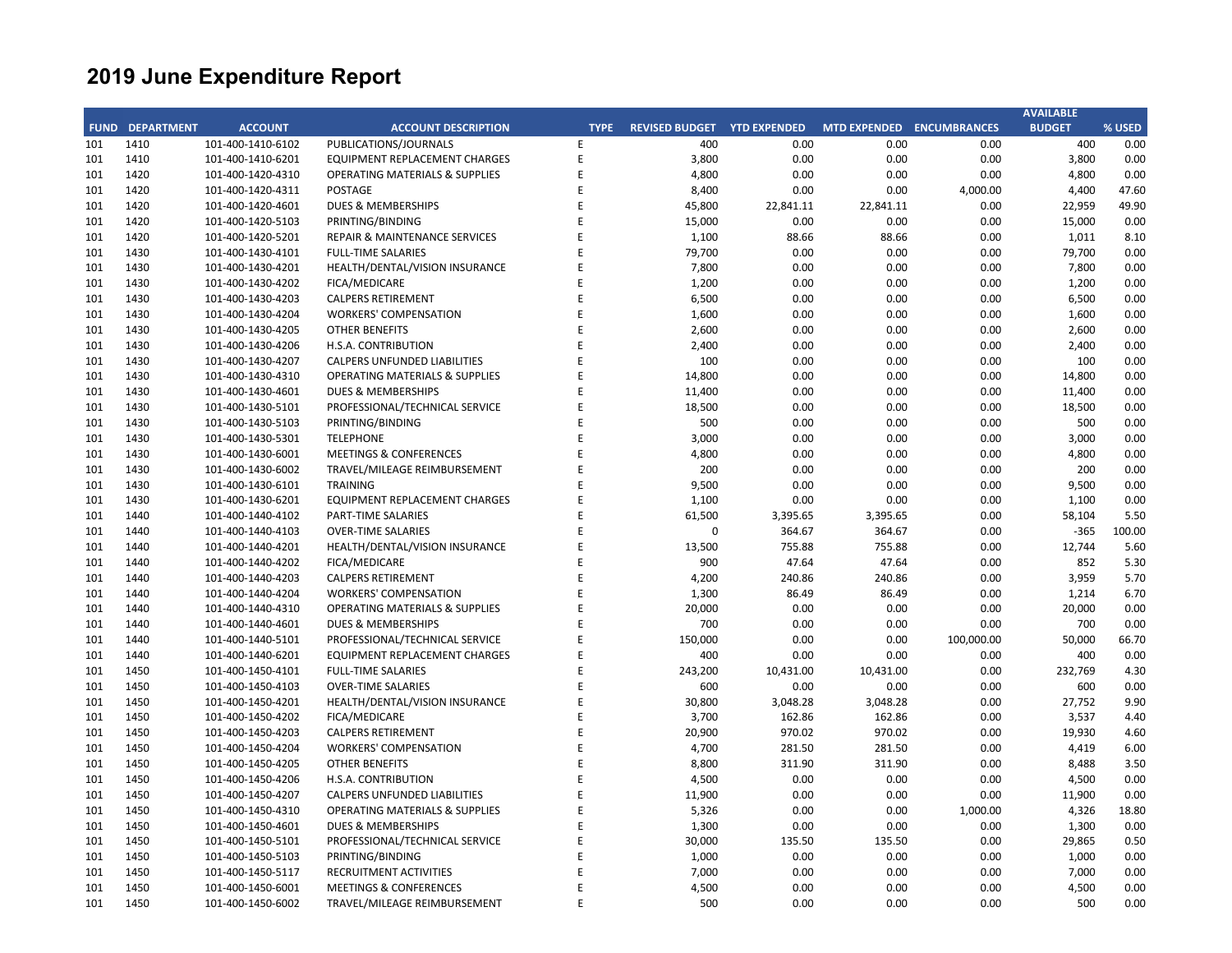|     |                        |                   |                                           |             |                                    |           |           |                           | <b>AVAILABLE</b> |        |
|-----|------------------------|-------------------|-------------------------------------------|-------------|------------------------------------|-----------|-----------|---------------------------|------------------|--------|
|     | <b>FUND DEPARTMENT</b> | <b>ACCOUNT</b>    | <b>ACCOUNT DESCRIPTION</b>                | <b>TYPE</b> | <b>REVISED BUDGET YTD EXPENDED</b> |           |           | MTD EXPENDED ENCUMBRANCES | <b>BUDGET</b>    | % USED |
| 101 | 1450                   | 101-400-1450-6101 | <b>TRAINING</b>                           | E           | 5,500                              | 4,350.00  | 4,350.00  | 0.00                      | 1,150            | 79.10  |
| 101 | 1450                   | 101-400-1450-6102 | PUBLICATIONS/JOURNALS                     | Ε           | 1,000                              | 0.00      | 0.00      | 0.00                      | 1,000            | 0.00   |
| 101 | 1450                   | 101-400-1450-6104 | RISK/SAFETY ACTIVITIES                    | F           | 6,500                              | 0.00      | 0.00      | 1,000.00                  | 5,500            | 15.40  |
| 101 | 1450                   | 101-400-1450-6201 | EQUIPMENT REPLACEMENT CHARGES             | E           | 500                                | 0.00      | 0.00      | 0.00                      | 500              | 0.00   |
| 101 | 1470                   | 101-400-1470-4101 | <b>FULL-TIME SALARIES</b>                 | E           | 238,000                            | 17,368.54 | 17,368.54 | 0.00                      | 220,631          | 7.30   |
| 101 | 1470                   | 101-400-1470-4102 | PART-TIME SALARIES                        | E           | 19,700                             | 1,472.72  | 1,472.72  | 0.00                      | 18,227           | 7.50   |
| 101 | 1470                   | 101-400-1470-4103 | <b>OVER-TIME SALARIES</b>                 | E           | 5,000                              | 0.00      | 0.00      | 0.00                      | 5,000            | 0.00   |
| 101 | 1470                   | 101-400-1470-4201 | HEALTH/DENTAL/VISION INSURANCE            | E           | 13,500                             | 1,020.86  | 1,020.86  | 0.00                      | 12,479           | 7.60   |
| 101 | 1470                   | 101-400-1470-4202 | FICA/MEDICARE                             | E           | 5,100                              | 349.84    | 349.84    | 0.00                      | 4,750            | 6.90   |
| 101 | 1470                   | 101-400-1470-4203 | <b>CALPERS RETIREMENT</b>                 | F           | 16,700                             | 1,222.56  | 1,222.56  | 0.00                      | 15,477           | 7.30   |
| 101 | 1470                   | 101-400-1470-4204 | <b>WORKERS' COMPENSATION</b>              | F           | 5,100                              | 441.11    | 441.11    | 0.00                      | 4,659            | 8.60   |
| 101 | 1470                   | 101-400-1470-4205 | <b>OTHER BENEFITS</b>                     | F           | 7,200                              | 534.19    | 534.19    | 0.00                      | 6,666            | 7.40   |
| 101 | 1470                   | 101-400-1470-4206 | H.S.A. CONTRIBUTION                       |             | 9,000                              | 230.78    | 230.78    | 0.00                      | 8,769            | 2.60   |
| 101 | 1470                   | 101-400-1470-4207 | <b>CALPERS UNFUNDED LIABILITIES</b>       | F           | 300                                | 0.00      | 0.00      | 0.00                      | 300              | 0.00   |
| 101 | 1470                   | 101-400-1470-4310 | <b>OPERATING MATERIALS &amp; SUPPLIES</b> | F           | 37,500                             | 594.88    | 594.88    | 29,500.00                 | 7,405            | 80.30  |
| 101 | 1470                   | 101-400-1470-4601 | <b>DUES &amp; MEMBERSHIPS</b>             | F           | 600                                | 130.00    | 130.00    | 0.00                      | 470              | 21.70  |
| 101 | 1470                   | 101-400-1470-5101 | PROFESSIONAL/TECHNICAL SERVICE            | E           | 296,089                            | 0.00      | 0.00      | 188,725.00                | 107,364          | 63.70  |
| 101 | 1470                   | 101-400-1470-5201 | <b>REPAIR &amp; MAINTENANCE SERVICES</b>  | E           | 370,700                            | 2.33      | 2.33      | 174,135.67                | 196,562          | 47.00  |
| 101 | 1470                   | 101-400-1470-6001 | <b>MEETINGS &amp; CONFERENCES</b>         | F           | 15,500                             | 1,251.01  | 1,251.01  | 0.00                      | 14,249           | 8.10   |
| 101 | 1470                   | 101-400-1470-6002 | TRAVEL/MILEAGE REIMBURSEMENT              | E           | 600                                | 0.00      | 0.00      | 0.00                      | 600              | 0.00   |
| 101 | 1470                   | 101-400-1470-6101 | <b>TRAINING</b>                           |             | 14,000                             | 0.00      | 0.00      | 0.00                      | 14,000           | 0.00   |
| 101 | 1470                   | 101-400-1470-6102 | PUBLICATIONS/JOURNALS                     | E           | 300                                | 0.00      | 0.00      | 0.00                      | 300              | 0.00   |
| 101 | 1470                   | 101-400-1470-6201 | EQUIPMENT REPLACEMENT CHARGES             | F           | 24,800                             | 0.00      | 0.00      | 0.00                      | 24,800           | 0.00   |
| 101 | 1470                   | 101-400-1470-8101 | <b>EQUIPMENT &amp; FURNITURE</b>          | E           | 3,000                              | 0.00      | 0.00      | 0.00                      | 3,000            | 0.00   |
| 101 | 1480                   | 101-400-1480-4310 | <b>OPERATING MATERIALS &amp; SUPPLIES</b> | F           | 10,000                             | 0.00      | 0.00      | 0.00                      | 10,000           | 0.00   |
| 101 | 1480                   | 101-400-1480-5101 | PROFESSIONAL/TECHNICAL SERVICE            | E           | 5,000                              | 0.00      | 0.00      | 0.00                      | 5,000            | 0.00   |
| 101 | 1480                   | 101-400-1480-5201 | REPAIR & MAINTENANCE SERVICES             | F           | 10,000                             | 0.00      | 0.00      | 0.00                      | 10,000           | 0.00   |
| 101 | 1480                   | 101-400-1480-5301 | <b>TELEPHONE</b>                          | E           | 90,000                             | 6,047.64  | 6,047.64  | 0.00                      | 83,952           | 6.70   |
| 101 | 2110                   | 101-400-2110-4101 | <b>FULL-TIME SALARIES</b>                 | F           | 988,000                            | 71,943.85 | 71,943.85 | 0.00                      | 916,056          | 7.30   |
| 101 | 2110                   | 101-400-2110-4102 | PART-TIME SALARIES                        | F           | 63,700                             | 1,994.07  | 1,994.07  | 0.00                      | 61,706           | 3.10   |
| 101 | 2110                   | 101-400-2110-4106 | AUTOMOBILE ALLOWANCES                     | E           | 1,800                              | 150.00    | 150.00    | 0.00                      | 1,650            | 8.30   |
| 101 | 2110                   | 101-400-2110-4201 | HEALTH/DENTAL/VISION INSURANCE            | F           | 114,600                            | 8,139.49  | 8,139.49  | 0.00                      | 106,461          | 7.10   |
| 101 | 2110                   | 101-400-2110-4202 | FICA/MEDICARE                             | F           | 17,800                             | 962.78    | 962.78    | 0.00                      | 16,837           | 5.40   |
| 101 | 2110                   | 101-400-2110-4203 | <b>CALPERS RETIREMENT</b>                 | F           | 92,200                             | 6,622.01  | 6,622.01  | 0.00                      | 85,578           | 7.20   |
| 101 | 2110                   | 101-400-2110-4204 | <b>WORKERS' COMPENSATION</b>              |             | 20,600                             | 1,721.01  | 1,721.01  | 0.00                      | 18,879           | 8.40   |
| 101 | 2110                   | 101-400-2110-4205 | <b>OTHER BENEFITS</b>                     | F           | 29,500                             | 2,245.53  | 2,245.53  | 0.00                      | 27,254           | 7.60   |
| 101 | 2110                   | 101-400-2110-4206 | H.S.A. CONTRIBUTION                       | F           | 33,000                             | 2,496.68  | 2,496.68  | 0.00                      | 30,503           | 7.60   |
| 101 | 2110                   | 101-400-2110-4207 | CALPERS UNFUNDED LIABILITIES              | F           | 103,000                            | 0.00      | 0.00      | 0.00                      | 103,000          | 0.00   |
| 101 | 2110                   | 101-400-2110-4310 | <b>OPERATING MATERIALS &amp; SUPPLIES</b> | E           | 10,062                             | 497.39    | 497.39    | 2,502.61                  | 7,062            | 29.80  |
| 101 | 2110                   | 101-400-2110-4601 | <b>DUES &amp; MEMBERSHIPS</b>             | E           | 2,500                              | 0.00      | 0.00      | 0.00                      | 2,500            | 0.00   |
| 101 | 2110                   | 101-400-2110-4901 | MISC. EXPENSES                            | E           | 45,000                             | 0.07      | 0.07      | 4,150.00                  | 40,850           | 9.20   |
| 101 | 2110                   | 101-400-2110-5101 | PROFESSIONAL/TECHNICAL SERVICE            | E           | 75,000                             | 0.00      | 0.00      | 55,580.00                 | 19,420           | 74.10  |
| 101 | 2110                   | 101-400-2110-5102 | ADVERTISING                               | F           | 1,000                              | 0.00      | 0.00      | 0.00                      | 1,000            | 0.00   |
| 101 | 2110                   | 101-400-2110-5103 | PRINTING/BINDING                          | E           | 10,000                             | 0.00      | 0.00      | 8,181.12                  | 1,819            | 81.80  |
| 101 | 2110                   | 101-400-2110-5106 | <b>RENTS &amp; LEASES</b>                 | F           | 2,800                              | 199.67    | 199.67    | 2,600.33                  | 0                | 100.00 |
| 101 | 2110                   | 101-400-2110-6001 | <b>MEETINGS &amp; CONFERENCES</b>         | E           | 12,000                             | 0.00      | 0.00      | 0.00                      | 12,000           | 0.00   |
| 101 | 2110                   | 101-400-2110-6002 | TRAVEL/MILEAGE REIMBURSEMENT              | F           | 1,000                              | 0.00      | 0.00      | 0.00                      | 1,000            | 0.00   |
| 101 | 2110                   | 101-400-2110-6101 | <b>TRAINING</b>                           | F           | 6,500                              | 0.00      | 0.00      | 0.00                      | 6,500            | 0.00   |
| 101 | 2110                   | 101-400-2110-6201 | EQUIPMENT REPLACEMENT CHARGES             | F           | 11,300                             | 0.00      | 0.00      | 0.00                      | 11,300           | 0.00   |
| 101 | 2999                   | 101-400-2999-4105 | <b>LEAVE BUYOUT</b>                       | F           | 100,000                            | 17,550.13 | 17,550.13 | 0.00                      | 82,450           | 17.60  |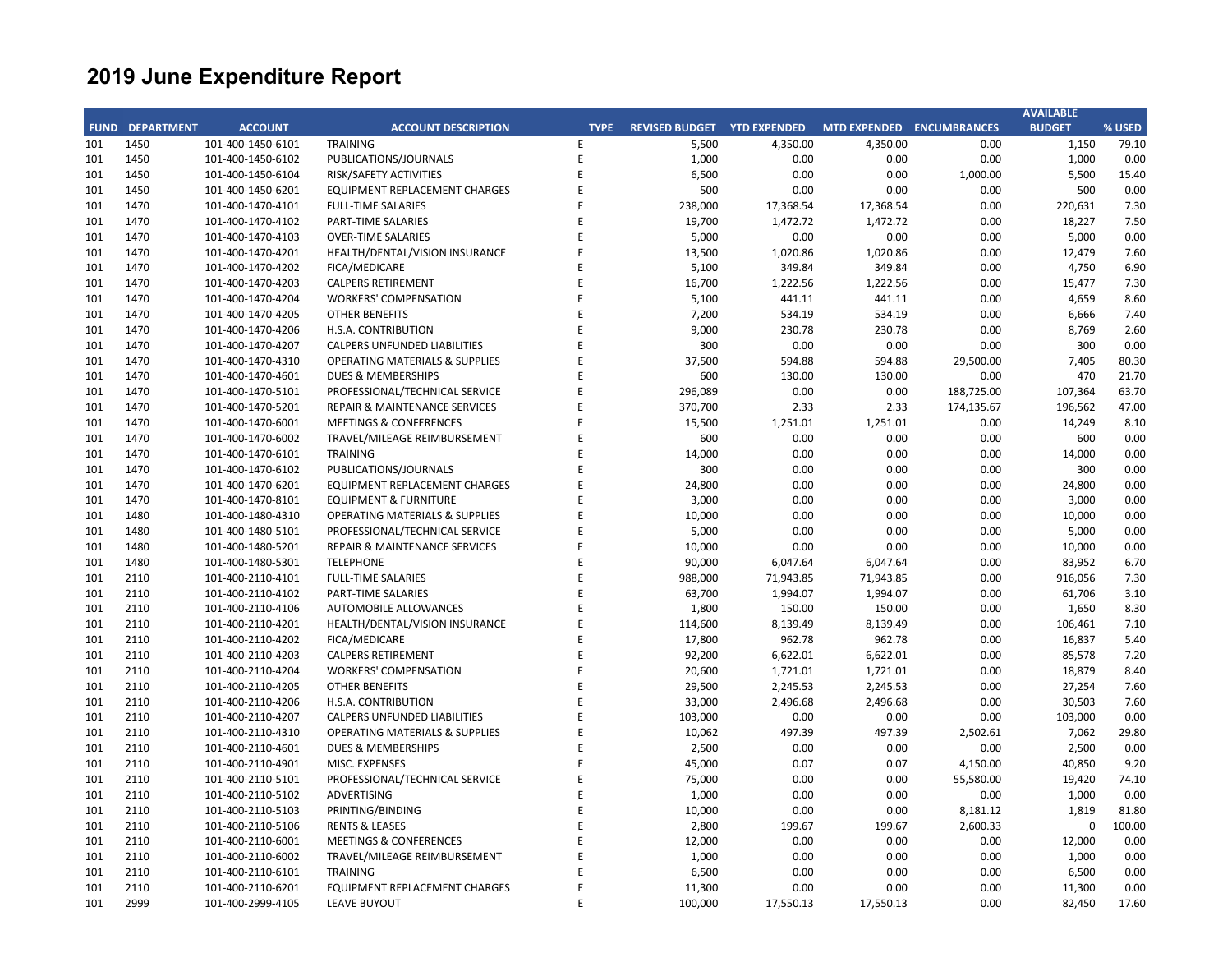|     |                        |                   |                                           |             |                                    |           |           |                           | <b>AVAILABLE</b> |        |
|-----|------------------------|-------------------|-------------------------------------------|-------------|------------------------------------|-----------|-----------|---------------------------|------------------|--------|
|     | <b>FUND DEPARTMENT</b> | <b>ACCOUNT</b>    | <b>ACCOUNT DESCRIPTION</b>                | <b>TYPE</b> | <b>REVISED BUDGET YTD EXPENDED</b> |           |           | MTD EXPENDED ENCUMBRANCES | <b>BUDGET</b>    | % USED |
| 101 | 2999                   | 101-400-2999-4201 | HEALTH/DENTAL/VISION INSURANCE            | E           | 0                                  | 4,039.30  | 4,039.30  | 0.00                      | $-4,039$         | 100.00 |
| 101 | 2999                   | 101-400-2999-4203 | <b>CALPERS RETIREMENT</b>                 | E           | 40,000                             | 0.00      | 0.00      | 0.00                      | 40,000           | 0.00   |
| 101 | 2999                   | 101-400-2999-4205 | <b>OTHER BENEFITS</b>                     | E           | $\Omega$                           | 112.91    | 112.91    | 0.00                      | $-113$           | 100.00 |
| 101 | 2999                   | 101-400-2999-4207 | CALPERS UNFUNDED LIABILITIES              | F           | 15,200                             | 0.00      | 0.00      | 0.00                      | 15,200           | 0.00   |
| 101 | 2999                   | 101-400-2999-4310 | <b>OPERATING MATERIALS &amp; SUPPLIES</b> | E           | 51,895                             | 0.00      | 0.00      | 37,500.00                 | 14,395           | 72.30  |
| 101 | 2999                   | 101-400-2999-4311 | <b>POSTAGE</b>                            | F           | 30,000                             | 2,500.00  | 2,500.00  | 0.00                      | 27,500           | 8.30   |
| 101 | 2999                   | 101-400-2999-4701 | <b>INSURANCE PREMIUM</b>                  | E           | 703,700                            | 2,384.00  | 2,384.00  | 0.00                      | 701,316          | 0.30   |
| 101 | 2999                   | 101-400-2999-4703 | <b>CLAIM SETTLEMENTS</b>                  | F           | 200,000                            | 0.00      | 0.00      | 0.00                      | 200,000          | 0.00   |
| 101 | 2999                   | 101-400-2999-4901 | MISC. EXPENSES                            | E           | 50,000                             | 0.00      | 0.00      | 0.00                      | 50,000           | 0.00   |
| 101 | 2999                   | 101-400-2999-5101 | PROFESSIONAL/TECHNICAL SERVICE            | F           | 102,600                            | 0.00      | 0.00      | 43,099.60                 | 59,500           | 42.00  |
| 101 | 2999                   | 101-400-2999-5201 | <b>REPAIR &amp; MAINTENANCE SERVICES</b>  | E           | 10,000                             | 0.00      | 0.00      | 0.00                      | 10,000           | 0.00   |
| 101 | 2999                   | 101-400-2999-6001 | <b>MEETINGS &amp; CONFERENCES</b>         | F           | 5,000                              | 0.00      | 0.00      | 0.00                      | 5,000            | 0.00   |
| 101 | 2999                   | 101-400-2999-6201 | EQUIPMENT REPLACEMENT CHARGES             | E           | 5,900                              | 0.00      | 0.00      | 0.00                      | 5,900            | 0.00   |
| 101 | 2999                   | 101-400-2999-8803 | LAND                                      | E           | 25,000                             | 14,486.95 | 14,486.95 | 0.00                      | 10,513           | 57.90  |
| 101 | 3110                   | 101-400-3110-4101 | <b>FULL-TIME SALARIES</b>                 | E           | 1,273,100                          | 94,124.84 | 94,124.84 | 0.00                      | 1,178,975        | 7.40   |
| 101 | 3110                   | 101-400-3110-4102 | <b>PART-TIME SALARIES</b>                 | E           | $\mathbf 0$                        | 4,657.79  | 4,657.79  | 0.00                      | $-4,658$         | 100.00 |
| 101 | 3110                   | 101-400-3110-4103 | <b>OVER-TIME SALARIES</b>                 | E           | 10,000                             | 1,153.59  | 1,153.59  | 0.00                      | 8,846            | 11.50  |
| 101 | 3110                   | 101-400-3110-4104 | <b>EMPLOYEE BONUSES</b>                   | F           | $\mathbf 0$                        | 1,094.17  | 1,094.17  | 0.00                      | $-1,094$         | 100.00 |
| 101 | 3110                   | 101-400-3110-4106 | <b>AUTOMOBILE ALLOWANCES</b>              | F           | 1,800                              | 150.00    | 150.00    | 0.00                      | 1,650            | 8.30   |
| 101 | 3110                   | 101-400-3110-4201 | HEALTH/DENTAL/VISION INSURANCE            | E           | 171,400                            | 12,978.45 | 12,978.45 | 0.00                      | 158,422          | 7.60   |
| 101 | 3110                   | 101-400-3110-4202 | FICA/MEDICARE                             |             | 19,200                             | 1,326.00  | 1,326.00  | 0.00                      | 17,874           | 6.90   |
| 101 | 3110                   | 101-400-3110-4203 | <b>CALPERS RETIREMENT</b>                 | E           | 105,600                            | 8,349.11  | 8,349.11  | 0.00                      | 97,251           | 7.90   |
| 101 | 3110                   | 101-400-3110-4204 | <b>WORKERS' COMPENSATION</b>              | F           | 25,100                             | 2,341.64  | 2,341.64  | 0.00                      | 22,758           | 9.30   |
| 101 | 3110                   | 101-400-3110-4205 | <b>OTHER BENEFITS</b>                     | F           | 42,800                             | 2,389.23  | 2,389.23  | 0.00                      | 40,411           | 5.60   |
| 101 | 3110                   | 101-400-3110-4206 | H.S.A. CONTRIBUTION                       |             | 44,600                             | 2,517.95  | 2,517.95  | 0.00                      | 42,082           | 5.60   |
| 101 | 3110                   | 101-400-3110-4207 | <b>CALPERS UNFUNDED LIABILITIES</b>       | F           | 110,300                            | 0.00      | 0.00      | 0.00                      | 110,300          | 0.00   |
| 101 | 3110                   | 101-400-3110-4310 | OPERATING MATERIALS & SUPPLIES            | F           | 8,000                              | 380.20    | 380.20    | 7,619.80                  | 0                | 100.00 |
| 101 | 3110                   | 101-400-3110-4311 | POSTAGE                                   | F           | 500                                | 0.00      | 0.00      | 0.00                      | 500              | 0.00   |
| 101 | 3110                   | 101-400-3110-4601 | <b>DUES &amp; MEMBERSHIPS</b>             | F           | 4,000                              | 0.00      | 0.00      | 0.00                      | 4,000            | 0.00   |
| 101 | 3110                   | 101-400-3110-5101 | PROFESSIONAL/TECHNICAL SERVICE            |             | 192,620                            | 0.00      | 0.00      | 177,120.00                | 15,500           | 92.00  |
| 101 | 3110                   | 101-400-3110-5102 | ADVERTISING                               | E           | 45,000                             | 0.00      | 0.00      | 20,000.00                 | 25,000           | 44.40  |
| 101 | 3110                   | 101-400-3110-5103 | PRINTING/BINDING                          | F           | 12,000                             | 0.00      | 0.00      | 11,000.00                 | 1,000            | 91.70  |
| 101 | 3110                   | 101-400-3110-5106 | <b>RENTS &amp; LEASES</b>                 | F           | 6,000                              | 0.00      | 0.00      | 4,920.00                  | 1,080            | 82.00  |
| 101 | 3110                   | 101-400-3110-5301 | <b>TELEPHONE</b>                          | E           | 7,000                              | 0.00      | 0.00      | 0.00                      | 7,000            | 0.00   |
| 101 | 3110                   | 101-400-3110-6001 | <b>MEETINGS &amp; CONFERENCES</b>         | F           | 5,000                              | 0.00      | 0.00      | 0.00                      | 5,000            | 0.00   |
| 101 | 3110                   | 101-400-3110-6002 | TRAVEL/MILEAGE REIMBURSEMENT              | F           | 1,500                              | 0.00      | 0.00      | 0.00                      | 1,500            | 0.00   |
| 101 | 3110                   | 101-400-3110-6101 | <b>TRAINING</b>                           | F           | 3,000                              | 0.00      | 0.00      | 0.00                      | 3,000            | 0.00   |
| 101 | 3110                   | 101-400-3110-6102 | PUBLICATIONS/JOURNALS                     | E           | 300                                | 0.00      | 0.00      | 0.00                      | 300              | 0.00   |
| 101 | 3110                   | 101-400-3110-6201 | EQUIPMENT REPLACEMENT CHARGES             | F           | 9,200                              | 0.00      | 0.00      | 0.00                      | 9,200            | 0.00   |
| 101 | 3120                   | 101-400-3120-4310 | OPERATING MATERIALS & SUPPLIES            | E           | 7,000                              | 0.00      | 0.00      | 0.00                      | 7,000            | 0.00   |
| 101 | 3120                   | 101-400-3120-5101 | PROFESSIONAL/TECHNICAL SERVICE            | F           | 304,121                            | 0.00      | 0.00      | 91,785.53                 | 212,335          | 30.20  |
| 101 | 3120                   | 101-400-3120-5103 | PRINTING/BINDING                          |             | 8,500                              | 0.00      | 0.00      | 8,500.00                  | $\mathbf 0$      | 100.00 |
| 101 | 3120                   | 101-400-3120-5201 | <b>REPAIR &amp; MAINTENANCE SERVICES</b>  | F           | 50,000                             | 927.43    | 927.43    | 10,022.57                 | 39,050           | 21.90  |
| 101 | 3130                   | 101-400-3130-4310 | <b>OPERATING MATERIALS &amp; SUPPLIES</b> | E           | 1,000                              | 0.00      | 0.00      | 0.00                      | 1,000            | 0.00   |
| 101 | 3130                   | 101-400-3130-5101 | PROFESSIONAL/TECHNICAL SERVICE            | F           | 396,000                            | 0.00      | 0.00      | 384,640.00                | 11,360           | 97.10  |
| 101 | 3130                   | 101-400-3130-5201 | <b>REPAIR &amp; MAINTENANCE SERVICES</b>  | E           | 92,000                             | 0.00      | 0.00      | 7,000.00                  | 85,000           | 7.60   |
| 101 | 3140                   | 101-400-3140-4310 | <b>OPERATING MATERIALS &amp; SUPPLIES</b> | E           | 75,000                             | 797.87    | 797.87    | 43,000.00                 | 31,202           | 58.40  |
| 101 | 3140                   | 101-400-3140-5101 | PROFESSIONAL/TECHNICAL SERVICE            | E           | 1,500                              | 0.00      | 0.00      | 0.00                      | 1,500            | 0.00   |
| 101 | 3140                   | 101-400-3140-5106 | <b>RENTS &amp; LEASES</b>                 | F           | 5,000                              | 0.00      | 0.00      | 0.00                      | 5,000            | 0.00   |
| 101 | 3140                   | 101-400-3140-5201 | REPAIR & MAINTENANCE SERVICES             | F           | 445,000                            | 4,166.00  | 4,166.00  | 250,160.00                | 190,674          | 57.20  |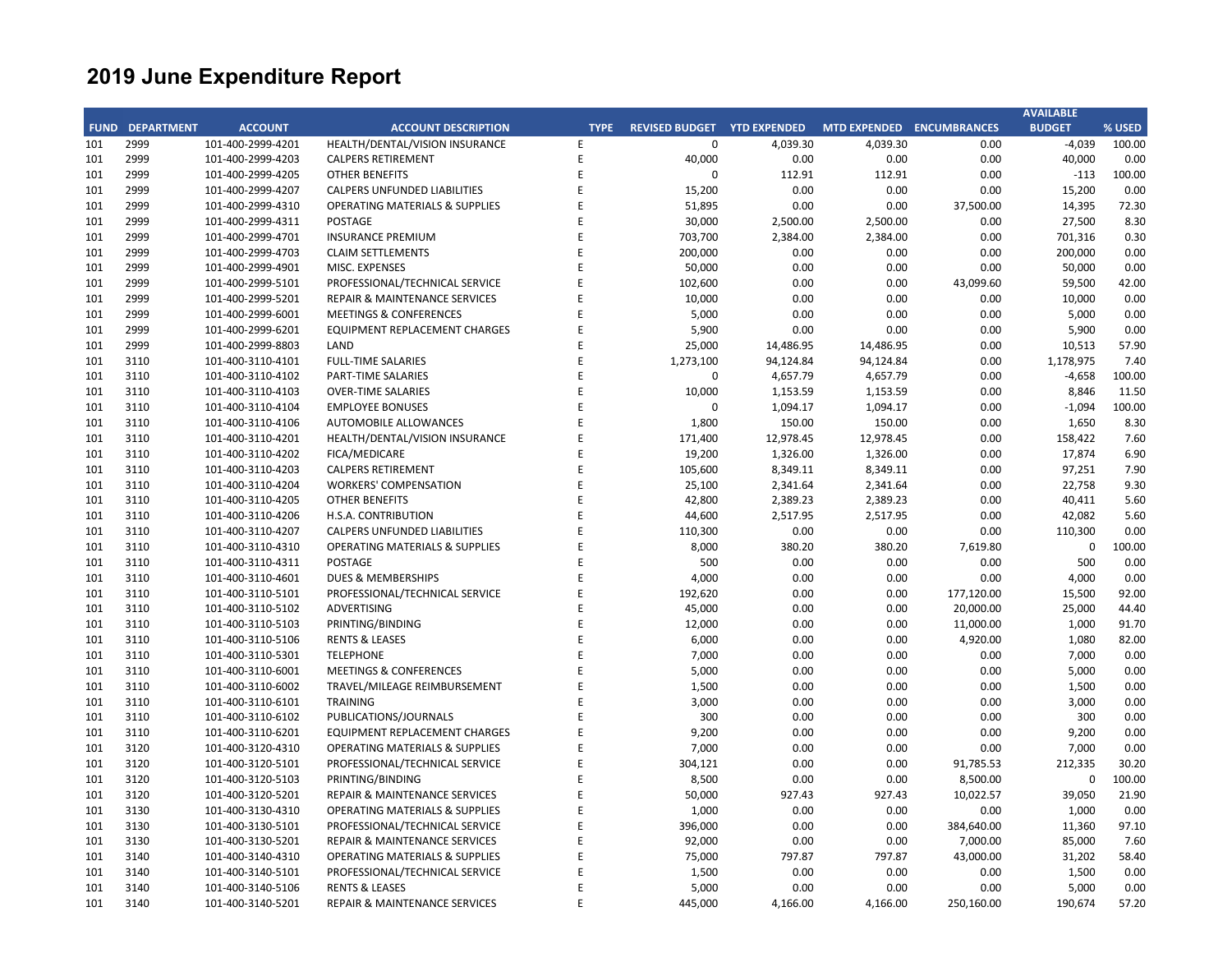|     |                        |                   |                                           |             |                                    |           |                     |                     | <b>AVAILABLE</b> |        |
|-----|------------------------|-------------------|-------------------------------------------|-------------|------------------------------------|-----------|---------------------|---------------------|------------------|--------|
|     | <b>FUND DEPARTMENT</b> | <b>ACCOUNT</b>    | <b>ACCOUNT DESCRIPTION</b>                | <b>TYPE</b> | <b>REVISED BUDGET YTD EXPENDED</b> |           | <b>MTD EXPENDED</b> | <b>ENCUMBRANCES</b> | <b>BUDGET</b>    | % USED |
| 101 | 3140                   | 101-400-3140-5302 | <b>WATER</b>                              | Ε           | 15,000                             | 0.00      | 0.00                | 0.00                | 15,000           | 0.00   |
| 101 | 3140                   | 101-400-3140-5303 | GAS                                       | E           | 1,900                              | 0.00      | 0.00                | 0.00                | 1,900            | 0.00   |
| 101 | 3140                   | 101-400-3140-5304 | <b>ELECTRICITY</b>                        | E           | 100,000                            | 37.63     | 37.63               | 0.00                | 99,962           | 0.00   |
| 101 | 3150                   | 101-400-3150-4310 | <b>OPERATING MATERIALS &amp; SUPPLIES</b> | E           | 105,000                            | 0.00      | 0.00                | 70,000.00           | 35,000           | 66.70  |
| 101 | 3150                   | 101-400-3150-4901 | MISC. EXPENSES                            | E           | 121,800                            | 0.00      | 0.00                | 0.00                | 121,800          | 0.00   |
| 101 | 3150                   | 101-400-3150-5101 | PROFESSIONAL/TECHNICAL SERVICE            | E           | 10,000                             | 0.00      | 0.00                | 0.00                | 10,000           | 0.00   |
| 101 | 3150                   | 101-400-3150-5201 | REPAIR & MAINTENANCE SERVICES             | E           | 570,237                            | 0.00      | 0.00                | 199,486.70          | 370,750          | 35.00  |
| 101 | 3160                   | 101-400-3160-5101 | PROFESSIONAL/TECHNICAL SERVICE            | F           | 31,000                             | 0.00      | 0.00                | 0.00                | 31,000           | 0.00   |
| 101 | 3160                   | 101-400-3160-5201 | REPAIR & MAINTENANCE SERVICES             | Ė           | 15,000                             | 0.00      | 0.00                | 14,100.00           | 900              | 94.00  |
| 101 | 4120                   | 101-400-4120-4101 | <b>FULL-TIME SALARIES</b>                 | E           | 522,600                            | 33,991.65 | 33,991.65           | 0.00                | 488,608          | 6.50   |
| 101 | 4120                   | 101-400-4120-4102 | PART-TIME SALARIES                        | E           | 11,400                             | 747.72    | 747.72              | 0.00                | 10,652           | 6.60   |
| 101 | 4120                   | 101-400-4120-4103 | <b>OVER-TIME SALARIES</b>                 | E           | 3,000                              | 0.00      | 0.00                | 0.00                | 3,000            | 0.00   |
| 101 | 4120                   | 101-400-4120-4201 | HEALTH/DENTAL/VISION INSURANCE            | F           | 78,500                             | 4,815.67  | 4,815.67            | 0.00                | 73,684           | 6.10   |
| 101 | 4120                   | 101-400-4120-4202 | FICA/MEDICARE                             | F           | 8,000                              | 536.43    | 536.43              | 0.00                | 7,464            | 6.70   |
| 101 | 4120                   | 101-400-4120-4203 | <b>CALPERS RETIREMENT</b>                 |             | 42,900                             | 2,841.49  | 2,841.49            | 0.00                | 40,059           | 6.60   |
| 101 | 4120                   | 101-400-4120-4204 | <b>WORKERS' COMPENSATION</b>              | F           | 10,400                             | 873.98    | 873.98              | 0.00                | 9,526            | 8.40   |
| 101 | 4120                   | 101-400-4120-4205 | <b>OTHER BENEFITS</b>                     | F           | 19,000                             | 976.08    | 976.08              | 0.00                | 18,024           | 5.10   |
| 101 | 4120                   | 101-400-4120-4206 | H.S.A. CONTRIBUTION                       | F           | 30,000                             | 2,648.13  | 2,648.13            | 0.00                | 27,352           | 8.80   |
| 101 | 4120                   | 101-400-4120-4207 | <b>CALPERS UNFUNDED LIABILITIES</b>       | F           | 36,400                             | 0.00      | 0.00                | 0.00                | 36,400           | 0.00   |
| 101 | 4120                   | 101-400-4120-4601 | <b>DUES &amp; MEMBERSHIPS</b>             | E           | 7,000                              | 0.00      | 0.00                | 0.00                | 7,000            | 0.00   |
| 101 | 4120                   | 101-400-4120-5101 | PROFESSIONAL/TECHNICAL SERVICE            | F           | 173,307                            | 0.00      | 0.00                | 98,307.47           | 75,000           | 56.70  |
| 101 | 4120                   | 101-400-4120-5102 | <b>ADVERTISING</b>                        | E           | 25,000                             | 0.00      | 0.00                | 15,000.00           | 10,000           | 60.00  |
| 101 | 4120                   | 101-400-4120-6001 | <b>MEETINGS &amp; CONFERENCES</b>         | F           | 15,000                             | 545.00    | 545.00              | 0.00                | 14,455           | 3.60   |
| 101 | 4120                   | 101-400-4120-6002 | TRAVEL/MILEAGE REIMBURSEMENT              | E           | 500                                | 0.00      | 0.00                | 0.00                | 500              | 0.00   |
| 101 | 4120                   | 101-400-4120-6101 | <b>TRAINING</b>                           | F           | 7,000                              | 0.00      | 0.00                | 0.00                | 7,000            | 0.00   |
| 101 | 4120                   | 101-400-4120-6102 | PUBLICATIONS/JOURNALS                     | F           | 2,000                              | 0.00      | 0.00                | 0.00                | 2,000            | 0.00   |
| 101 | 4130                   | 101-400-4130-4101 | <b>FULL-TIME SALARIES</b>                 | F           | 492,800                            | 12,037.30 | 12,037.30           | 0.00                | 480,763          | 2.40   |
| 101 | 4130                   | 101-400-4130-4102 | PART-TIME SALARIES                        | E           | 29,300                             | 1,881.27  | 1,881.27            | 0.00                | 27,419           | 6.40   |
| 101 | 4130                   | 101-400-4130-4103 | <b>OVER-TIME SALARIES</b>                 | E           | 4,000                              | 299.11    | 299.11              | 0.00                | 3,701            | 7.50   |
| 101 | 4130                   | 101-400-4130-4201 | HEALTH/DENTAL/VISION INSURANCE            | E           | 72,800                             | 2,199.53  | 2,199.53            | 0.00                | 70,600           | 3.00   |
| 101 | 4130                   | 101-400-4130-4202 | FICA/MEDICARE                             | F           | 9,700                              | 300.04    | 300.04              | 0.00                | 9,400            | 3.10   |
| 101 | 4130                   | 101-400-4130-4203 | <b>CALPERS RETIREMENT</b>                 | E           | 37,700                             | 765.93    | 765.93              | 0.00                | 36,934           | 2.00   |
| 101 | 4130                   | 101-400-4130-4204 | <b>WORKERS' COMPENSATION</b>              | F           | 10,300                             | 327.91    | 327.91              | 0.00                | 9,972            | 3.20   |
| 101 | 4130                   | 101-400-4130-4205 | <b>OTHER BENEFITS</b>                     | E           | 19,500                             | 477.11    | 477.11              | 0.00                | 19,023           | 2.40   |
| 101 | 4130                   | 101-400-4130-4206 | H.S.A. CONTRIBUTION                       | F           | 21,000                             | 3,511.49  | 3,511.49            | 0.00                | 17,489           | 16.70  |
| 101 | 4130                   | 101-400-4130-4207 | <b>CALPERS UNFUNDED LIABILITIES</b>       | E           | 23,100                             | 0.00      | 0.00                | 0.00                | 23,100           | 0.00   |
| 101 | 4130                   | 101-400-4130-4601 | <b>DUES &amp; MEMBERSHIPS</b>             | F           | 900                                | 0.00      | 0.00                | 0.00                | 900              | 0.00   |
| 101 | 4130                   | 101-400-4130-5101 | PROFESSIONAL/TECHNICAL SERVICE            | E           | 344,000                            | 0.00      | 0.00                | 344,000.00          | 0                | 100.00 |
| 101 | 4130                   | 101-400-4130-6002 | TRAVEL/MILEAGE REIMBURSEMENT              | E           | 900                                | 0.00      | 0.00                | 0.00                | 900              | 0.00   |
| 101 | 4130                   | 101-400-4130-6101 | <b>TRAINING</b>                           | F           | 4,800                              | 0.00      | 0.00                | 0.00                | 4,800            | 0.00   |
| 101 | 4130                   | 101-400-4130-6102 | PUBLICATIONS/JOURNALS                     | E           | 3,500                              | 0.00      | 0.00                | 0.00                | 3,500            | 0.00   |
| 101 | 4140                   | 101-400-4140-4101 | <b>FULL-TIME SALARIES</b>                 | F           | 152,000                            | 11,278.82 | 11,278.82           | 0.00                | 140,721          | 7.40   |
| 101 | 4140                   | 101-400-4140-4103 | <b>OVER-TIME SALARIES</b>                 | E           | 1,000                              | 221.77    | 221.77              | 0.00                | 778              | 22.20  |
| 101 | 4140                   | 101-400-4140-4201 | HEALTH/DENTAL/VISION INSURANCE            | F           | 19,600                             | 1,387.56  | 1,387.56            | 0.00                | 18,212           | 7.10   |
| 101 | 4140                   | 101-400-4140-4202 | FICA/MEDICARE                             | E           | 2,400                              | 154.03    | 154.03              | 0.00                | 2,246            | 6.40   |
| 101 | 4140                   | 101-400-4140-4203 | <b>CALPERS RETIREMENT</b>                 |             | 11,600                             | 861.19    | 861.19              | 0.00                | 10,739           | 7.40   |
| 101 | 4140                   | 101-400-4140-4204 | <b>WORKERS' COMPENSATION</b>              | E           | 3,000                              | 264.82    | 264.82              | 0.00                | 2,735            | 8.80   |
| 101 | 4140                   | 101-400-4140-4205 | OTHER BENEFITS                            | F           | 6,600                              | 461.97    | 461.97              | 0.00                | 6,138            | 7.00   |
| 101 | 4140                   | 101-400-4140-4206 | <b>H.S.A. CONTRIBUTION</b>                | E           | 6,000                              | 448.58    | 448.58              | 0.00                | 5,551            | 7.50   |
| 101 | 4140                   | 101-400-4140-4207 | <b>CALPERS UNFUNDED LIABILITIES</b>       | F           | 200                                | 0.00      | 0.00                | 0.00                | 200              | 0.00   |
|     |                        |                   |                                           |             |                                    |           |                     |                     |                  |        |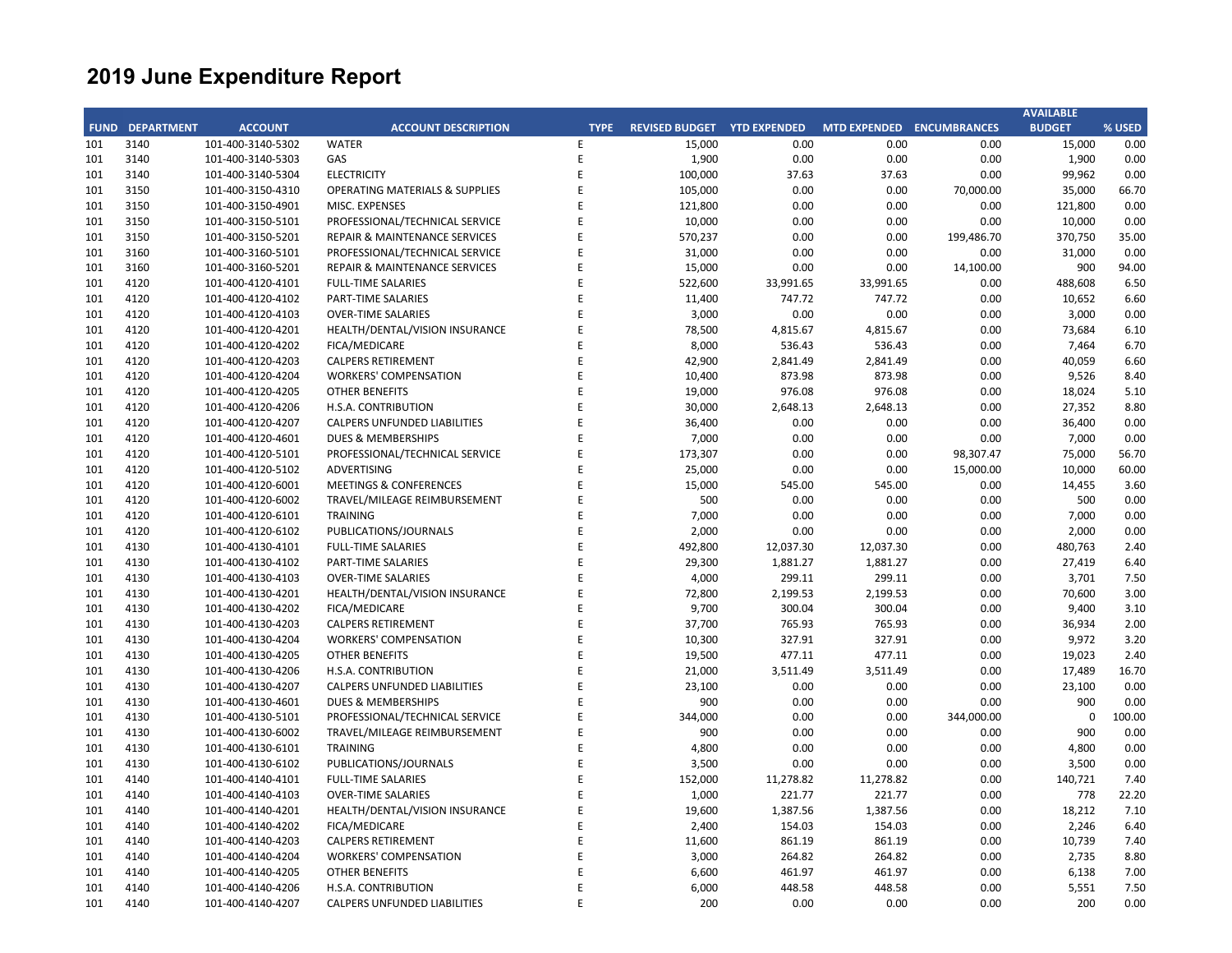|             |                   |                                        |                                           |             |                             |                |                     |                     | <b>AVAILABLE</b> |              |
|-------------|-------------------|----------------------------------------|-------------------------------------------|-------------|-----------------------------|----------------|---------------------|---------------------|------------------|--------------|
| <b>FUND</b> | <b>DEPARTMENT</b> | <b>ACCOUNT</b>                         | <b>ACCOUNT DESCRIPTION</b>                | <b>TYPE</b> | REVISED BUDGET YTD EXPENDED |                | <b>MTD EXPENDED</b> | <b>ENCUMBRANCES</b> | <b>BUDGET</b>    | % USED       |
| 101         | 4140              | 101-400-4140-4601                      | <b>DUES &amp; MEMBERSHIPS</b>             | E           | 400                         | 0.00           | 0.00                | 0.00                | 400              | 0.00         |
| 101         | 4140              | 101-400-4140-5101                      | PROFESSIONAL/TECHNICAL SERVICE            | E           | 60,000                      | 0.00           | 0.00                | 24,000.00           | 36,000           | 40.00        |
| 101         | 4140              | 101-400-4140-6001                      | <b>MEETINGS &amp; CONFERENCES</b>         | E           | 3,000                       | 0.00           | 0.00                | 0.00                | 3,000            | 0.00         |
| 101         | 4140              | 101-400-4140-6002                      | TRAVEL/MILEAGE REIMBURSEMENT              | E           | 400                         | 0.00           | 0.00                | 0.00                | 400              | 0.00         |
| 101         | 4140              | 101-400-4140-6101                      | <b>TRAINING</b>                           | F           | 1,000                       | 0.00           | 0.00                | 0.00                | 1,000            | 0.00         |
| 101         | 4150              | 101-400-4150-4101                      | <b>FULL-TIME SALARIES</b>                 | E           | 217,400                     | 15,143.86      | 15,143.86           | 0.00                | 202,256          | 7.00         |
| 101         | 4150              | 101-400-4150-4103                      | <b>OVER-TIME SALARIES</b>                 | F           | 1,000                       | 0.00           | 0.00                | 0.00                | 1,000            | 0.00         |
| 101         | 4150              | 101-400-4150-4201                      | HEALTH/DENTAL/VISION INSURANCE            | F           | 28,500                      | 1,881.41       | 1,881.41            | 0.00                | 26,619           | 6.60         |
| 101         | 4150              | 101-400-4150-4202                      | FICA/MEDICARE                             | F           | 3,300                       | 192.90         | 192.90              | 0.00                | 3,107            | 5.80         |
| 101         | 4150              | 101-400-4150-4203                      | <b>CALPERS RETIREMENT</b>                 |             | 20,300                      | 1,411.08       | 1,411.08            | 0.00                | 18,889           | 7.00         |
| 101         | 4150              | 101-400-4150-4204                      | <b>WORKERS' COMPENSATION</b>              | F           | 4,200                       | 349.12         | 349.12              | 0.00                | 3,851            | 8.30         |
| 101         | 4150              | 101-400-4150-4205                      | <b>OTHER BENEFITS</b>                     | E           | 5,800                       | 418.23         | 418.23              | 0.00                | 5,382            | 7.20         |
| 101         | 4150              | 101-400-4150-4206                      | H.S.A. CONTRIBUTION                       | F           | 12,000                      | 835.09         | 835.09              | 0.00                | 11,165           | 7.00         |
| 101         | 4150              | 101-400-4150-4207                      | CALPERS UNFUNDED LIABILITIES              | E           | 38,600                      | 0.00           | 0.00                | 0.00                | 38,600           | 0.00         |
| 101         | 4150              | 101-400-4150-4601                      | <b>DUES &amp; MEMBERSHIPS</b>             | F           | 1,200                       | 0.00           | 0.00                | 0.00                | 1,200            | 0.00         |
| 101         | 4150              | 101-400-4150-5101                      | PROFESSIONAL/TECHNICAL SERVICE            | E           | 51,000                      | 2,040.00       | 2,040.00            | 48,960.00           | 0                | 100.00       |
| 101         | 4150              | 101-400-4150-6001                      | <b>MEETINGS &amp; CONFERENCES</b>         | F           | 4,500                       | 0.00           | 0.00                | 0.00                | 4,500            | 0.00         |
| 101         | 4150              | 101-400-4150-6002                      | TRAVEL/MILEAGE REIMBURSEMENT              | F           | 400                         | 0.00           | 0.00                | 0.00                | 400              | 0.00         |
| 101         | 4150              | 101-400-4150-6101                      | <b>TRAINING</b>                           | F           | 1,000                       | 0.00           | 0.00                | 0.00                | 1,000            | 0.00         |
| 101         | 4160              | 101-400-4160-5101                      | PROFESSIONAL/TECHNICAL SERVICE            | F           | 50,000                      | 0.00           | 0.00                | 0.00                | 50,000           | 0.00         |
| 101         | 4170              | 101-400-4170-5101                      | PROFESSIONAL/TECHNICAL SERVICE            | E           | 150,000                     | 0.00           | 0.00                | 150,000.00          | 0                | 100.00       |
| 101         | 5110              | 101-400-5110-4101                      | <b>FULL-TIME SALARIES</b>                 | F           | 546,000                     | 40,004.54      | 40,004.54           | 0.00                | 505,995          | 7.30         |
| 101         | 5110              | 101-400-5110-4102                      | PART-TIME SALARIES                        | E           | 103,600                     | 3,382.15       | 3,382.15            | 0.00                | 100,218          | 3.30         |
| 101         | 5110              | 101-400-5110-4103                      | <b>OVER-TIME SALARIES</b>                 | F           | $\pmb{0}$                   | 181.81         | 181.81              | 0.00                | $-182$           | 100.00       |
| 101         | 5110              | 101-400-5110-4104                      | <b>EMPLOYEE BONUSES</b>                   | E           | $\mathbf 0$                 | 3,037.09       | 3,037.09            | 0.00                | $-3,037$         | 100.00       |
| 101         | 5110              | 101-400-5110-4106                      | AUTOMOBILE ALLOWANCES                     | F           | 1,800                       | 150.00         | 150.00              | 0.00                | 1,650            | 8.30         |
| 101         | 5110              | 101-400-5110-4201                      | HEALTH/DENTAL/VISION INSURANCE            | E           | 54,300                      | 3,739.17       | 3,739.17            | 0.00                | 50,561           | 6.90         |
| 101         | 5110              | 101-400-5110-4202                      | FICA/MEDICARE                             |             | 10,700                      | 716.62         | 716.62              | 0.00                | 9,983            | 6.70         |
| 101         | 5110              | 101-400-5110-4203                      | <b>CALPERS RETIREMENT</b>                 | E           | 60,500                      | 3,934.08       | 3,934.08            | 0.00                | 56,566           | 6.50         |
| 101         | 5110              | 101-400-5110-4204                      | <b>WORKERS' COMPENSATION</b>              | F           | 12,900                      | 1,086.70       | 1,086.70            | 0.00                | 11,813           | 8.40         |
| 101         | 5110              | 101-400-5110-4205                      | OTHER BENEFITS                            | F           | 14,800                      | 1,115.97       | 1,115.97            | 0.00                | 13,684           | 7.50         |
| 101         | 5110              | 101-400-5110-4206                      | H.S.A. CONTRIBUTION                       | F           | 5,900                       | 525.82         | 525.82              | 0.00                | 5,374            | 8.90         |
| 101         | 5110              | 101-400-5110-4207                      | CALPERS UNFUNDED LIABILITIES              | F           | 100,000                     | 0.00           | 0.00                | 0.00                | 100,000          | 0.00         |
| 101         | 5110              | 101-400-5110-4310                      | <b>OPERATING MATERIALS &amp; SUPPLIES</b> | E           | 18,742                      | 161.19         | 161.19              | 5,251.50            | 13,330           | 28.90        |
| 101         | 5110              | 101-400-5110-4601                      | <b>DUES &amp; MEMBERSHIPS</b>             | F           | 4,000                       | 0.00           | 0.00                | 0.00                | 4,000            | 0.00         |
| 101         | 5110              | 101-400-5110-5101                      | PROFESSIONAL/TECHNICAL SERVICE            | E           | 30,000                      | 10,000.00      | 10,000.00           | 10,000.00           | 10,000           | 66.70        |
| 101         | 5110              | 101-400-5110-5102                      | ADVERTISING                               |             | 5,000                       | 0.00           | 0.00                | 0.00                | 5,000            | 0.00         |
| 101         | 5110              | 101-400-5110-5103                      | PRINTING/BINDING                          | E           | 18,000                      | 0.00           | 0.00                | 0.00                | 18,000           | 0.00         |
|             |                   |                                        | <b>MERCHANT FEES</b>                      | F           | 17,000                      |                |                     |                     |                  | 1.00         |
| 101<br>101  | 5110<br>5110      | 101-400-5110-5104<br>101-400-5110-5201 | <b>REPAIR &amp; MAINTENANCE SERVICES</b>  | E           |                             | 169.36<br>0.00 | 169.36<br>0.00      | 0.00<br>0.00        | 16,831           | 0.00         |
| 101         | 5110              |                                        | <b>TELEPHONE</b>                          | E           | 1,500                       | 0.00           | 0.00                |                     | 1,500            |              |
| 101         | 5110              | 101-400-5110-5301                      | <b>MEETINGS &amp; CONFERENCES</b>         | E           | 4,200                       |                |                     | 0.00                | 4,200            | 0.00         |
|             | 5110              | 101-400-5110-6001                      |                                           | E           | 14,000                      | 180.96<br>0.00 | 180.96<br>0.00      | 0.00                | 13,819<br>3,000  | 1.30<br>0.00 |
| 101         |                   | 101-400-5110-6002                      | TRAVEL/MILEAGE REIMBURSEMENT              | F           | 3,000                       |                |                     | 0.00                |                  |              |
| 101         | 5110              | 101-400-5110-6101                      | <b>TRAINING</b>                           | E           | 1,000                       | 0.00           | 0.00                | 0.00                | 1,000            | 0.00         |
| 101         | 5110              | 101-400-5110-6102                      | PUBLICATIONS/JOURNALS                     |             | 1,000                       | 471.85         | 471.85              | 528.15              | $\mathbf 0$      | 100.00       |
| 101         | 5110              | 101-400-5110-6201                      | EQUIPMENT REPLACEMENT CHARGES             |             | 15,400                      | 0.00           | 0.00                | 0.00                | 15,400           | 0.00         |
| 101         | 5120              | 101-400-5120-4102                      | <b>PART-TIME SALARIES</b>                 | E           | 0                           | 4,169.85       | 4,169.85            | 0.00                | $-4,170$         | 100.00       |
| 101         | 5120              | 101-400-5120-4103                      | <b>OVER-TIME SALARIES</b>                 | F           | 0                           | 366.94         | 366.94              | 0.00                | $-367$           | 100.00       |
| 101         | 5120              | 101-400-5120-4202                      | FICA/MEDICARE                             | E           | $\Omega$                    | 246.61         | 246.61              | 0.00                | $-247$           | 100.00       |
| 101         | 5120              | 101-400-5120-4203                      | <b>CALPERS RETIREMENT</b>                 | F           | $\Omega$                    | 277.26         | 277.26              | 0.00                | $-277$           | 100.00       |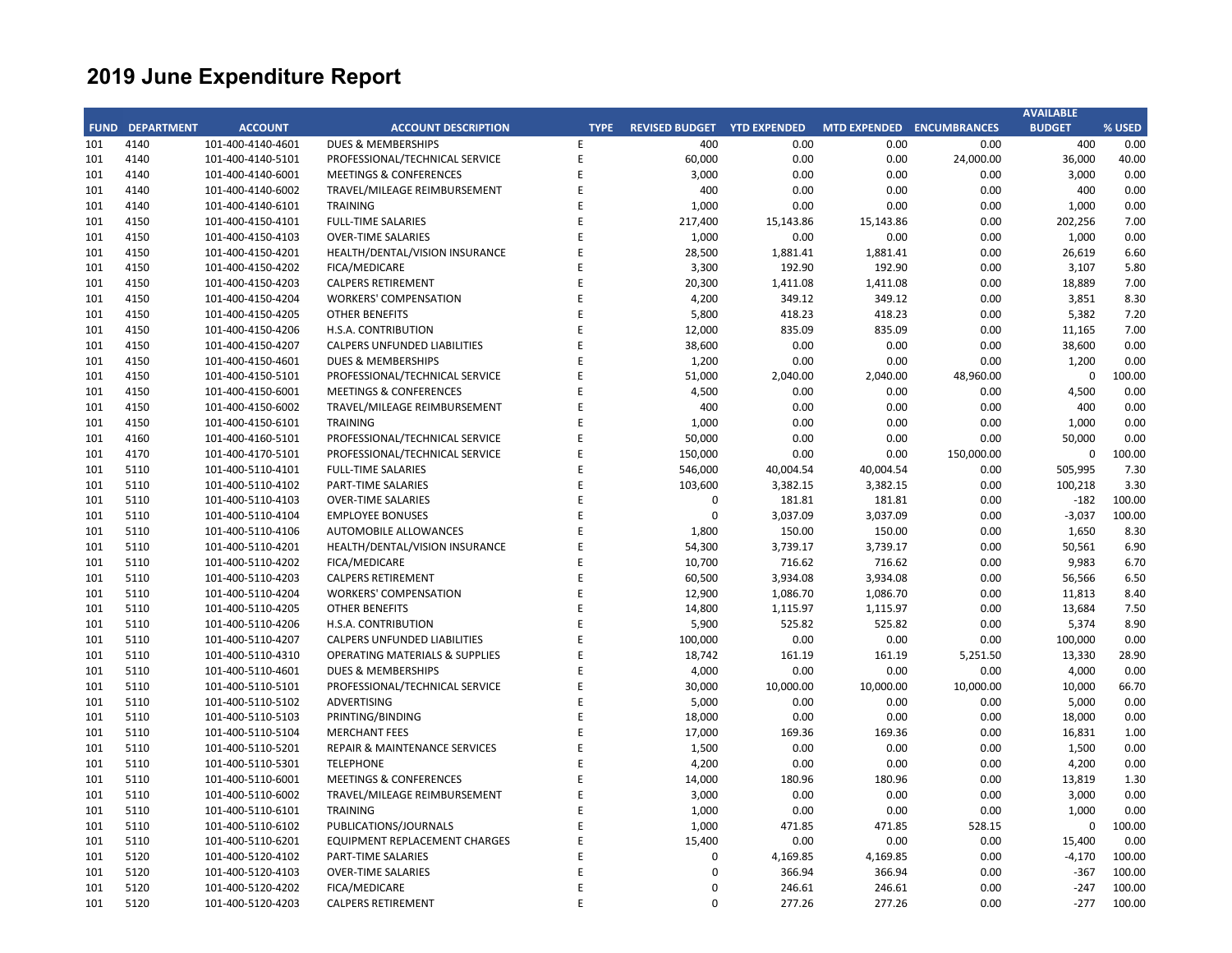|            |                        |                                        |                                                                           |             |                       |                     |                                  |                  | <b>AVAILABLE</b> |               |
|------------|------------------------|----------------------------------------|---------------------------------------------------------------------------|-------------|-----------------------|---------------------|----------------------------------|------------------|------------------|---------------|
|            | <b>FUND DEPARTMENT</b> | <b>ACCOUNT</b>                         | <b>ACCOUNT DESCRIPTION</b>                                                | <b>TYPE</b> | <b>REVISED BUDGET</b> | <b>YTD EXPENDED</b> | <b>MTD EXPENDED ENCUMBRANCES</b> |                  | <b>BUDGET</b>    | % USED        |
| 101        | 5120                   | 101-400-5120-4204                      | <b>WORKERS' COMPENSATION</b>                                              | E           | 0                     | 104.35              | 104.35                           | 0.00             | $-104$           | 100.00        |
| 101        | 5120                   | 101-400-5120-4310                      | <b>OPERATING MATERIALS &amp; SUPPLIES</b>                                 | E           | 1,576                 | 0.00                | 0.00                             | 500.00           | 1,076            | 31.70         |
| 101        | 5130                   | 101-400-5130-4101                      | <b>FULL-TIME SALARIES</b>                                                 | E           | 29,400                | 1,985.69            | 1,985.69                         | 0.00             | 27,414           | 6.80          |
| 101        | 5130                   | 101-400-5130-4102                      | PART-TIME SALARIES                                                        | E           | 143,800               | 6,994.74            | 6,994.74                         | 0.00             | 136,805          | 4.90          |
| 101        | 5130                   | 101-400-5130-4103                      | <b>OVER-TIME SALARIES</b>                                                 | E           | 0                     | 314.71              | 314.71                           | 0.00             | $-315$           | 100.00        |
| 101        | 5130                   | 101-400-5130-4201                      | HEALTH/DENTAL/VISION INSURANCE                                            | E           | 5,600                 | 363.28              | 363.28                           | 0.00             | 5,237            | 6.50          |
| 101        | 5130                   | 101-400-5130-4202                      | FICA/MEDICARE                                                             |             | 4,400                 | 280.66              | 280.66                           | 0.00             | 4,119            | 6.40          |
| 101        | 5130                   | 101-400-5130-4203                      | <b>CALPERS RETIREMENT</b>                                                 | F           | 10,700                | 515.17              | 515.17                           | 0.00             | 10,185           | 4.80          |
| 101        | 5130                   | 101-400-5130-4204                      | <b>WORKERS' COMPENSATION</b>                                              | F           | 3,500                 | 213.86              | 213.86                           | 0.00             | 3,286            | 6.10          |
| 101        | 5130                   | 101-400-5130-4205                      | <b>OTHER BENEFITS</b>                                                     | F           | 1,200                 | 77.23               | 77.23                            | 0.00             | 1,123            | 6.40          |
| 101        | 5130                   | 101-400-5130-4207                      | <b>CALPERS UNFUNDED LIABILITIES</b>                                       |             | 4,500                 | 0.00                | 0.00                             | 0.00             | 4,500            | 0.00          |
| 101        | 5130                   | 101-400-5130-4310                      | <b>OPERATING MATERIALS &amp; SUPPLIES</b>                                 | F           | 16,568                | 0.00                | 0.00                             | 11,531.72        | 5,036            | 69.60         |
| 101        | 5140                   | 101-400-5140-4101                      | <b>FULL-TIME SALARIES</b>                                                 | E           | 16,800                | 1,134.68            | 1,134.68                         | 0.00             | 15,665           | 6.80          |
| 101        | 5140                   | 101-400-5140-4102                      | PART-TIME SALARIES                                                        | F           | 63,700                | 2,917.97            | 2,917.97                         | 0.00             | 60,782           | 4.60          |
| 101        | 5140                   | 101-400-5140-4103                      | <b>OVER-TIME SALARIES</b>                                                 | E           | $\mathbf 0$           | 200.02              | 200.02                           | 0.00             | $-200$           | 100.00        |
| 101        | 5140                   | 101-400-5140-4201                      | HEALTH/DENTAL/VISION INSURANCE                                            |             | 3,200                 | 207.56              | 207.56                           | 0.00             | 2,992            | 6.50          |
| 101        | 5140                   | 101-400-5140-4202                      | FICA/MEDICARE                                                             | F           | 2,800                 | 163.32              | 163.32                           | 0.00             | 2,637            | 5.80          |
| 101        | 5140                   | 101-400-5140-4203                      | <b>CALPERS RETIREMENT</b>                                                 | F           | 4,500                 | 182.72              | 182.72                           | 0.00             | 4,317            | 4.10          |
| 101        | 5140                   | 101-400-5140-4204                      | <b>WORKERS' COMPENSATION</b>                                              | F           | 1,700                 | 97.85               | 97.85                            | 0.00             | 1,602            | 5.80          |
| 101        | 5140                   | 101-400-5140-4205                      | <b>OTHER BENEFITS</b>                                                     |             | 700                   | 44.14               | 44.14                            | 0.00             | 656              | 6.30          |
| 101        | 5140                   | 101-400-5140-4207                      | <b>CALPERS UNFUNDED LIABILITIES</b>                                       | F           | 3,500                 | 0.00                | 0.00                             | 0.00             | 3,500            | 0.00          |
| 101        | 5140                   | 101-400-5140-4310                      | <b>OPERATING MATERIALS &amp; SUPPLIES</b>                                 | E           | 10,009                | 60.18               | 60.18                            | 400.00           | 9,549            | 4.60          |
| 101        | 5150                   | 101-400-5150-4101                      | <b>FULL-TIME SALARIES</b>                                                 | F           | 24,000                | 1,958.16            | 1,958.16                         | 0.00             | 22,042           | 8.20          |
| 101        | 5150                   | 101-400-5150-4102                      | PART-TIME SALARIES                                                        | F           | 42,900                | 2,468.32            | 2,468.32                         | 0.00             | 40,432           | 5.80          |
| 101        | 5150                   | 101-400-5150-4103                      | <b>OVER-TIME SALARIES</b>                                                 | E           | $\mathbf 0$           | 225.73              | 225.73                           | 0.00             | $-226$           | 100.00        |
| 101        | 5150                   | 101-400-5150-4201                      | HEALTH/DENTAL/VISION INSURANCE                                            | F           | 2,600                 | 104.87              | 104.87                           | 0.00             | 2,495            | 4.00          |
| 101        | 5150                   | 101-400-5150-4202                      | FICA/MEDICARE                                                             | F           | 1,900                 | 143.03              | 143.03                           | 0.00             | 1,757            | 7.50          |
| 101        | 5150                   | 101-400-5150-4203                      | <b>CALPERS RETIREMENT</b>                                                 | F           | 4,600                 | 243.23              | 243.23                           | 0.00             | 4,357            | 5.30          |
| 101        | 5150                   | 101-400-5150-4204                      | <b>WORKERS' COMPENSATION</b>                                              |             | 1,400                 | 107.45              | 107.45                           | 0.00             | 1,293            | 7.70          |
| 101        | 5150                   | 101-400-5150-4205                      | <b>OTHER BENEFITS</b>                                                     | F           | 700                   | 32.42               | 32.42                            | 0.00             | 668              | 4.60          |
| 101        | 5150                   | 101-400-5150-4206                      | H.S.A. CONTRIBUTION                                                       | F           | 800                   | 111.85              | 111.85                           | 0.00             | 688              | 14.00         |
| 101        | 5150                   | 101-400-5150-4207                      | <b>CALPERS UNFUNDED LIABILITIES</b>                                       | F           | 7,700                 | 0.00                | 0.00                             | 0.00             | 7,700            | 0.00          |
| 101        | 5150                   | 101-400-5150-4310                      | <b>OPERATING MATERIALS &amp; SUPPLIES</b>                                 | F           | 13,600                | 0.00                | 0.00                             | 9,900.00         | 3,700            | 72.80         |
| 101        | 5160                   | 101-400-5160-4102                      | PART-TIME SALARIES                                                        | E           | 109,300               | 6,957.61            | 6,957.61                         | 0.00             | 102,342          | 6.40          |
| 101        | 5160                   | 101-400-5160-4103                      | <b>OVER-TIME SALARIES</b>                                                 | F           | 0                     | 650.18              | 650.18                           | 0.00             | $-650$           | 100.00        |
| 101        | 5160                   | 101-400-5160-4202                      | FICA/MEDICARE                                                             | F           | 4,000                 | 427.75              | 427.75                           | 0.00             | 3,572            | 10.70         |
| 101        | 5160                   | 101-400-5160-4203                      | <b>CALPERS RETIREMENT</b>                                                 | F           |                       | 173.21              | 173.21                           | 0.00             | 5,827            | 2.90          |
| 101        | 5160                   | 101-400-5160-4204                      | <b>WORKERS' COMPENSATION</b>                                              | E           | 6,000<br>2,200        | 175.00              | 175.00                           | 0.00             | 2,025            | 8.00          |
|            |                        |                                        |                                                                           | F           |                       |                     |                                  | 0.00             |                  |               |
| 101<br>101 | 5160<br>5160           | 101-400-5160-4207<br>101-400-5160-4310 | CALPERS UNFUNDED LIABILITIES<br><b>OPERATING MATERIALS &amp; SUPPLIES</b> | E           | 9,000<br>5,086        | 0.00<br>0.00        | 0.00<br>0.00                     | 3,000.00         | 9,000<br>2,086   | 0.00<br>59.00 |
|            |                        |                                        |                                                                           | F           |                       |                     |                                  |                  |                  | 56.30         |
| 101        | 5160<br>5170           | 101-400-5160-5201                      | <b>REPAIR &amp; MAINTENANCE SERVICES</b>                                  | E           | 8,000                 | 0.00                | 0.00                             | 4,500.00<br>0.00 | 3,500<br>54,625  | 7.70          |
| 101        |                        | 101-400-5170-4101                      | <b>FULL-TIME SALARIES</b>                                                 | F           | 59,200                | 4,575.39            | 4,575.39                         |                  |                  |               |
| 101        | 5170                   | 101-400-5170-4102                      | PART-TIME SALARIES                                                        |             | 41,100                | 1,684.25            | 1,684.25                         | 0.00             | 39,416           | 4.10          |
| 101        | 5170                   | 101-400-5170-4103                      | <b>OVER-TIME SALARIES</b>                                                 | E<br>F      | 0                     | 2,139.96            | 2,139.96                         | 0.00             | $-2,140$         | 100.00        |
| 101        | 5170                   | 101-400-5170-4201                      | HEALTH/DENTAL/VISION INSURANCE                                            |             | 7,700                 | 427.78              | 427.78                           | 0.00             | 7,272            | 5.60          |
| 101        | 5170                   | 101-400-5170-4202                      | FICA/MEDICARE                                                             | F           | 1,700                 | 353.94              | 353.94                           | 0.00             | 1,346            | 20.80         |
| 101        | 5170                   | 101-400-5170-4203                      | <b>CALPERS RETIREMENT</b>                                                 | E           | 8,800                 | 461.96              | 461.96                           | 0.00             | 8,338            | 5.20          |
| 101        | 5170                   | 101-400-5170-4204                      | <b>WORKERS' COMPENSATION</b>                                              | E           | 2,100                 | 523.84              | 523.84                           | 0.00             | 1,576            | 24.90         |
| 101        | 5170                   | 101-400-5170-4205                      | <b>OTHER BENEFITS</b>                                                     | F           | 1,900                 | 111.48              | 111.48                           | 0.00             | 1,789            | 5.90          |
| 101        | 5170                   | 101-400-5170-4206                      | H.S.A. CONTRIBUTION                                                       | F           | 1,700                 | 1,242.30            | 1,242.30                         | 0.00             | 458              | 73.10         |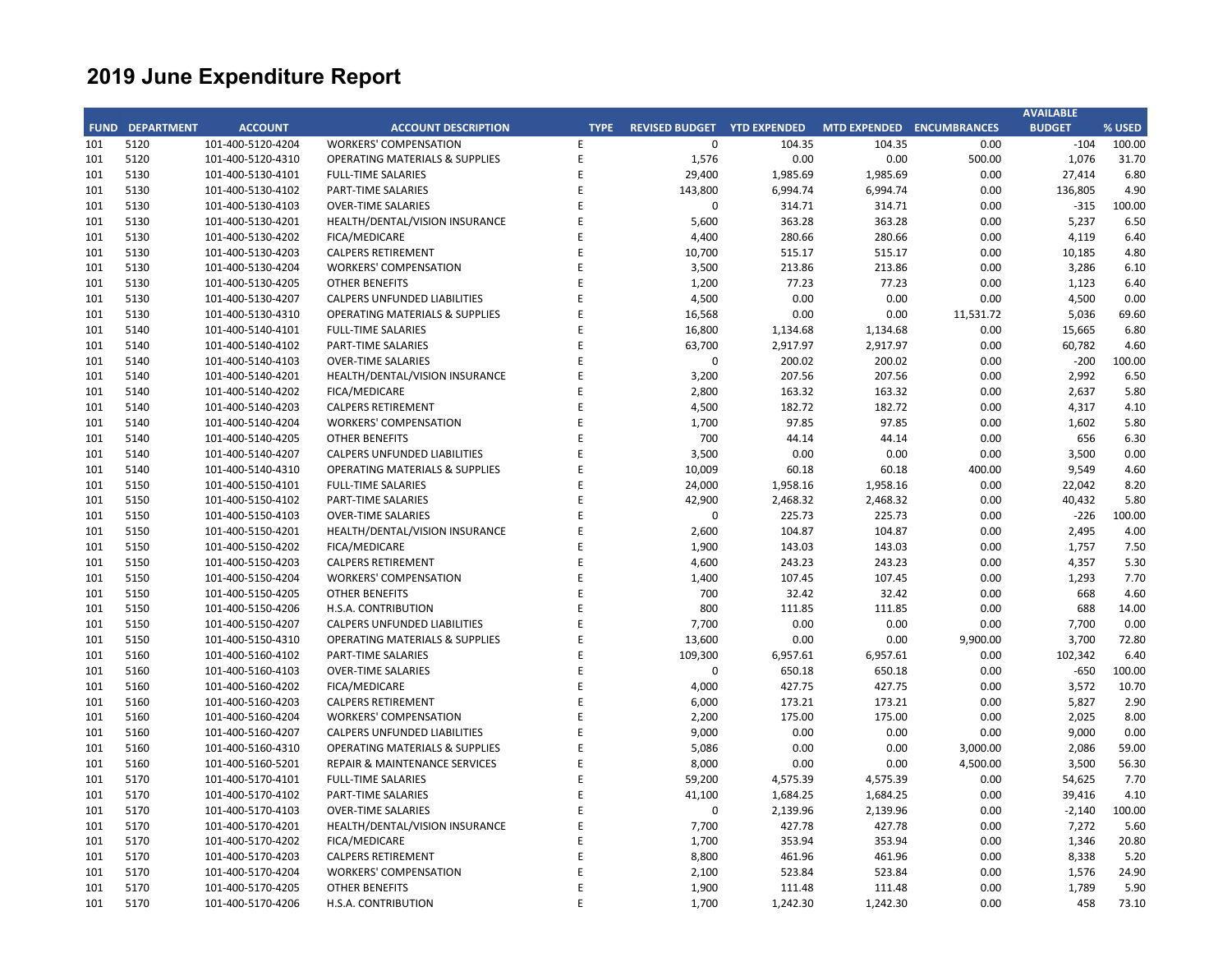|             |                   |                   |                                           |             |                                    |             |                     |                     | <b>AVAILABLE</b> |         |
|-------------|-------------------|-------------------|-------------------------------------------|-------------|------------------------------------|-------------|---------------------|---------------------|------------------|---------|
| <b>FUND</b> | <b>DEPARTMENT</b> | <b>ACCOUNT</b>    | <b>ACCOUNT DESCRIPTION</b>                | <b>TYPE</b> | <b>REVISED BUDGET YTD EXPENDED</b> |             | <b>MTD EXPENDED</b> | <b>ENCUMBRANCES</b> | <b>BUDGET</b>    | % USED  |
| 101         | 5170              | 101-400-5170-4207 | <b>CALPERS UNFUNDED LIABILITIES</b>       | Ε           | 11,000                             | 0.00        | 0.00                | 0.00                | 11,000           | 0.00    |
| 101         | 5170              | 101-400-5170-4310 | <b>OPERATING MATERIALS &amp; SUPPLIES</b> | E           | 24,383                             | 602.72      | 602.72              | 437.85              | 23,343           | 4.30    |
| 101         | 5170              | 101-400-5170-5101 | PROFESSIONAL/TECHNICAL SERVICE            | E           | 72,000                             | 9,448.00    | 9,448.00            | 25,600.00           | 36,952           | 48.70   |
| 101         | 5170              | 101-400-5170-5102 | <b>ADVERTISING</b>                        | E           | 1,000                              | 0.00        | 0.00                | 0.00                | 1,000            | 0.00    |
| 101         | 5170              | 101-400-5170-5103 | PRINTING/BINDING                          | E           | 5,000                              | 490.56      | 490.56              | 4,509.44            | $\mathbf 0$      | 100.00  |
| 101         | 5170              | 101-400-5170-5106 | <b>RENTS &amp; LEASES</b>                 | E           | 12,000                             | 1,306.88    | 1,306.88            | 952.48              | 9,741            | 18.80   |
| 101         | 5180              | 101-400-5180-4101 | <b>FULL-TIME SALARIES</b>                 | F           | 161,300                            | 11,757.00   | 11,757.00           | 0.00                | 149,543          | 7.30    |
| 101         | 5180              | 101-400-5180-4102 | PART-TIME SALARIES                        | E           | 181,200                            | 9,282.28    | 9,282.28            | 0.00                | 171,918          | 5.10    |
| 101         | 5180              | 101-400-5180-4103 | <b>OVER-TIME SALARIES</b>                 | E           | $\mathbf 0$                        | 162.51      | 162.51              | 0.00                | $-163$           | 100.00  |
| 101         | 5180              | 101-400-5180-4201 | HEALTH/DENTAL/VISION INSURANCE            | E           | 21,600                             | 1,573.08    | 1,573.08            | 0.00                | 20,027           | 7.30    |
| 101         | 5180              | 101-400-5180-4202 | FICA/MEDICARE                             | E           | 7,600                              | 475.14      | 475.14              | 0.00                | 7,125            | 6.30    |
| 101         | 5180              | 101-400-5180-4203 | <b>CALPERS RETIREMENT</b>                 | E           | 27,600                             | 1,757.69    | 1,757.69            | 0.00                | 25,842           | 6.40    |
| 101         | 5180              | 101-400-5180-4204 | <b>WORKERS' COMPENSATION</b>              | E           | 6,800                              | 488.07      | 488.07              | 0.00                | 6,312            | 7.20    |
| 101         | 5180              | 101-400-5180-4205 | <b>OTHER BENEFITS</b>                     | F           | 5,300                              | 388.02      | 388.02              | 0.00                | 4,912            | 7.30    |
| 101         | 5180              | 101-400-5180-4206 | H.S.A. CONTRIBUTION                       | E           | 3,000                              | 230.78      | 230.78              | 0.00                | 2,769            | 7.70    |
| 101         | 5180              | 101-400-5180-4207 | <b>CALPERS UNFUNDED LIABILITIES</b>       | F           | 32,500                             | 0.00        | 0.00                | 0.00                | 32,500           | 0.00    |
| 101         | 5180              | 101-400-5180-4310 | <b>OPERATING MATERIALS &amp; SUPPLIES</b> | E           | 25,526                             | 0.00        | 0.00                | 4,600.00            | 20,926           | 18.00   |
| 101         | 5180              | 101-400-5180-4312 | <b>INVENTORY</b>                          | F           | 65,000                             | $-3,579.38$ | $-3,579.38$         | 0.00                | 68,579           | $-5.50$ |
| 101         | 5180              | 101-400-5180-5103 | PRINTING/BINDING                          | E           | 400                                | 0.00        | 0.00                | 0.00                | 400              | 0.00    |
| 101         | 5180              | 101-400-5180-6001 | <b>MEETINGS &amp; CONFERENCES</b>         | E           | 4,600                              | 0.00        | 0.00                | 0.00                | 4,600            | 0.00    |
| 101         | 5190              | 101-400-5190-4102 | PART-TIME SALARIES                        | E           | 56,800                             | 3,448.99    | 3,448.99            | 0.00                | 53,351           | 6.10    |
| 101         | 5190              | 101-400-5190-4103 | <b>OVER-TIME SALARIES</b>                 | E           | $\mathbf 0$                        | 70.98       | 70.98               | 0.00                | $-71$            | 100.00  |
| 101         | 5190              | 101-400-5190-4202 | FICA/MEDICARE                             | E           | 800                                | 56.69       | 56.69               | 0.00                | 743              | 7.10    |
| 101         | 5190              | 101-400-5190-4203 | <b>CALPERS RETIREMENT</b>                 | F           | 4,200                              | 267.34      | 267.34              | 0.00                | 3,933            | 6.40    |
| 101         | 5190              | 101-400-5190-4204 | <b>WORKERS' COMPENSATION</b>              | E           | 1,200                              | 80.96       | 80.96               | 0.00                | 1,119            | 6.70    |
| 101         | 5190              | 101-400-5190-4207 | <b>CALPERS UNFUNDED LIABILITIES</b>       | E           | 2,000                              | 0.00        | 0.00                | 0.00                | 2,000            | 0.00    |
| 101         | 5190              | 101-400-5190-4310 | <b>OPERATING MATERIALS &amp; SUPPLIES</b> | E           | 12,000                             | 34.94       | 34.94               | 100.00              | 11,865           | 1.10    |
| 101         | 5190              | 101-400-5190-6001 | <b>MEETINGS &amp; CONFERENCES</b>         | E           | 1,000                              | 0.00        | 0.00                | 0.00                | 1,000            | 0.00    |
| 101         | 5210              | 101-400-5210-4101 | <b>FULL-TIME SALARIES</b>                 | E           | 15,900                             | 1,203.84    | 1,203.84            | 0.00                | 14,696           | 7.60    |
| 101         | 5210              | 101-400-5210-4102 | PART-TIME SALARIES                        | E           | $\mathbf 0$                        | 124.92      | 124.92              | 0.00                | $-125$           | 100.00  |
| 101         | 5210              | 101-400-5210-4201 | HEALTH/DENTAL/VISION INSURANCE            | E           | 2,900                              | 179.21      | 179.21              | 0.00                | 2,721            | 6.20    |
| 101         | 5210              | 101-400-5210-4202 | FICA/MEDICARE                             | E           | 300                                | 24.88       | 24.88               | 0.00                | 275              | 8.30    |
| 101         | 5210              | 101-400-5210-4203 | <b>CALPERS RETIREMENT</b>                 | E           | 1,500                              | 93.77       | 93.77               | 0.00                | 1,406            | 6.30    |
| 101         | 5210              | 101-400-5210-4204 | <b>WORKERS' COMPENSATION</b>              | F           | 400                                | 30.77       | 30.77               | 0.00                | 369              | 7.70    |
| 101         | 5210              | 101-400-5210-4205 | <b>OTHER BENEFITS</b>                     | F           | 800                                | 40.81       | 40.81               | 0.00                | 759              | 5.10    |
| 101         | 5210              | 101-400-5210-4206 | H.S.A. CONTRIBUTION                       | E           | 800                                | 68.53       | 68.53               | 0.00                | 731              | 8.60    |
| 101         | 5210              | 101-400-5210-4207 | CALPERS UNFUNDED LIABILITIES              | E           | 1,800                              | 0.00        | 0.00                | 0.00                | 1,800            | 0.00    |
| 101         | 6110              | 101-400-6110-5101 | PROFESSIONAL/TECHNICAL SERVICE            | E           | 6,540,000                          | 0.00        | 0.00                | 6,318,500.00        | 221,500          | 96.60   |
| 101         | 6120              | 101-400-6120-4101 | <b>FULL-TIME SALARIES</b>                 | F           | 73,200                             | 6,479.46    | 6,479.46            | 0.00                | 66,721           | 8.90    |
| 101         | 6120              | 101-400-6120-4102 | PART-TIME SALARIES                        | E           | 102,000                            | 0.00        | 0.00                | 0.00                | 102,000          | 0.00    |
| 101         | 6120              | 101-400-6120-4103 | <b>OVER-TIME SALARIES</b>                 | E           | 2,000                              | 509.96      | 509.96              | 0.00                | 1,490            | 25.50   |
| 101         | 6120              | 101-400-6120-4200 | <b>EMPLOYEE BENEFITS</b>                  | F           | 43,000                             | 0.00        | 0.00                | 0.00                | 43,000           | 0.00    |
| 101         | 6120              | 101-400-6120-4201 | HEALTH/DENTAL/VISION INSURANCE            | E           | 9,800                              | 713.86      | 713.86              | 0.00                | 9,086            | 7.30    |
| 101         | 6120              | 101-400-6120-4202 | <b>FICA/MEDICARE</b>                      | F           | 1,100                              | 94.21       | 94.21               | 0.00                | 1,006            | 8.60    |
| 101         | 6120              | 101-400-6120-4203 | <b>CALPERS RETIREMENT</b>                 | E           | 5,200                              | 457.39      | 457.39              | 0.00                | 4,743            | 8.80    |
| 101         | 6120              | 101-400-6120-4204 | <b>WORKERS' COMPENSATION</b>              | E           | 1,400                              | 160.98      | 160.98              | 0.00                | 1,239            | 11.50   |
| 101         | 6120              | 101-400-6120-4205 | <b>OTHER BENEFITS</b>                     | E           | 3,300                              | 237.84      | 237.84              | 0.00                | 3,062            | 7.20    |
| 101         | 6120              | 101-400-6120-4206 | H.S.A. CONTRIBUTION                       | F           | 3,000                              | 230.78      | 230.78              | 0.00                | 2,769            | 7.70    |
| 101         | 6120              | 101-400-6120-4310 | <b>OPERATING MATERIALS &amp; SUPPLIES</b> | E           | 6,000                              | 0.00        | 0.00                | 0.00                | 6,000            | 0.00    |
| 101         | 6120              | 101-400-6120-4601 | <b>DUES &amp; MEMBERSHIPS</b>             | E           | 1,500                              | 0.00        | 0.00                | 0.00                | 1.500            | 0.00    |
|             |                   |                   |                                           |             |                                    |             |                     |                     |                  |         |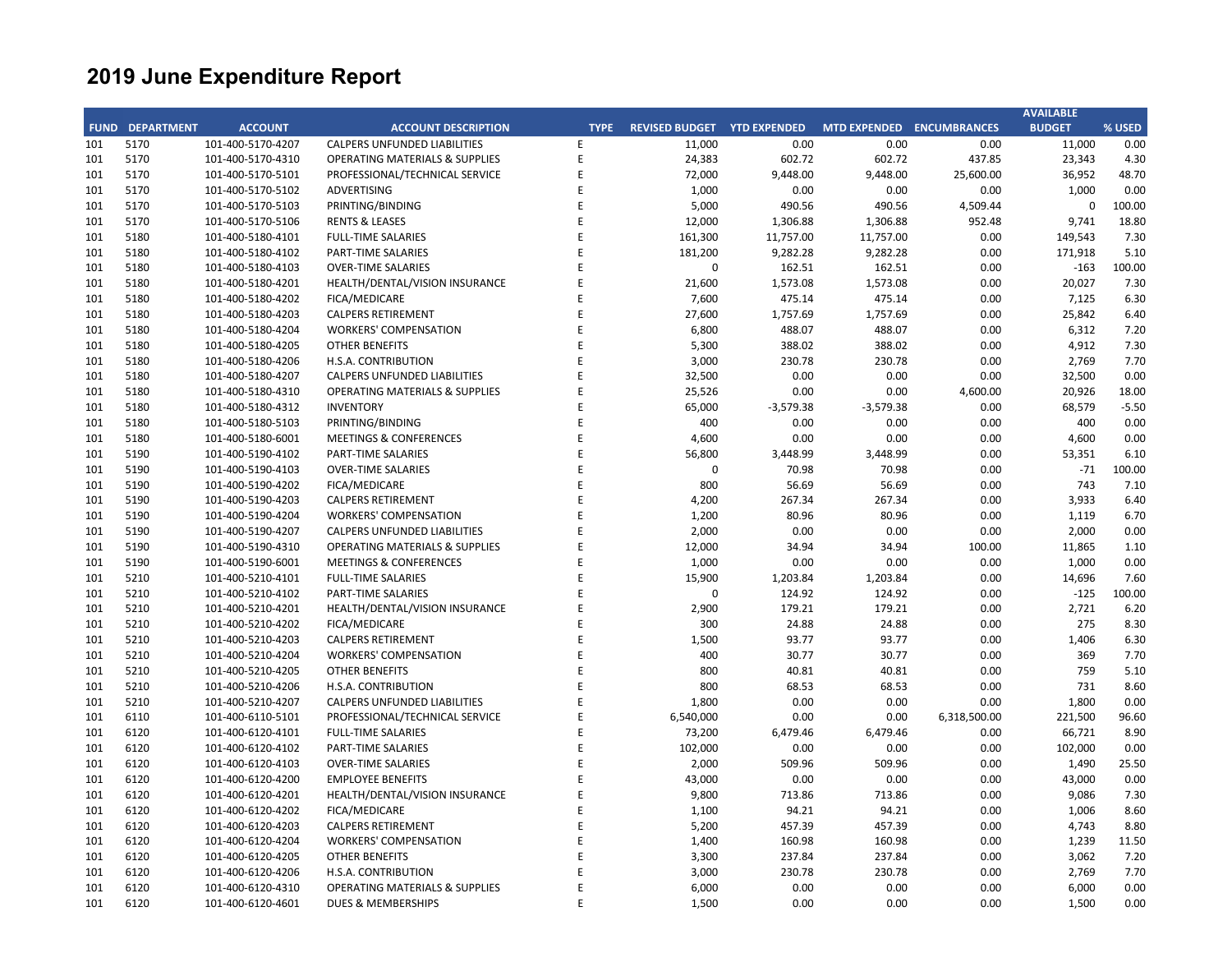|             |                   |                                        |                                           |             |                                    |             |                     |                     | <b>AVAILABLE</b> |        |
|-------------|-------------------|----------------------------------------|-------------------------------------------|-------------|------------------------------------|-------------|---------------------|---------------------|------------------|--------|
| <b>FUND</b> | <b>DEPARTMENT</b> | <b>ACCOUNT</b>                         | <b>ACCOUNT DESCRIPTION</b>                | <b>TYPE</b> | <b>REVISED BUDGET YTD EXPENDED</b> |             | <b>MTD EXPENDED</b> | <b>ENCUMBRANCES</b> | <b>BUDGET</b>    | % USED |
| 101         | 6120              | 101-400-6120-5101                      | PROFESSIONAL/TECHNICAL SERVICE            | E           | 39,400                             | 0.00        | 0.00                | 6,657.60            | 32,742           | 16.90  |
| 101         | 6120              | 101-400-6120-5103                      | PRINTING/BINDING                          | E           | 3,000                              | 0.00        | 0.00                | 0.00                | 3,000            | 0.00   |
| 101         | 6120              | 101-400-6120-5111                      | PUBLIC SAFETY - TRAFFIC                   | E           | 16,000                             | 0.00        | 0.00                | 16,000.00           | 0                | 100.00 |
| 101         | 6120              | 101-400-6120-5112                      | PUBLIC SAFETY - COASTAL                   | F           | 15,500                             | 0.00        | 0.00                | 0.00                | 15,500           | 0.00   |
| 101         | 6120              | 101-400-6120-5113                      | PUBLIC SAFETY- WESTERN                    | F           | 8,000                              | 0.00        | 0.00                | 8,000.00            | 0                | 100.00 |
| 101         | 6120              | 101-400-6120-5114                      | PUBLIC SAFETY - SUMMER                    | E           | 5,000                              | 0.00        | 0.00                | 5,000.00            | $\mathbf 0$      | 100.00 |
| 101         | 6120              | 101-400-6120-5115                      | PUBLIC SAFETY - SUPPLEMENTAL              | F           | 86,000                             | 0.00        | 0.00                | 86,000.00           | $\Omega$         | 100.00 |
| 101         | 6120              | 101-400-6120-5116                      | PUBLIC SAFETY - PRESERVE                  | F           | 309,500                            | 0.00        | 0.00                | 309,500.00          | 0                | 100.00 |
| 101         | 6120              | 101-400-6120-5301                      | <b>TELEPHONE</b>                          | F           | 23,400                             | 0.00        | 0.00                | 0.00                | 23,400           | 0.00   |
| 101         | 6120              | 101-400-6120-6001                      | <b>MEETINGS &amp; CONFERENCES</b>         |             | 1,000                              | 0.00        | 0.00                | 0.00                | 1,000            | 0.00   |
| 101         | 6120              | 101-400-6120-6002                      | TRAVEL/MILEAGE REIMBURSEMENT              | F           | 300                                | 0.00        | 0.00                | 0.00                | 300              | 0.00   |
| 101         | 6120              | 101-400-6120-6201                      | <b>EQUIPMENT REPLACEMENT CHARGES</b>      | E           | 1,600                              | 0.00        | 0.00                | 0.00                | 1,600            | 0.00   |
| 101         | 0000              | 101-400-0000-9223                      | TRANSFER - SUBREGION 1 MAINT              | F           | 35,000                             | 0.00        | 0.00                | 0.00                | 35,000           | 0.00   |
| 101         | 0000              | 101-400-0000-9285                      | TRANSFER - IA PORTUGUESE BEND             | E           | 55,000                             | 0.00        | 0.00                | 0.00                | 55,000           | 0.00   |
| 101         | 0000              | 101-400-0000-9330                      | TRANSFER - INFRASTRUCTURE                 | F           | 3,976,900                          | 0.00        | 0.00                | 0.00                | 3,976,900        | 0.00   |
| 101         | 0000              | 101-400-0000-9795                      | TRANSFER - IA ABALONE COVE                | E           | 50,000                             | 0.00        | 0.00                | 0.00                | 50,000           | 0.00   |
| 101         | 1311              | 101-400-1311-5101                      | PROFESSIONAL/TECHNICAL SERVICE            | F           | 350,000                            | $-700.00$   | $-700.00$           | 1,717.91            | 348,982          | 0.30   |
| 101         | 1311              | 101-400-1311-5102                      | ADVERTISING                               | F           | 3,000                              | 400.00      | 400.00              | 0.00                | 2,600            | 13.30  |
| 101         | 3240              | 101-400-3240-4310                      | <b>OPERATING MATERIALS &amp; SUPPLIES</b> | F           | 5,000                              | 351.57      | 351.57              | 0.00                | 4,648            | 7.00   |
| 101         | 3240              | 101-400-3240-4313                      | FUELS/GASOLINE                            | E           | 20,000                             | 292.31      | 292.31              | 0.00                | 19,708           | 1.50   |
| 101         | 3240              | 101-400-3240-5201                      | <b>REPAIR &amp; MAINTENANCE SERVICES</b>  | E           | 15,000                             | 19.99       | 19.99               | 14,980.00           | $\mathbf 0$      | 100.00 |
| 101         | 3240              | 101-400-3240-5305                      | <b>WIRELESS</b>                           | F           | 9,000                              | 0.00        | 0.00                | 0.00                | 9,000            | 0.00   |
| 101         | 3151              | 101-400-3151-4310                      | <b>OPERATING MATERIALS &amp; SUPPLIES</b> | E           | 109,974                            | 0.00        | 0.00                | 77,839.38           | 32,135           | 70.80  |
| 101         | 3151              | 101-400-3151-5106                      | <b>RENTS &amp; LEASES</b>                 | F           | 25,000                             | 0.00        | 0.00                | 25,000.00           | 0                | 100.00 |
| 101         | 3151              | 101-400-3151-5201                      | REPAIR & MAINTENANCE SERVICES             | E           | 484,000                            | $-6,938.75$ | $-6,938.75$         | 422,000.00          | 68,939           | 85.80  |
| 101         | 3151              | 101-400-3151-5302                      | <b>WATER</b>                              | F           | 200,000                            | 0.00        | 0.00                | 0.00                | 200,000          | 0.00   |
| 101         | 3151              | 101-400-3151-5303                      | GAS                                       | E           | 1,500                              | 0.00        | 0.00                | 0.00                | 1,500            | 0.00   |
| 101         | 3151              | 101-400-3151-5304                      | <b>ELECTRICITY</b>                        |             | 1,500                              | 0.00        | 0.00                | 0.00                | 1,500            | 0.00   |
| 101         | 3180              | 101-400-3180-5302                      | <b>WATER</b>                              | E           | 175,000                            | 0.00        | 0.00                | 0.00                | 175,000          | 0.00   |
| 101         | 3180              | 101-400-3180-5304                      | <b>ELECTRICITY</b>                        | F           | 6,000                              | 0.00        | 0.00                | 0.00                | 6,000            | 0.00   |
| 101         | 3230              | 101-400-3230-5101                      | PROFESSIONAL/TECH SERVICES                | F           | 0                                  | 0.00        | 0.00                | 20,000.00           | $-20,000$        | 100.00 |
| 101         | 3230              | 101-400-3230-5201                      | REPAIR & MAINTENANCE SERVICES             | E           | $\mathbf 0$                        | 0.00        | 0.00                | 169,715.00          | $-169,715$       | 100.00 |
| 101         | 4110              | 101-400-4110-4101                      | <b>FULL-TIME SALARIES</b>                 | F           | 400,200                            | 27,425.05   | 27,425.05           | 0.00                | 372,775          | 6.90   |
| 101         | 4110              | 101-400-4110-4103                      | <b>OVER-TIME SALARIES</b>                 | E           | 1,000                              | 0.00        | 0.00                | 0.00                | 1,000            | 0.00   |
| 101         | 4110              | 101-400-4110-4106                      | <b>AUTOMOBILE ALLOWANCES</b>              | F           | 1,800                              | 150.00      | 150.00              | 0.00                | 1,650            | 8.30   |
| 101         | 4110              | 101-400-4110-4201                      | HEALTH/DENTAL/VISION INSURANCE            | E           | 41,800                             | 2,894.00    | 2,894.00            | 0.00                | 38,906           | 6.90   |
| 101         | 4110              | 101-400-4110-4202                      | FICA/MEDICARE                             |             | 6,000                              | 353.02      | 353.02              | 0.00                | 5,647            | 5.90   |
| 101         | 4110              | 101-400-4110-4203                      | <b>CALPERS RETIREMENT</b>                 | E           | 45,600                             | 3,148.79    | 3,148.79            | 0.00                | 42,451           | 6.90   |
| 101         | 4110              | 101-400-4110-4204                      | <b>WORKERS' COMPENSATION</b>              | F           | 7,800                              | 636.89      | 636.89              | 0.00                | 7,163            | 8.20   |
| 101         | 4110              | 101-400-4110-4205                      | OTHER BENEFITS                            | E           | 7,500                              | 591.53      | 591.53              | 0.00                | 6,908            | 7.90   |
| 101         | 4110              | 101-400-4110-4206                      | H.S.A. CONTRIBUTION                       | F           | 15,000                             | 1,097.61    | 1,097.61            | 0.00                | 13,902           | 7.30   |
| 101         | 4110              | 101-400-4110-4207                      | <b>CALPERS UNFUNDED LIABILITIES</b>       | E           | 129,900                            | 0.00        | 0.00                | 0.00                | 129,900          | 0.00   |
| 101         | 4110              | 101-400-4110-4310                      | <b>OPERATING MATERIALS &amp; SUPPLIES</b> | F           | 12,000                             | 74.44       | 74.44               | 8,925.56            | 3,000            | 75.00  |
| 101         | 4110              | 101-400-4110-4311                      | POSTAGE                                   | E           | 5,000                              | 0.00        | 0.00                | 0.00                | 5,000            | 0.00   |
| 101         | 4110              | 101-400-4110-5103                      | PRINTING/BINDING                          | E           | 15,000                             | 0.00        | 0.00                | 3,000.00            | 12,000           | 20.00  |
| 101         | 4110              |                                        | <b>RENTS &amp; LEASES</b>                 |             |                                    | 467.81      | 467.81              | 6,732.19            | $\mathbf 0$      | 100.00 |
| 101         | 4110              | 101-400-4110-5106<br>101-400-4110-5118 | REIMBURSABLE SERVICES                     | E           | 7,200<br>20,316                    | 0.00        | 0.00                | 20,315.60           | 0                | 100.00 |
| 101         | 4110              | 101-400-4110-5301                      | <b>TELEPHONE</b>                          | F           | 8,000                              | 0.00        | 0.00                | 0.00                | 8,000            | 0.00   |
| 101         | 4110              | 101-400-4110-6201                      | <b>EQUIPMENT REPLACEMENT CHARGES</b>      | E           | 9,700                              | 0.00        | 0.00                | 0.00                | 9,700            | 0.00   |
| 101         | 4180              | 101-400-4180-5101                      | PROFESSIONAL/TECHNICAL SERVICE            | F           | 140,000                            | 0.00        | 0.00                | 140,000.00          | $\Omega$         | 100.00 |
|             |                   |                                        |                                           |             |                                    |             |                     |                     |                  |        |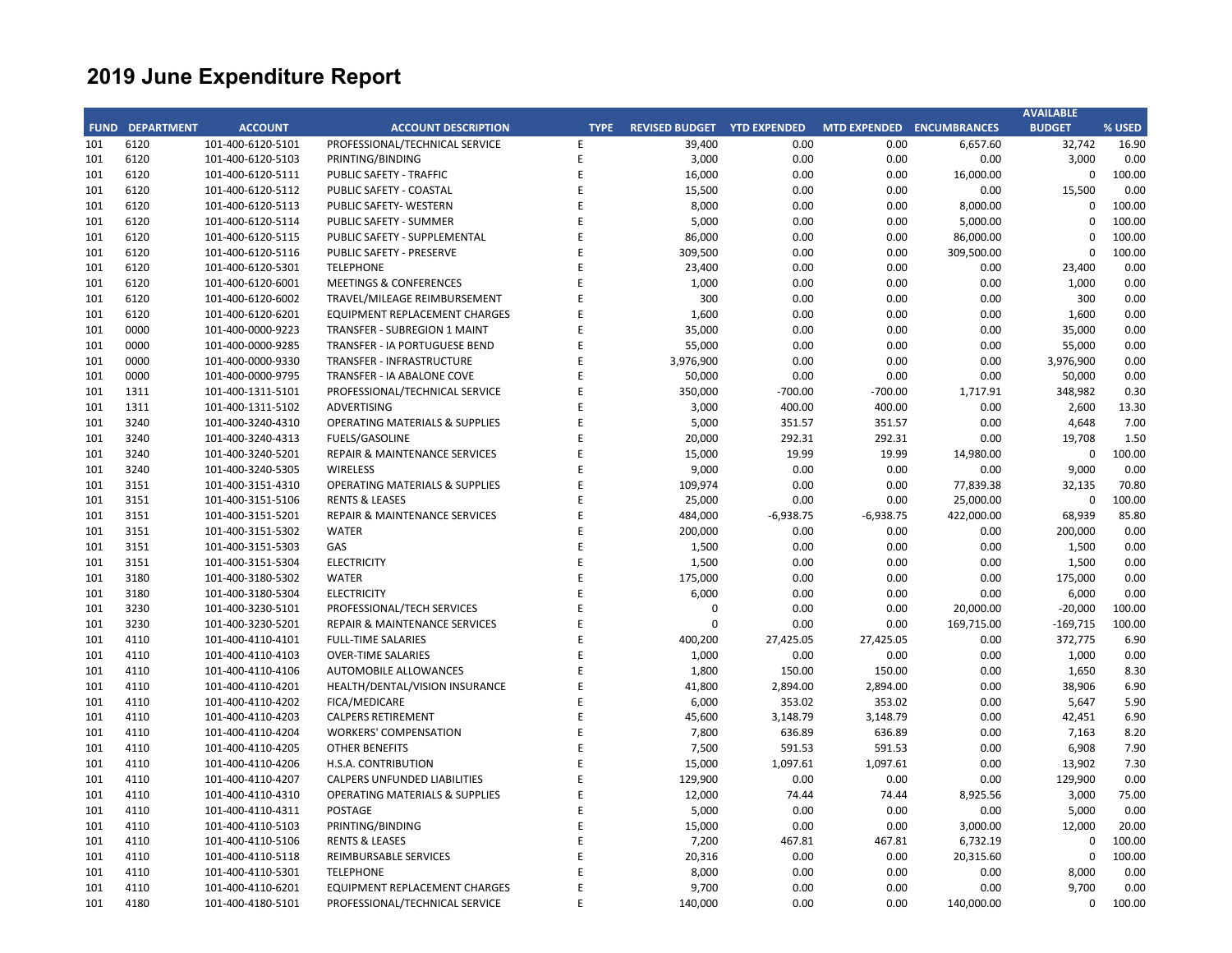|     |                        |                   |                                           |             |                                    |              |              |                           | <b>AVAILABLE</b>  |                |
|-----|------------------------|-------------------|-------------------------------------------|-------------|------------------------------------|--------------|--------------|---------------------------|-------------------|----------------|
|     | <b>FUND DEPARTMENT</b> | <b>ACCOUNT</b>    | <b>ACCOUNT DESCRIPTION</b>                | <b>TYPE</b> | <b>REVISED BUDGET YTD EXPENDED</b> |              |              | MTD EXPENDED ENCUMBRANCES | <b>BUDGET</b>     | % USED         |
| 101 | 5121                   | 101-400-5121-4102 | PART-TIME SALARIES                        | Ε           | 49,900                             | 507.11       | 507.11       | 0.00                      | 49,393            | 1.00           |
| 101 | 5121                   | 101-400-5121-4202 | FICA/MEDICARE                             | E           | 1,200                              | 38.80        | 38.80        | 0.00                      | 1,161             | 3.20           |
| 101 | 5121                   | 101-400-5121-4203 | <b>CALPERS RETIREMENT</b>                 | E           | 3,000                              | 0.00         | 0.00         | 0.00                      | 3,000             | 0.00           |
| 101 | 5121                   | 101-400-5121-4204 | <b>WORKERS' COMPENSATION</b>              | E           | 1,000                              | 11.66        | 11.66        | 0.00                      | 988               | 1.20           |
| 101 | 5121                   | 101-400-5121-4310 | <b>OPERATING MATERIALS &amp; SUPPLIES</b> | E           | 5,584                              | 35.68        | 35.68        | 1,000.00                  | 4,548             | 18.50          |
| 101 | 5121                   | 101-400-5121-5106 | <b>RENTS &amp; LEASES</b>                 | E           | 5,000                              | 361.38       | 361.38       | 0.00                      | 4,639             | 7.20           |
| 101 | 5122                   | 101-400-5122-4101 | <b>FULL-TIME SALARIES</b>                 | E           | 59,900                             | 4,604.60     | 4,604.60     | 0.00                      | 55,295            | 7.70           |
| 101 | 5122                   | 101-400-5122-4102 | <b>PART-TIME SALARIES</b>                 | F           | 104,200                            | 6,308.14     | 6,308.14     | 0.00                      | 97,892            | 6.10           |
| 101 | 5122                   | 101-400-5122-4103 | <b>OVER-TIME SALARIES</b>                 | E           | 0                                  | 567.71       | 567.71       | 0.00                      | $-568$            | 100.00         |
| 101 | 5122                   | 101-400-5122-4201 | HEALTH/DENTAL/VISION INSURANCE            | F           | 14,900                             | 1,086.14     | 1,086.14     | 0.00                      | 13,814            | 7.30           |
| 101 | 5122                   | 101-400-5122-4202 | FICA/MEDICARE                             | E           | 2,400                              | 178.96       | 178.96       | 0.00                      | 2,221             | 7.50           |
| 101 | 5122                   | 101-400-5122-4203 | <b>CALPERS RETIREMENT</b>                 | F           | 14,000                             | 959.42       | 959.42       | 0.00                      | 13,041            | 6.90           |
| 101 | 5122                   | 101-400-5122-4204 | <b>WORKERS' COMPENSATION</b>              | F           | 3,300                              | 265.95       | 265.95       | 0.00                      | 3,034             | 8.10           |
| 101 | 5122                   | 101-400-5122-4205 | <b>OTHER BENEFITS</b>                     | F           | 2,500                              | 167.20       | 167.20       | 0.00                      | 2,333             | 6.70           |
| 101 | 5122                   | 101-400-5122-4206 | H.S.A. CONTRIBUTION                       |             | 6,000                              | 461.54       | 461.54       | 0.00                      | 5,538             | 7.70           |
| 101 | 5122                   | 101-400-5122-4207 | <b>CALPERS UNFUNDED LIABILITIES</b>       | E           | 100                                | 0.00         | 0.00         | 0.00                      | 100               | 0.00           |
| 101 | 5122                   | 101-400-5122-4310 | <b>OPERATING MATERIALS &amp; SUPPLIES</b> | F           | 29,000                             | 14.99        | 14.99        | 0.00                      | 28,985            | 0.10           |
| 101 | 5122                   | 101-400-5122-5101 | PROFESSIONAL/TECHNICAL SERVICE            | F           | 4,200                              | 0.00         | 0.00         | 0.00                      | 4,200             | 0.00           |
| 101 | 5122                   | 101-400-5122-5103 | PRINTING/BINDING                          | F           | 1,000                              | 0.00         | 0.00         | 0.00                      | 1,000             | 0.00           |
| 101 | 5171                   | 101-400-5171-4102 | PART-TIME SALARIES                        | E           | 3,900                              | 304.22       | 304.22       | 0.00                      | 3,596             | 7.80           |
| 101 | 5171                   | 101-400-5171-4202 | FICA/MEDICARE                             | F           | 200                                | 23.27        | 23.27        | 0.00                      | 177               | 11.60          |
| 101 | 5171                   | 101-400-5171-4203 | <b>CALPERS RETIREMENT</b>                 | F           | 400                                | 0.00         | 0.00         | 0.00                      | 400               | 0.00           |
| 101 | 5171                   | 101-400-5171-4204 | <b>WORKERS' COMPENSATION</b>              | F           | 100                                | 7.00         | 7.00         | 0.00                      | 93                | 7.00           |
| 101 | 5171                   | 101-400-5171-4310 | <b>OPERATING MATERIALS &amp; SUPPLIES</b> |             | 600                                | 0.00         | 0.00         | 100.00                    | 500               | 16.70          |
| 101 | 5172                   | 101-400-5172-4310 | <b>OPERATING MATERIALS &amp; SUPPLIES</b> | F           | 7,800                              | 0.00         | 0.00         | 500.00                    | 7,300             | 6.40           |
| 101 | 5131                   | 101-400-5131-5101 | PROFESSIONAL/TECHNICAL SERVICE            | F           | 55,000                             | 0.00         | 0.00         | 40,000.00                 | 15,000            | 72.70          |
| 202 | 3120                   | 202-400-3120-5201 | REPAIR & MAINTENANCE SERVICES             | F           | 10,000                             | 0.00         | 0.00         | 10,000.00                 | $\mathbf 0$       | 100.00         |
| 202 | 3170                   | 202-400-3170-5201 | <b>REPAIR &amp; MAINTENANCE SERVICES</b>  | E           | 150,000                            | 0.00         | 0.00         | 150,000.00                | $\mathbf 0$       | 100.00         |
| 202 | 3180                   | 202-400-3180-4310 | <b>OPERATING MATERIALS &amp; SUPPLIES</b> | F           | 100,000                            | 0.00         | 0.00         | 27,950.00                 | 72,050            | 28.00          |
| 202 | 3180                   | 202-400-3180-5101 | PROFESSIONAL/TECHNICAL SERVICE            | E           | 5,000                              | 0.00         | 0.00         | 0.00                      | 5,000             | 0.00           |
| 202 | 3180                   | 202-400-3180-5201 | REPAIR & MAINTENANCE SERVICES             | F           | 747,100                            | 0.00         | 0.00         | 447,480.00                | 299,620           | 59.90          |
| 202 | 3180                   | 202-400-3180-5301 | <b>TELEPHONE</b>                          | E           | 4,700                              | 0.00         | 0.00         | 0.00                      | 4,700             | 0.00           |
| 202 | 3220                   | 202-400-3220-5101 | PROFESSIONAL/TECHNICAL SERVICE            | F           | 20,000                             | 0.00         | 0.00         | 0.00                      | 20,000            | 0.00           |
| 202 | 3220                   | 202-400-3220-5201 | <b>REPAIR &amp; MAINTENANCE SERVICES</b>  | E           | 50,000                             | 0.00         | 0.00         | 0.00                      | 50,000            | 0.00           |
| 202 | 8804                   | 202-400-8804-8802 | <b>OTHER IMPROVEMENTS</b>                 | F           | 1,300,000                          | 0.00         | 0.00         | 0.00                      | 1,300,000         | 0.00           |
| 202 | 8808                   | 202-400-8808-8005 | <b>ENGINEERING DESIGN SERVICES</b>        | E           | 200,000                            | 0.00         | 0.00         | 0.00                      | 200,000           | 0.00           |
| 209 | 0000                   | 209-400-0000-5201 | <b>REPAIR &amp; MAINTENANCE SERVICES</b>  | F           | 500                                | 0.00         | 0.00         | 0.00                      | 500               | 0.00           |
| 209 | 0000                   | 209-400-0000-5304 | <b>ELECTRICITY</b>                        | E           | 300                                | 0.00         | 0.00         | 0.00                      | 300               | 0.00           |
| 211 | 0000                   | 211-400-0000-5101 | PROFESSIONAL/TECHNICAL SERVICE            | E           | 7,900                              | 0.00         | 0.00         | 0.00                      | 7,900             | 0.00           |
| 211 | 0000                   | 211-400-0000-5201 | <b>REPAIR &amp; MAINTENANCE SERVICES</b>  | F           | 26,000                             |              | 0.00         |                           | 0                 | 100.00         |
| 211 | 0000                   |                   |                                           | E           |                                    | 0.00         |              | 26,000.00                 |                   | 1.60           |
|     |                        | 211-400-0000-5304 | <b>ELECTRICITY</b>                        | F           | 233,592                            | 108.48       | 108.48       | 3,592.32                  | 229,892<br>81,100 |                |
| 211 | 0000<br>8821           | 211-400-0000-6203 | ADMINISTRATIVE OVERHEAD                   | E           | 81,100                             | 0.00<br>0.00 | 0.00<br>0.00 | 0.00<br>535,797.24        | $\mathbf 0$       | 0.00<br>100.00 |
| 211 |                        | 211-400-8821-8099 | MISC./OTHER EXPENSES                      |             | 535,797                            |              |              |                           |                   |                |
| 213 | 0000                   | 213-400-0000-4101 | <b>FULL-TIME SALARIES</b>                 | F<br>E      | 56,600                             | 3,248.16     | 3,248.16     | 0.00                      | 53,352            | 5.70           |
| 213 | 0000                   | 213-400-0000-4201 | HEALTH/DENTAL/VISION INSURANCE            |             | 8,900                              | 497.48       | 497.48       | 0.00                      | 8,403             | 5.60           |
| 213 | 0000                   | 213-400-0000-4202 | FICA/MEDICARE                             |             | 900                                | 40.11        | 40.11        | 0.00                      | 860               | 4.50           |
| 213 | 0000                   | 213-400-0000-4203 | <b>CALPERS RETIREMENT</b>                 | E           | 6,400                              | 373.17       | 373.17       | 0.00                      | 6,027             | 5.80           |
| 213 | 0000                   | 213-400-0000-4204 | <b>WORKERS' COMPENSATION</b>              | F           | 1,300                              | 75.46        | 75.46        | 0.00                      | 1,225             | 5.80           |
| 213 | 0000                   | 213-400-0000-4205 | <b>OTHER BENEFITS</b>                     | E           | 1,700                              | 77.45        | 77.45        | 0.00                      | 1,623             | 4.60           |
| 213 | 0000                   | 213-400-0000-4206 | H.S.A. CONTRIBUTION                       | F           | 3,000                              | 177.93       | 177.93       | 0.00                      | 2,822             | 5.90           |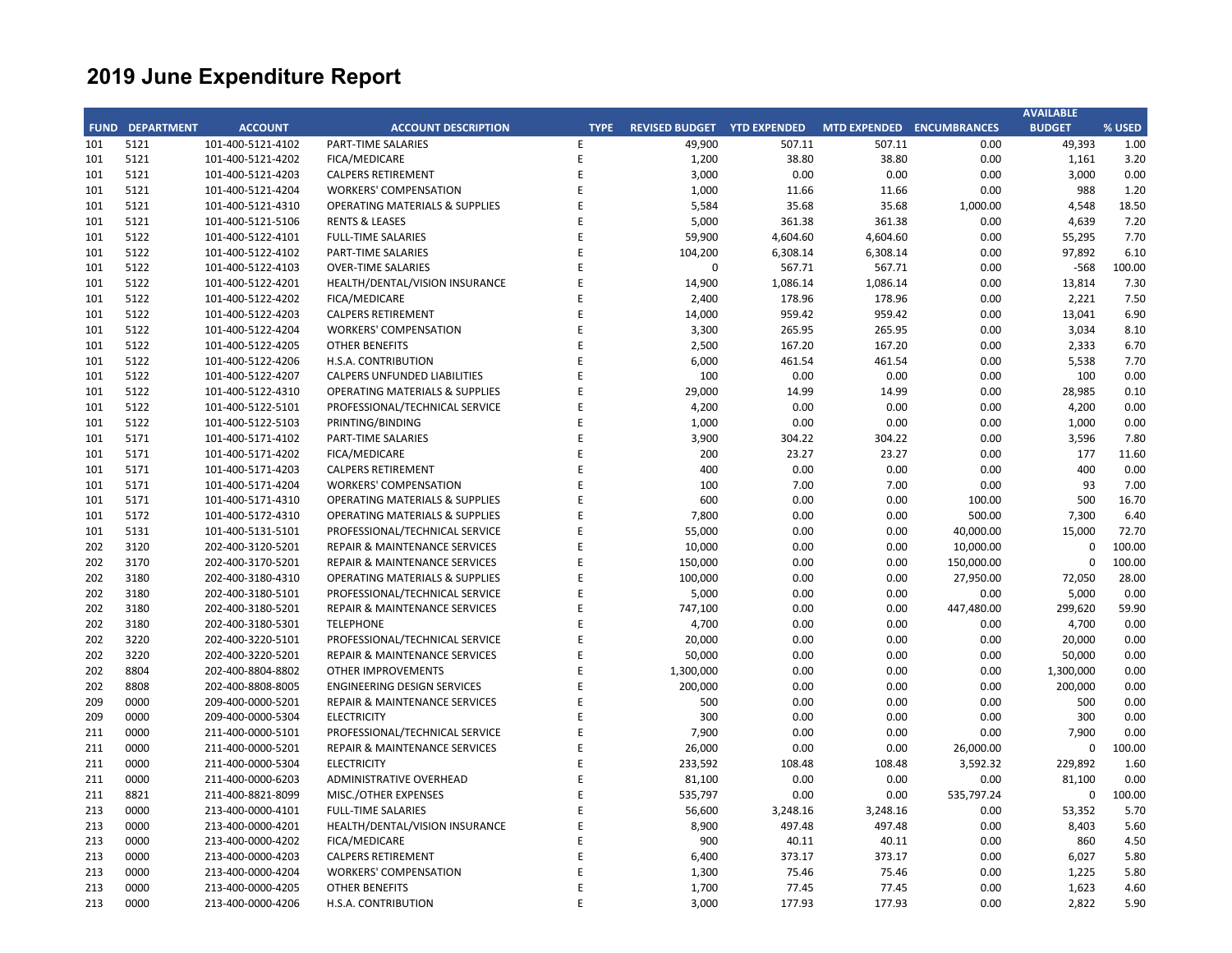|     |                        |                   |                                           |             |                                    |           |           |                           | <b>AVAILABLE</b> |        |
|-----|------------------------|-------------------|-------------------------------------------|-------------|------------------------------------|-----------|-----------|---------------------------|------------------|--------|
|     | <b>FUND DEPARTMENT</b> | <b>ACCOUNT</b>    | <b>ACCOUNT DESCRIPTION</b>                | <b>TYPE</b> | <b>REVISED BUDGET YTD EXPENDED</b> |           |           | MTD EXPENDED ENCUMBRANCES | <b>BUDGET</b>    | % USED |
| 213 | 0000                   | 213-400-0000-4207 | <b>CALPERS UNFUNDED LIABILITIES</b>       | E           | 18,100                             | 0.00      | 0.00      | 0.00                      | 18,100           | 0.00   |
| 213 | 0000                   | 213-400-0000-4310 | <b>OPERATING MATERIALS &amp; SUPPLIES</b> | E           | 10,000                             | 0.00      | 0.00      | 0.00                      | 10,000           | 0.00   |
| 213 | 0000                   | 213-400-0000-4311 | <b>POSTAGE</b>                            | F           | 9,000                              | 0.00      | 0.00      | 8,000.00                  | 1,000            | 88.90  |
| 213 | 0000                   | 213-400-0000-4601 | <b>DUES &amp; MEMBERSHIPS</b>             | E           | 800                                | 0.00      | 0.00      | 0.00                      | 800              | 0.00   |
| 213 | 0000                   | 213-400-0000-4901 | MISC. EXPENSES                            | E           | 14,500                             | 695.00    | 695.00    | 0.00                      | 13,805           | 4.80   |
| 213 | 0000                   | 213-400-0000-5101 | PROFESSIONAL/TECHNICAL SERVICE            | E           | 40,000                             | 4,845.37  | 4,845.37  | 0.00                      | 35,155           | 12.10  |
| 213 | 0000                   | 213-400-0000-5102 | ADVERTISING                               | E           | 26,000                             | 0.00      | 0.00      | 25,900.00                 | 100              | 99.60  |
| 213 | 0000                   | 213-400-0000-5103 | PRINTING/BINDING                          | E           | 13,000                             | 0.00      | 0.00      | 2,500.00                  | 10,500           | 19.20  |
| 213 | 0000                   | 213-400-0000-5201 | REPAIR & MAINTENANCE SERVICES             | E           | 84,200                             | 695.57    | 695.57    | 83,559.43                 | $-55$            | 100.10 |
| 213 | 0000                   | 213-400-0000-6001 | <b>MEETINGS &amp; CONFERENCES</b>         | F           | 800                                | 0.00      | 0.00      | 0.00                      | 800              | 0.00   |
| 213 | 0000                   | 213-400-0000-6002 | TRAVEL/MILEAGE REIMBURSEMENT              | E           | 300                                | 0.00      | 0.00      | 0.00                      | 300              | 0.00   |
| 213 | 0000                   | 213-400-0000-6203 | <b>ADMINISTRATIVE OVERHEAD</b>            | F           | 8,600                              | 0.00      | 0.00      | 0.00                      | 8,600            | 0.00   |
| 214 | 0000                   | 214-400-0000-5201 | REPAIR & MAINTENANCE SERVICES             | F           | 50,000                             | 0.00      | 0.00      | 0.00                      | 50,000           | 0.00   |
| 215 | 8302                   | 215-400-8302-8006 | <b>INSPECTION SERVICES</b>                | F           | $\Omega$                           | 0.00      | 0.00      | 18,000.00                 | $-18,000$        | 100.00 |
| 215 | 8302                   | 215-400-8302-8802 | <b>OTHER IMPROVEMENTS</b>                 | F           | 640,000                            | 0.00      | 0.00      | 660,100.00                | $-20,100$        | 103.10 |
| 215 | 8828                   | 215-400-8828-8005 | <b>ENGINEERING DESIGN SERVICES</b>        | F           | 9,081                              | 0.00      | 0.00      | 9,080.77                  | $\mathbf 0$      | 100.00 |
| 216 | 8824                   | 216-400-8824-8005 | <b>ENGINEERING DESIGN SERVICES</b>        | E           | 4,852                              | 0.00      | 0.00      | 4,851.60                  | $\mathbf 0$      | 100.00 |
| 216 | 8824                   | 216-400-8824-8802 | SILVER SPUR - OTHER IMPROVE               | E           | 450,000                            | 0.00      | 0.00      | 0.00                      | 450,000          | 0.00   |
| 216 | 0000                   | 216-400-0000-5103 | PRINTING/BINDING                          | F           | 2,000                              | 0.00      | 0.00      | 0.00                      | 2,000            | 0.00   |
| 216 | 0000                   | 216-400-0000-5201 | <b>REPAIR &amp; MAINTENANCE SERVICES</b>  | E           | 749,100                            | 0.00      | 0.00      | 29,000.00                 | 720,100          | 3.90   |
| 217 | 0000                   | 217-400-0000-9101 | TRANSFER - GENERAL FUND                   | Ë           | 175,000                            | 0.00      | 0.00      | 0.00                      | 175,000          | 0.00   |
| 220 | 8801                   | 220-400-8801-8006 | SIDEWALK - INSPECTION SERVICES            | E           | 250,000                            | 0.00      | 0.00      | 0.00                      | 250,000          | 0.00   |
| 220 | 8809                   | 220-400-8809-8005 | ENGINEERING DESIGN SERVICES               | E           | 113,705                            | 0.00      | 0.00      | 113,705.30                | $\mathbf 0$      | 100.00 |
| 220 | 8816                   | 220-400-8816-8005 | ENGINEERING DESIGN SERVICES               | E           | 450,000                            | 0.00      | 0.00      | 249,964.00                | 200,036          | 55.50  |
| 221 | 0000                   | 221-400-0000-5201 | REPAIR & MAINTENANCE SERVICES             | F           | 535,000                            | 0.00      | 0.00      | 535,000.00                | $\mathbf 0$      | 100.00 |
| 221 | 0000                   | 221-400-0000-5304 | <b>ELECTRICITY</b>                        | E           | 1,000                              | 0.00      | 0.00      | 0.00                      | 1,000            | 0.00   |
| 222 | 0000                   | 222-400-0000-5101 | PROFESSIONAL/TECHNICAL SERVICE            | F           | 159,800                            | 33,261.25 | 33,261.25 | 126,535.75                | 3                | 100.00 |
| 222 | 0000                   | 222-400-0000-5201 | REPAIR & MAINTENANCE SERVICES             | E           | 19,700                             | 5,048.13  | 5,048.13  | 14,651.87                 | $\mathbf 0$      | 100.00 |
| 223 | 0000                   | 223-400-0000-5201 | <b>REPAIR &amp; MAINTENANCE SERVICES</b>  | E           | 26,000                             | 0.00      | 0.00      | 26,000.00                 | $\Omega$         | 100.00 |
| 223 | 0000                   | 223-400-0000-5302 | <b>WATER</b>                              | F           | 20,000                             | 0.00      | 0.00      | 0.00                      | 20,000           | 0.00   |
| 223 | 0000                   | 223-400-0000-5304 | <b>ELECTRICITY</b>                        | E           | 800                                | 0.00      | 0.00      | 0.00                      | 800              | 0.00   |
| 224 | 0000                   | 224-400-0000-9101 | TRANSFER - GENERAL FUND                   | F           | 100,000                            | 0.00      | 0.00      | 0.00                      | 100,000          | 0.00   |
| 225 | 0000                   | 225-400-0000-4101 | <b>FULL-TIME SALARIES</b>                 | Ë           | 10,600                             | 739.43    | 739.43    | 0.00                      | 9,861            | 7.00   |
| 225 | 0000                   | 225-400-0000-4201 | HEALTH/DENTAL/VISION INSURANCE            | E           | 1,100                              | 70.23     | 70.23     | 0.00                      | 1,030            | 6.40   |
| 225 | 0000                   | 225-400-0000-4202 | FICA/MEDICARE                             | E           | 200                                | 9.57      | 9.57      | 0.00                      | 190              | 4.80   |
| 225 | 0000                   | 225-400-0000-4203 | <b>CALPERS RETIREMENT</b>                 | F           | 1,300                              | 84.85     | 84.85     | 0.00                      | 1,215            | 6.50   |
| 225 | 0000                   | 225-400-0000-4204 | <b>WORKERS' COMPENSATION</b>              | F           | 300                                | 17.23     | 17.23     | 0.00                      | 283              | 5.70   |
| 225 | 0000                   | 225-400-0000-4205 | <b>OTHER BENEFITS</b>                     | F           | 300                                | 14.62     | 14.62     | 0.00                      | 285              | 4.90   |
| 225 | 0000                   | 225-400-0000-4206 | H.S.A. CONTRIBUTION                       | E           | 500                                | 30.48     | 30.48     | 0.00                      | 470              | 6.10   |
| 225 | 0000                   | 225-400-0000-4207 | <b>CALPERS UNFUNDED LIABILITIES</b>       | E           | 3,500                              | 0.00      | 0.00      | 0.00                      | 3,500            | 0.00   |
| 225 | 0000                   | 225-400-0000-5101 | PROFESSIONAL/TECHNICAL SERVICE            | E           | 26,800                             | 0.00      | 0.00      | 0.00                      | 26,800           | 0.00   |
| 225 | 0000                   | 225-400-0000-5102 | <b>ADVERTISING</b>                        | E           | 500                                | 0.00      | 0.00      | 0.00                      | 500              | 0.00   |
| 225 | 0000                   | 225-400-0000-5201 | REPAIR & MAINTENANCE SERVICES             | F           | 149,000                            | 0.00      | 0.00      | 34,750.00                 | 114,250          | 23.30  |
| 225 | 0000                   | 225-400-0000-5304 | <b>ELECTRICITY</b>                        | E           | 4,000                              | 11.37     | 11.37     | 0.00                      | 3,989            | 0.30   |
| 225 | 0000                   | 225-400-0000-8802 | <b>OTHER IMPROVEMENTS</b>                 | F           | 450,000                            | 0.00      | 0.00      | 0.00                      | 450,000          | 0.00   |
| 228 | 8501                   | 228-400-8501-8403 | PARKS IMPROVEMENTS                        | F           | 4,331                              | 0.00      | 0.00      | 4,331.47                  | $\mathbf 0$      | 100.00 |
| 228 | 0000                   | 228-400-0000-4310 | <b>OPERATING MATERIALS &amp; SUPPLIES</b> | F           | 8,000                              | 0.00      | 0.00      | 7,000.00                  | 1,000            | 87.50  |
| 228 | 0000                   | 228-400-0000-5201 | REPAIR & MAINTENANCE SERVICES             | F           | 20,000                             | 0.00      | 0.00      | 0.00                      | 20,000           | 0.00   |
| 285 | 0000                   | 285-400-0000-5101 | PROFESSIONAL/TECHNICAL SERVICE            | E           | 48,500                             | 0.00      | 0.00      | 3,450.00                  | 45,050           | 7.10   |
| 285 | 0000                   | 285-400-0000-5201 | <b>REPAIR &amp; MAINTENANCE SERVICES</b>  | F           | 34,500                             | 0.00      | 0.00      | 5,000.00                  | 29,500           | 14.50  |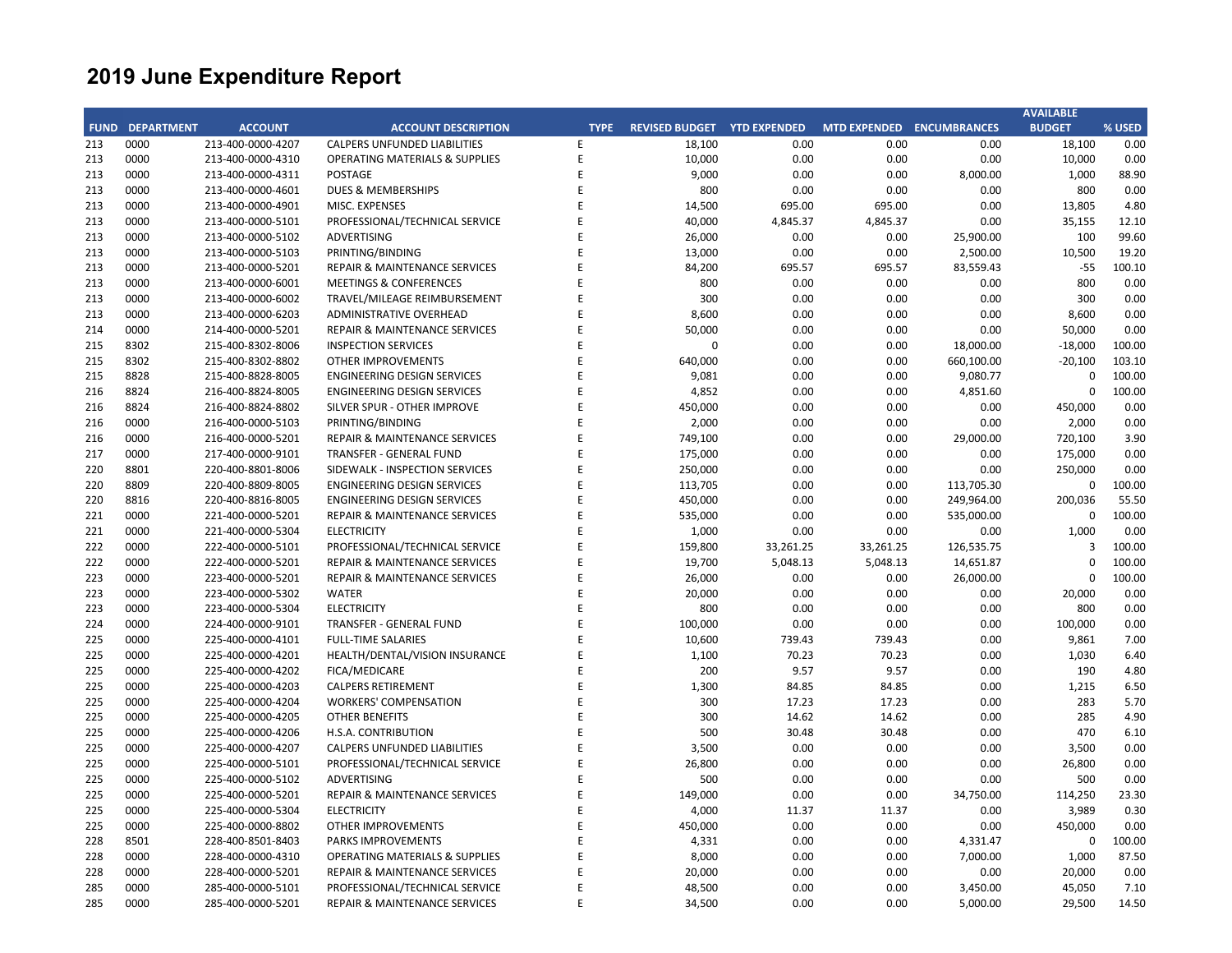| FUND DEPARTMENT<br><b>ACCOUNT</b><br><b>ACCOUNT DESCRIPTION</b><br>REVISED BUDGET YTD EXPENDED<br>MTD EXPENDED ENCUMBRANCES<br><b>TYPE</b><br>0000<br>7,000<br>0.00<br>285<br>285-400-0000-5304<br><b>ELECTRICITY</b><br>E<br>0.00<br>8810<br>E<br>310-400-8810-8802<br>150,600<br>0.00<br>0.00<br>310<br><b>OTHER IMPROVEMENTS</b> | 0.00<br>0.00<br>16,222.01 | <b>BUDGET</b><br>7,000 | % USED<br>0.00 |
|-------------------------------------------------------------------------------------------------------------------------------------------------------------------------------------------------------------------------------------------------------------------------------------------------------------------------------------|---------------------------|------------------------|----------------|
|                                                                                                                                                                                                                                                                                                                                     |                           |                        |                |
|                                                                                                                                                                                                                                                                                                                                     |                           |                        |                |
|                                                                                                                                                                                                                                                                                                                                     |                           | 150,600                | 0.00           |
| 8829<br>E<br>16,222<br>310-400-8829-8001<br>PROFESSIONAL/TECH SERVICES<br>0.00<br>0.00<br>310                                                                                                                                                                                                                                       |                           | $\mathbf 0$            | 100.00         |
| 8832<br>310-400-8832-8001<br>E<br>13,572<br>0.00<br>0.00<br>310<br>PROFESSIONAL/TECH SERVICES                                                                                                                                                                                                                                       | 13,572.49                 | $\Omega$               | 100.00         |
| 8,000<br>8832<br>310-400-8832-8006<br><b>INSPECTION SERVICES</b><br>E<br>0.00<br>0.00<br>310                                                                                                                                                                                                                                        | 8,000.00                  | $\mathbf 0$            | 100.00         |
| 8832<br>F<br>93,466<br>310<br>310-400-8832-8801<br><b>INFRASTRUCTURES</b><br>0.00<br>0.00                                                                                                                                                                                                                                           | 93,466.00                 | $\mathbf 0$            | 100.00         |
| E<br>0000<br>330-400-0000-9225<br>455,000<br>0.00<br>330<br>TRANSFER - ABALONE COVE SEWER<br>0.00                                                                                                                                                                                                                                   | 0.00                      | 455,000                | 0.00           |
| 8811<br>F<br>100,000<br>0.00<br>0.00<br>330<br>330-400-8811-8005<br>ARTERIAL WALLS - ENGINEER SRVS                                                                                                                                                                                                                                  | 0.00                      | 100,000                | 0.00           |
| 330<br>8811<br>330-400-8811-8802<br>ARTERIAL WALL - OTHER IMPROVE<br>E<br>24,480<br>0.00<br>0.00                                                                                                                                                                                                                                    | 24,480.00                 | $\mathbf 0$            | 100.00         |
| 330<br>8504<br>330-400-8504-8004<br>ADA - ARCHITECTURE DESIGN<br>F<br>216,450<br>0.00<br>0.00                                                                                                                                                                                                                                       | 66,450.00                 | 150,000                | 30.70          |
| F<br>8404<br>200,000<br>0.00<br>0.00<br>330<br>330-400-8404-8802<br><b>COASTAL BLUFF - OTHER IMPROVE</b>                                                                                                                                                                                                                            | 0.00                      | 200,000                | 0.00           |
| 8709<br>E<br>0.00<br>330<br>330-400-8709-8004<br><b>CONNECTOR DESIGN SERVICES</b><br>107,348<br>0.00                                                                                                                                                                                                                                | 107,347.50                | $\mathbf 0$            | 100.00         |
| 8709<br>330-400-8709-8807<br><b>CONNECTOR PIPE - STORMWATER</b><br>E<br>132,847<br>0.00<br>0.00<br>330                                                                                                                                                                                                                              | 132,846.76                | $\Omega$               | 100.00         |
| 0.00<br>330<br>8304<br>330-400-8304-8001<br>LANDSLIDE - PROF/TECH<br>E<br>304,184<br>0.00                                                                                                                                                                                                                                           | 304,184.20                | $\mathbf 0$            | 100.00         |
| F<br>83,954<br>330<br>8301<br>330-400-8301-8005<br><b>ENGINEERING DESIGN SERVICES</b><br>0.00<br>0.00                                                                                                                                                                                                                               | 83,954.11                 | 0                      | 100.00         |
| E<br>8301<br>330-400-8301-8802<br>1,000,000<br>0.00<br>330<br><b>PVDS - OTHER IMPROVE</b><br>0.00                                                                                                                                                                                                                                   | 0.00                      | 1,000,000              | 0.00           |
| 8822<br>F<br>212,375<br>0.00<br>330<br>330-400-8822-8005<br><b>ENGINEERING DESIGN SERVICES</b><br>0.00                                                                                                                                                                                                                              | 2,375.00                  | 210,000                | 1.10           |
| 8822<br>330<br>330-400-8822-8006<br><b>INSPECTION SERVICES</b><br>E<br>$\mathbf 0$<br>0.00<br>0.00                                                                                                                                                                                                                                  | 16,640.00                 | $-16,640$              | 100.00         |
| 8822<br>330-400-8822-8802<br><b>OTHER IMPROVEMENTS</b><br>F<br>136,042<br>0.00<br>0.00<br>330                                                                                                                                                                                                                                       | 136,042.00                | $\Omega$               | 100.00         |
| 8202<br>E<br>330-400-8202-8005<br><b>ENGINEERING DESIGN SERVICES</b><br>41,291<br>0.00<br>0.00<br>330                                                                                                                                                                                                                               | 41,290.71                 | $\mathbf 0$            | 100.00         |
| 8001<br>E<br>35,313<br>0.00<br>0.00<br>330<br>330-400-8001-8001<br>PAVEMENT PROG - PROF/TECH                                                                                                                                                                                                                                        | 35,312.88                 | $\Omega$               | 100.00         |
| 8804<br>330-400-8804-8004<br>ARCHITECTURE DESIGN SERVICES<br>E<br>39,430<br>6,430.00<br>6,430.00<br>330                                                                                                                                                                                                                             | 33,000.00                 | $\mathbf 0$            | 100.00         |
| 7,820<br>330<br>8804<br>330-400-8804-8008<br><b>MATERIAL TESTINGS</b><br>E<br>0.00<br>0.00                                                                                                                                                                                                                                          | 7,820.00                  | $\Omega$               | 100.00         |
| F<br>117,254<br>330<br>8818<br>330-400-8818-8004<br>AREA 8 - ARCHITECT DESIGN<br>0.00<br>0.00                                                                                                                                                                                                                                       | 117,253.60                | 0                      | 100.00         |
| E<br>97,015<br>330<br>8420<br>330-400-8420-8802<br><b>SIGN - OTHER IMPROVEMENTS</b><br>0.00<br>0.00                                                                                                                                                                                                                                 | 97,015.00                 | $\mathbf 0$            | 100.00         |
| 8418<br>F<br>75,000<br>0.00<br>0.00<br>330<br>330-400-8418-8004<br>HESSE PARKING LOT - DESIGN                                                                                                                                                                                                                                       | 0.00                      | 75,000                 | 0.00           |
| E<br>750,000<br>0.00<br>330<br>8418<br>330-400-8418-8403<br>HESSE PARKING - PARKS IMPROVE<br>0.00                                                                                                                                                                                                                                   | 0.00                      | 750,000                | 0.00           |
| 8419<br>330-400-8419-8005<br>7,061<br>0.00<br>0.00<br>330<br><b>ENGINEERING DESIGN SERVICES</b><br>F                                                                                                                                                                                                                                | 7,060.55                  | $\mathbf 0$            | 100.00         |
| E<br>8419<br>330-400-8419-8006<br><b>INSPECTION SERVICES</b><br>29,280<br>0.00<br>0.00<br>330                                                                                                                                                                                                                                       | 29,280.00                 | $\mathbf 0$            | 100.00         |
| 8834<br>330-400-8834-8001<br>F<br>$\mathbf 0$<br>0.00<br>0.00<br>330<br>PROFESSIONAL/TECH SERVICES                                                                                                                                                                                                                                  | 55,000.00                 | $-55,000$              | 100.00         |
| 330<br>8834<br>330-400-8834-8005<br><b>ENGINEERING DESIGN SERVICES</b><br>E<br>461,849<br>0.00<br>0.00                                                                                                                                                                                                                              | 461,849.40                | $\mathbf 0$            | 100.00         |
| 8834<br>E<br>3,500,000<br>0.00<br>330<br>330-400-8834-8802<br><b>OTHER IMPROVEMENTS</b><br>0.00                                                                                                                                                                                                                                     | 0.00                      | 3,500,000              | 0.00           |
| E<br>8834<br>$\mathbf 0$<br>0.00<br>330<br>330-400-8834-8805<br>RESIDENTIAL ST IMPROVEMENTS<br>0.00                                                                                                                                                                                                                                 | 2,009,106.00              | $-2,009,106$           | 100.00         |
| 8715<br>E<br>330<br>330-400-8715-8004<br><b>ARCHITECTURE DESIGN SERVICES</b><br>195,535<br>0.00<br>0.00                                                                                                                                                                                                                             | 195,534.86                | $\mathbf 0$            | 100.00         |
| 8715<br>330-400-8715-8802<br><b>OTHER IMPROVEMENTS</b><br>E<br>2,750,000<br>0.00<br>0.00<br>330                                                                                                                                                                                                                                     | 0.00                      | 2,750,000              | 0.00           |
| 8830<br>E<br>27,573<br>0.00<br>330<br>330-400-8830-8005<br><b>ENGINEERING DESIGN SERVICES</b><br>0.00                                                                                                                                                                                                                               | 27,573.02                 | $\mathbf 0$            | 100.00         |
| F<br>330<br>8506<br>330-400-8506-8005<br><b>ENGINEERING DESIGN SERVICES</b><br>50,000<br>0.00<br>0.00                                                                                                                                                                                                                               | 0.00                      | 50,000                 | 0.00           |
| 8004<br>E<br>250,000<br>0.00<br>330<br>330-400-8004-8802<br><b>OTHER IMPROVEMENTS</b><br>0.00                                                                                                                                                                                                                                       | 0.00                      | 250,000                | 0.00           |
| 8711<br>330-400-8711-8005<br>E<br>42,000<br>0.00<br>0.00<br>330<br><b>ENGINEERING DESIGN SERVICES</b>                                                                                                                                                                                                                               | 0.00                      | 42,000                 | 0.00           |
| 8712<br>0.00<br>330<br>330-400-8712-8802<br><b>OTHER IMPROVEMENTS</b><br>E<br>700,000<br>0.00                                                                                                                                                                                                                                       | 0.00                      | 700,000                | 0.00           |
| 8714<br>E<br>140,000<br>0.00<br>330<br>330-400-8714-8005<br><b>ENGINEERING DESIGN SERVICES</b><br>0.00                                                                                                                                                                                                                              | 0.00                      | 140,000                | 0.00           |
| E<br>8709<br>363,237<br>0.00<br>332<br>332-400-8709-8807<br>STORMWATER IMPROVEMENTS<br>0.00                                                                                                                                                                                                                                         | 363,237.24                | $\mathbf 0$            | 100.00         |
| 8830<br>E<br>200,428<br>0.00<br>332<br>332-400-8830-8005<br>ENGINEERING DESIGN SERVICES<br>0.00                                                                                                                                                                                                                                     | 200,428.06                | $\Omega$               | 100.00         |
| E<br>19,200<br>0.00<br>334<br>8410<br>334-400-8410-8006<br><b>INSPECTION SERVICES</b><br>0.00                                                                                                                                                                                                                                       | 19,200.00                 | $\Omega$               | 100.00         |
| 8410<br>E<br>387,082<br>0.00<br>0.00<br>334<br>334-400-8410-8404<br>TRAILS/OPEN SPACE IMPROVEMNT                                                                                                                                                                                                                                    | 387,082.00                | $\Omega$               | 100.00         |
| 8405<br>334-400-8405-8001<br>PROFESSIONAL/TECH SERVICES<br>F<br>26,977<br>525.00<br>525.00<br>334                                                                                                                                                                                                                                   | 26,977.00                 | $-525$                 | 101.90         |
| 8405<br>E<br>429,082<br>0.00<br>0.00<br>334<br>334-400-8405-8004<br>ARCHITECTURE DESIGN SERVICES                                                                                                                                                                                                                                    | 429,082.00                | $\mathbf 0$            | 100.00         |
| 0.00<br>3180<br>338-400-3180-5201<br>E<br>210,000<br>0.00<br>338<br><b>REPAIR &amp; MAINTENANCE SERVICES</b>                                                                                                                                                                                                                        | 204,000.00                | 6,000                  | 97.10          |
| 100,000<br>0.00<br>338<br>3170<br>338-400-3170-5201<br><b>REPAIR &amp; MAINTENANCE SERVICES</b><br>E<br>0.00                                                                                                                                                                                                                        | 100,000.00                | $\mathbf 0$            | 100.00         |
| 681<br>0000<br>681-400-0000-4401<br><b>COMPUTERS</b><br>F<br>296,007<br>0.00<br>0.00                                                                                                                                                                                                                                                | 169,106.95                | 126,900                | 57.10          |